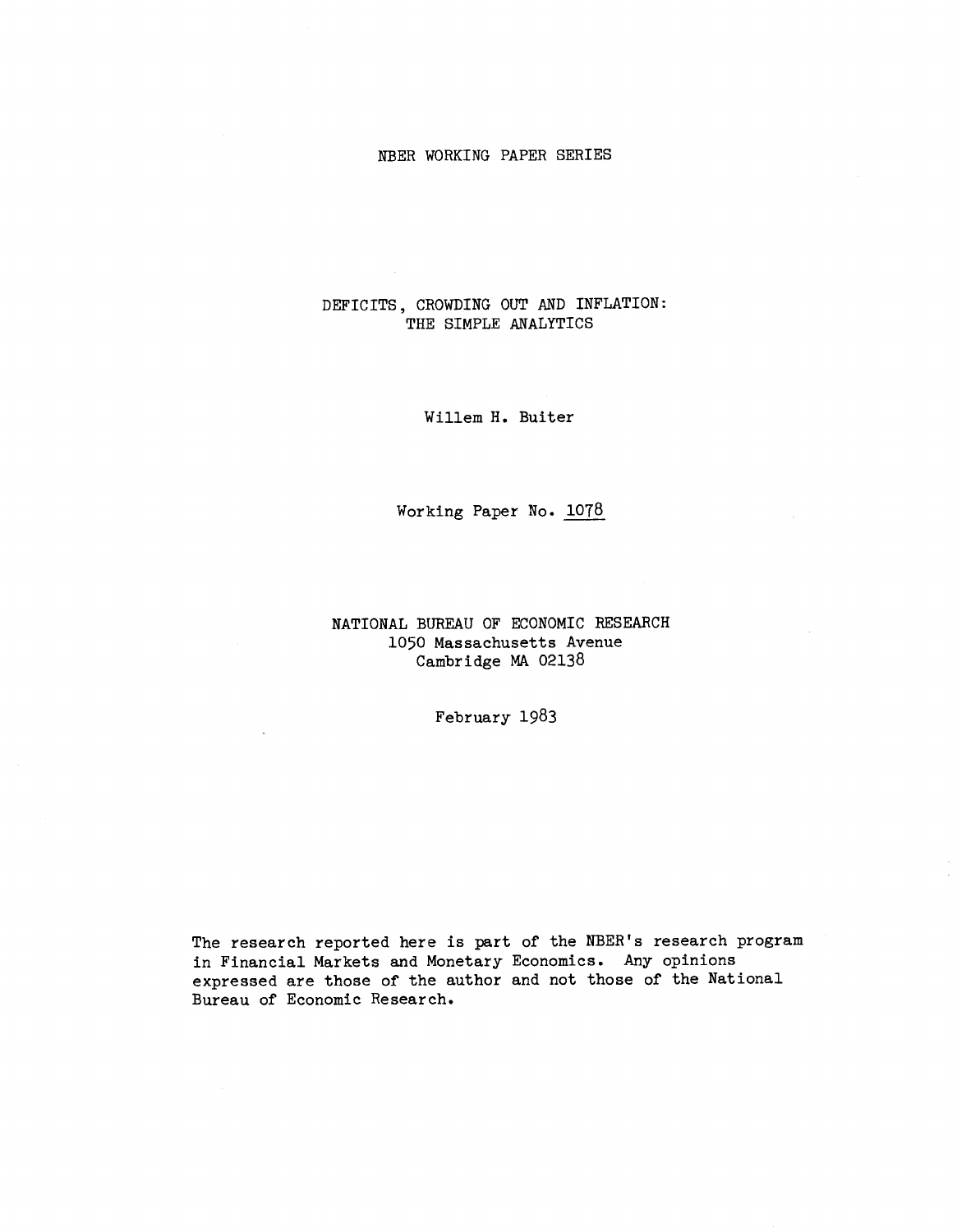#### NBER Working Paper #1078 February 1983

Deficits, Crowding out and Inflation: The Simple Analytics

### Abstract

The paper studies the relationship between public sector financial deficits, crowding-out of public sector capital formation and inflation in a number of small, classical macroeconomic models. This amounts to reworking some of the government budget constraint literature by including capacity constraints, flexible prices and rational expectations. After considering some simple "money only' and "money—capital" models, most of the paper is devoted to the analysis of a continuous time representation of the "money-bonds-capital" model of Sargent and Wallace. It is noted that the conventionally measured deficit is likely to be a poor indicator both of the "eventual monetization" implied by the fiscal stance and of the long run financial crowding-out pressure it represents. A better measure would be the inflation-and-real-growth-corrected, cyclically adjusted ("permanent") government currect account deficit as a proportion of national income.

It is also suggested that the Sargent—Wallace "paradox" - in the variable velocity model , lower monetary growth now may mean higher inflation •now and in the future — has its counterpart in the possibility that lower money growth now may give lower inflation now and in the future. In the constant velocity model the Sargent-Wallace findings are confirmed when the real interest rate is made endogenous.

> Willem H. Buiter London School of Economics Houghton Street London WC2A 2AE, England

01—405 7686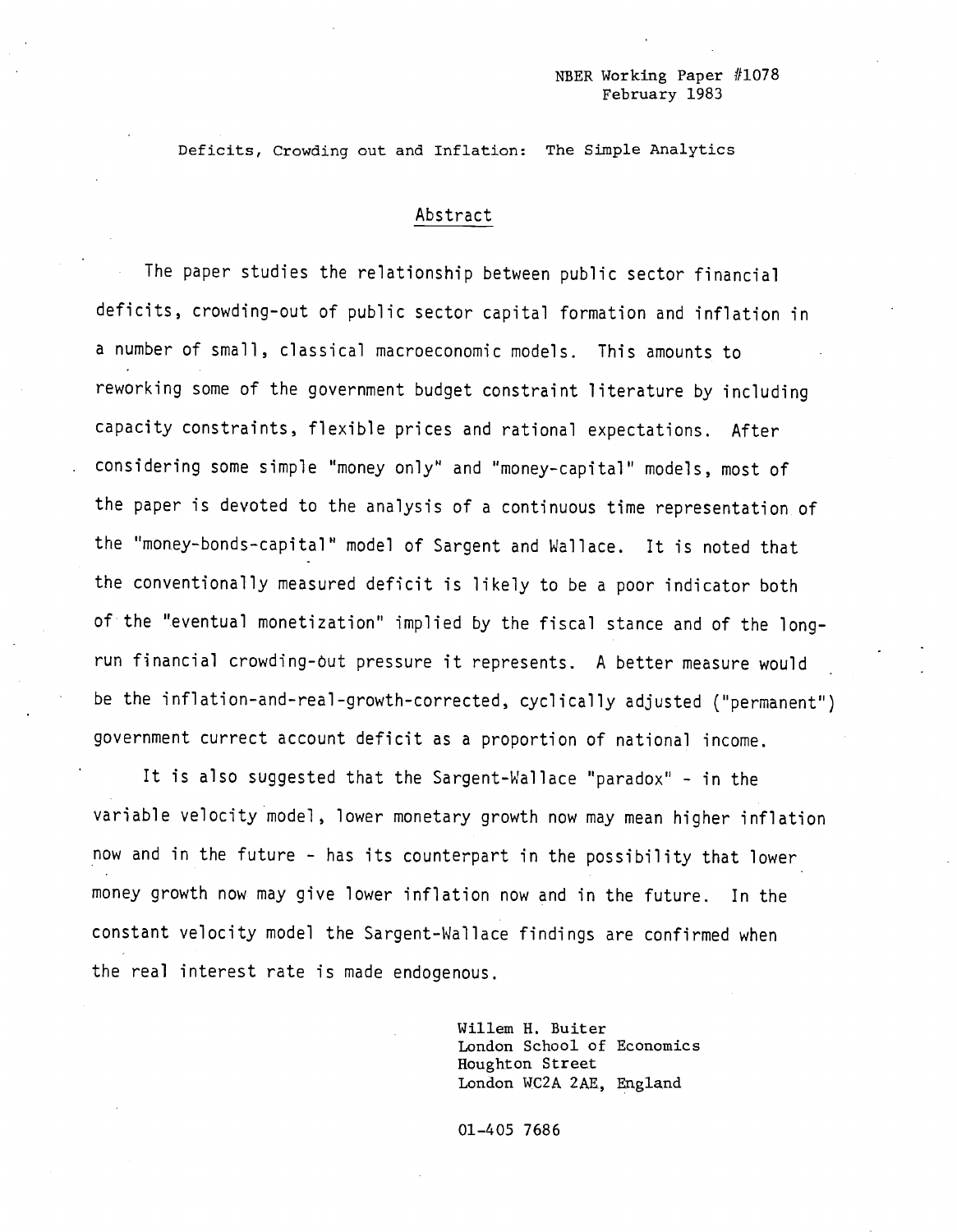## Deficits, Crowding Out and Inflation: The Simple Analytics

Willem H. Buiter<sup>7</sup> LSE and NBER

# Contents/

## 1. Introduction

- 2. Deficits, inflation and crowding out in closed economies without government bonds
	- (a) Models with neither government bonds nor private capital
	- (b) Models without government bonds but with private capital
- 3. Deficits, inflation and crowding out in closed economies with government bonds.
	- (a) The model of Sargent and Wallace
	- (b) Does tighter money now mean higher inflation in the future?
	- (c) An endogenous real interest rate
	- (d) Public sector capital formation
	- (e) Cyclical corrections
- 4. Conclusion

<sup>\*</sup> I would like to thank Charles Bean for lending a helping hand with a recalcitrant differential equation.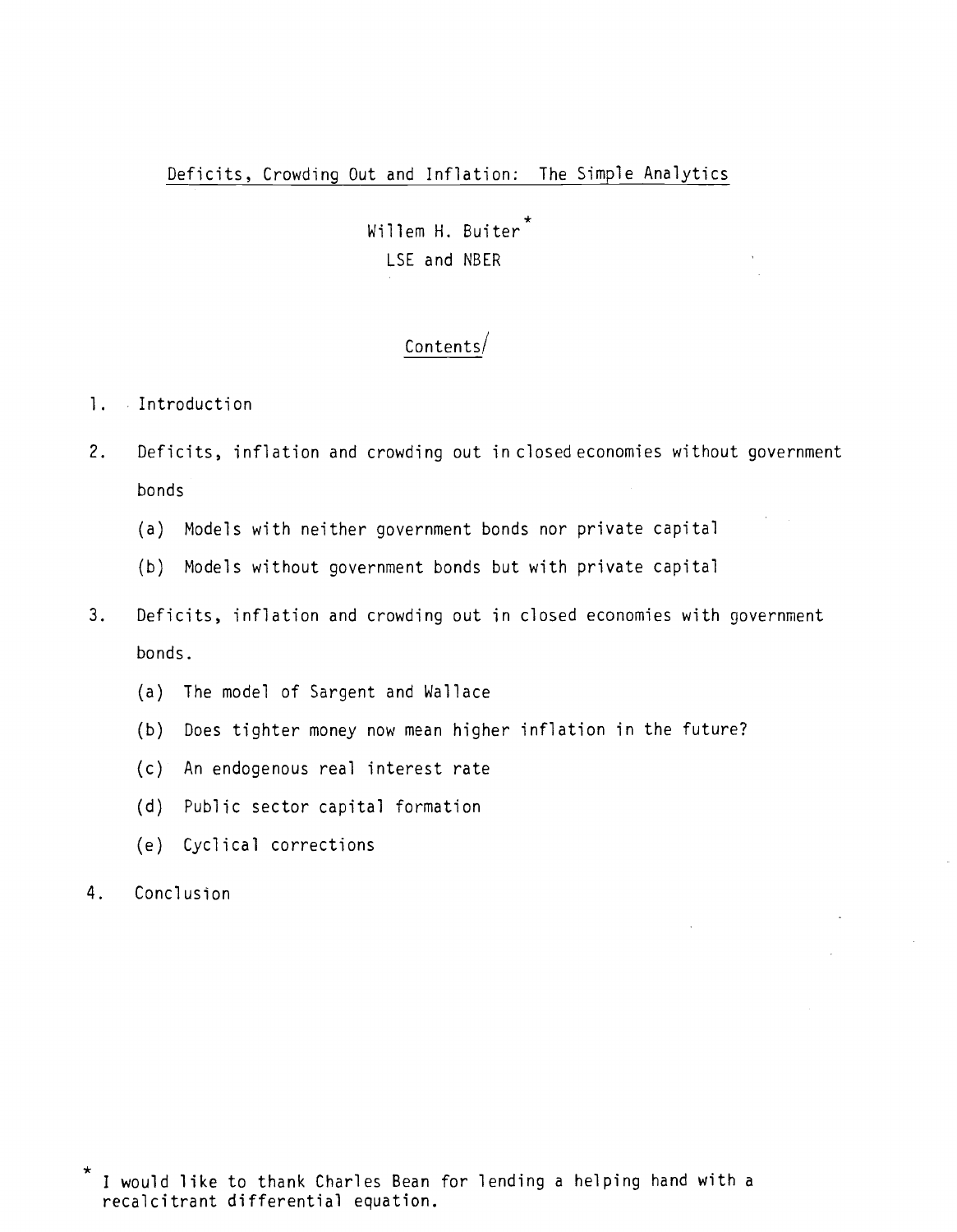$\label{eq:2.1} \mathcal{L}_{\mathcal{A}}(\mathcal{A}) = \mathcal{L}_{\mathcal{A}}(\mathcal{A}) = \mathcal{L}_{\mathcal{A}}(\mathcal{A})$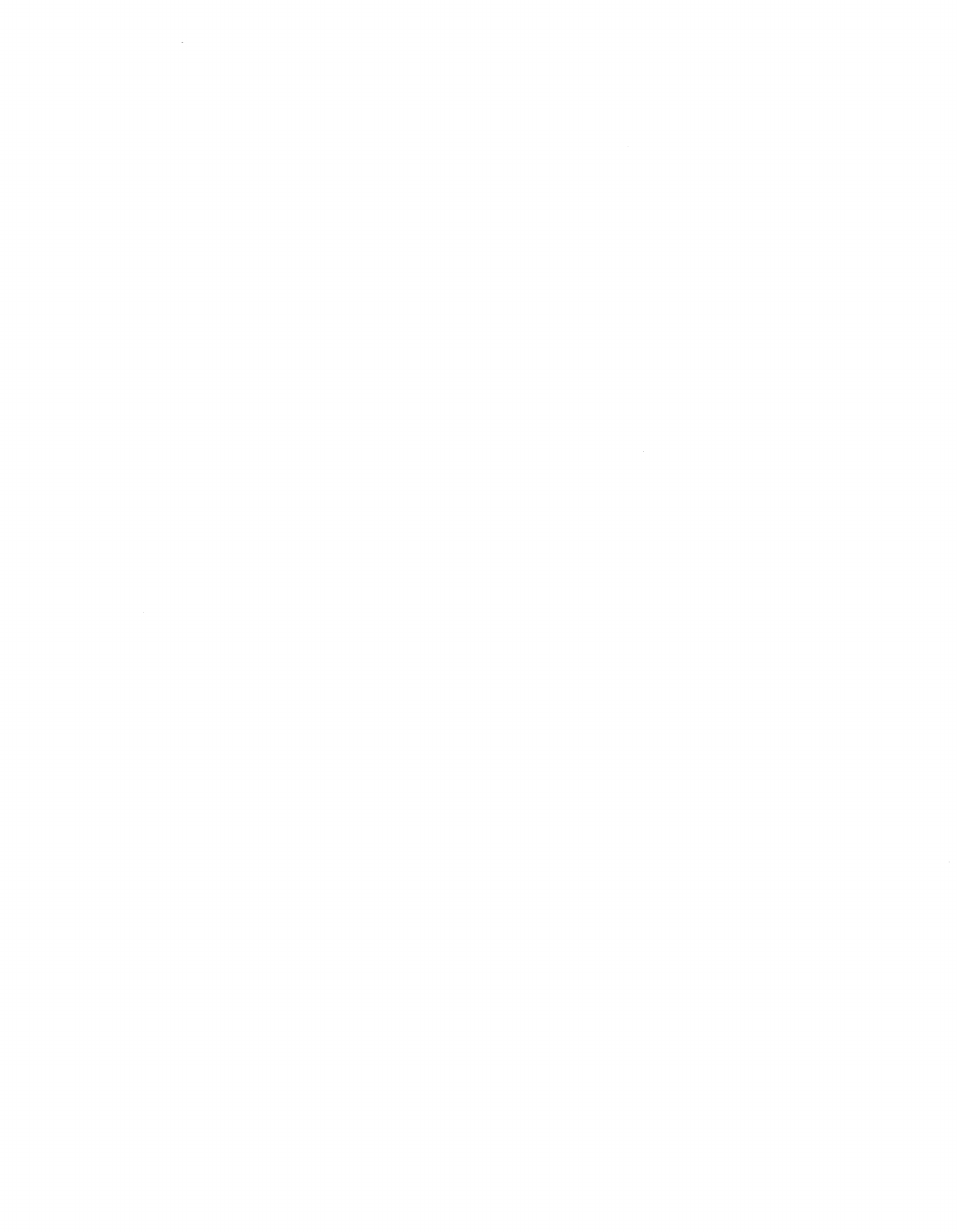### 1. INTRODUCTION

This paper investigates the relationship between monetary growth, government deficits and crowding out. Public sector deficits, if not quite the root of all evil, are nevertheless frowned upon, condemned and combated by finance ministers, central bankers and heads of international financial institutions. The case against government deficits can be briefly stated as follows:

Deficits must be financed by borrowing or "high-powered" domestic credit expansion. In a closed economy or an open economy with a freely floating exchange rate, "high-powered" domestic credit expansion equals the rate of change of the monetary base. If deficits are financed by printing money, this will fuel inflation. If they are financed by borrowing this will put upward pressure on interest rates, leading to "crowding out" of interestsensitive spending. Even at given interest rates "crowding out" could cccur, with government bonds displacing claims to private capital in private portfol ios.

Like most conventional wisdom in economics, the account of the money growth - deficit - crowding out nexus just given is a (potentially dangerous) half—truth. The correct relationships are fortunately quite easily derived. They involve no more than a "dusting off" of the government budget constraint literature with allowance for real growth, inflation, public sector capital formation, and cyclical deviations of actual from trend output (Blinder and Solow (1973), Buiter (l977a, b), (1979), Tobin and Buiter (1976, 1980).)

The paper analyses the implications of government deficits in a number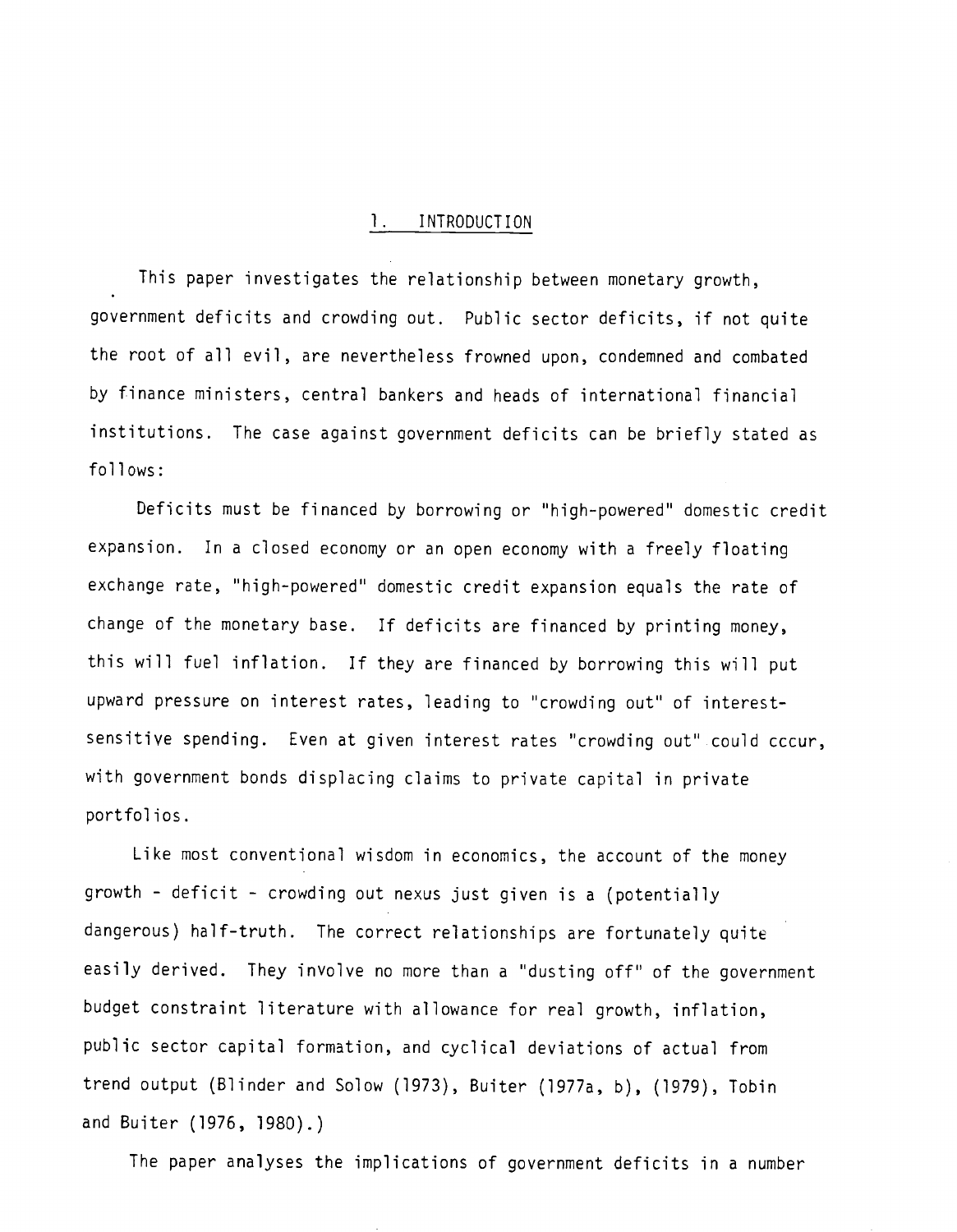of familiar macroeconomic models. Three limitations, to be remedied in future research, stand out. First, only closed economies are modelled. Second, "money" is identified throughout with the monetary base. Private money is not considered. Third, only full employment models are considered. Even with these restrictions, a number of important issues can be dealt with.

The plan of the paper is as follows; Section 2 considers models without public sector interest-bearing debt. After analysing a model in which money is the only asset, two models with money and real capital are studied. Section 3 considers models with money, real capital and public sector interest-bearing debt. This whole section is organised around the seminal paper of Sargent and Wallace (1981) in which rational expectations met the government budget constraint. It is noted in Section (3a) that it is necessary to correct the conventionally measured deficit for changes in the real value of government interest-bearing debt due to inflation to obtain a proper measure both of the "crowding out pressure" and of the eventual monetisation implied by the fiscal stance. In Section (3b) the Sargent-Wallace "paradox" that lower monetary growth now may mean higher future inflation and even, with velocity endogenous, higher inflation now is analysed. It is argued that a "counter-paradox" - lower monetary growth now leading to lower inflation now and in the future - can also occur when velocity is endogenous. A diagrammatic description of this phenomenon is provided. In Section (3c) it is shown that the exogenous real interest rate of the Sargent-Wallace model can be endogenised without changing its qualitative conclusions in the case when velocity is constant. Public sector capital formation is introduced in Section (3d). It is argued that (with proper allowance for any difference between the appropriated rate of return on public sector capital and the government's cost of borrowing) it is the government's current account deficit that matters for future inflation and

-2—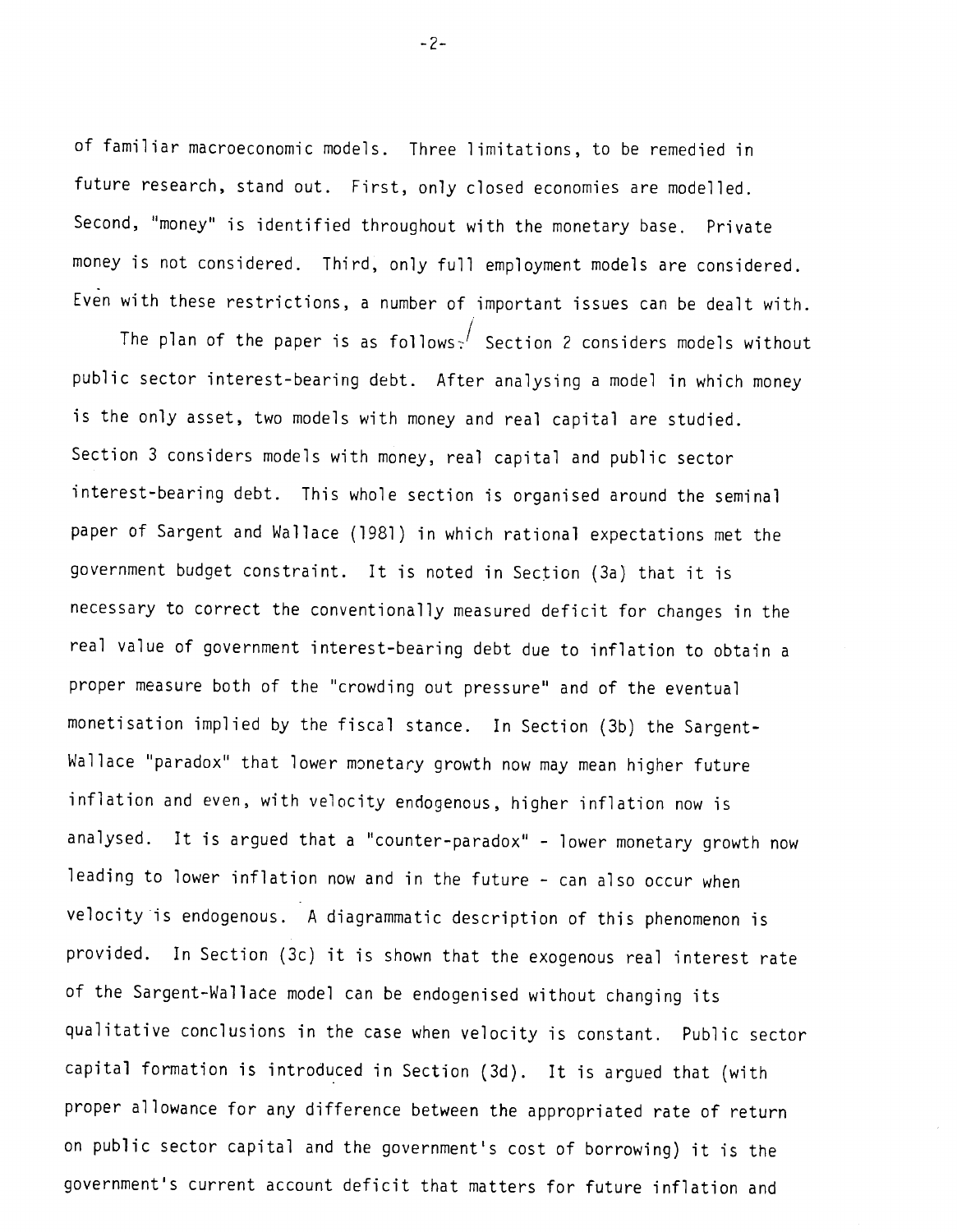for crowding out of total (private plus public) capital formation. Finally, in Section (3e) we consider cyclical variations in the deficit without (necessarily) viewing departures of actual from trend output as due to Keynesian fluctuations in effective demand.

The conclusion is that the deficit measure that should be the focus of concern is the inflation-and-real-growth—corrected, cyclically adjusted government current account deficit. I have shown elsewhere that this measure can differ quite strikingly from the conventionally measured government deficit (Buiter (1981, 1982c)).

 $\sim 10^7$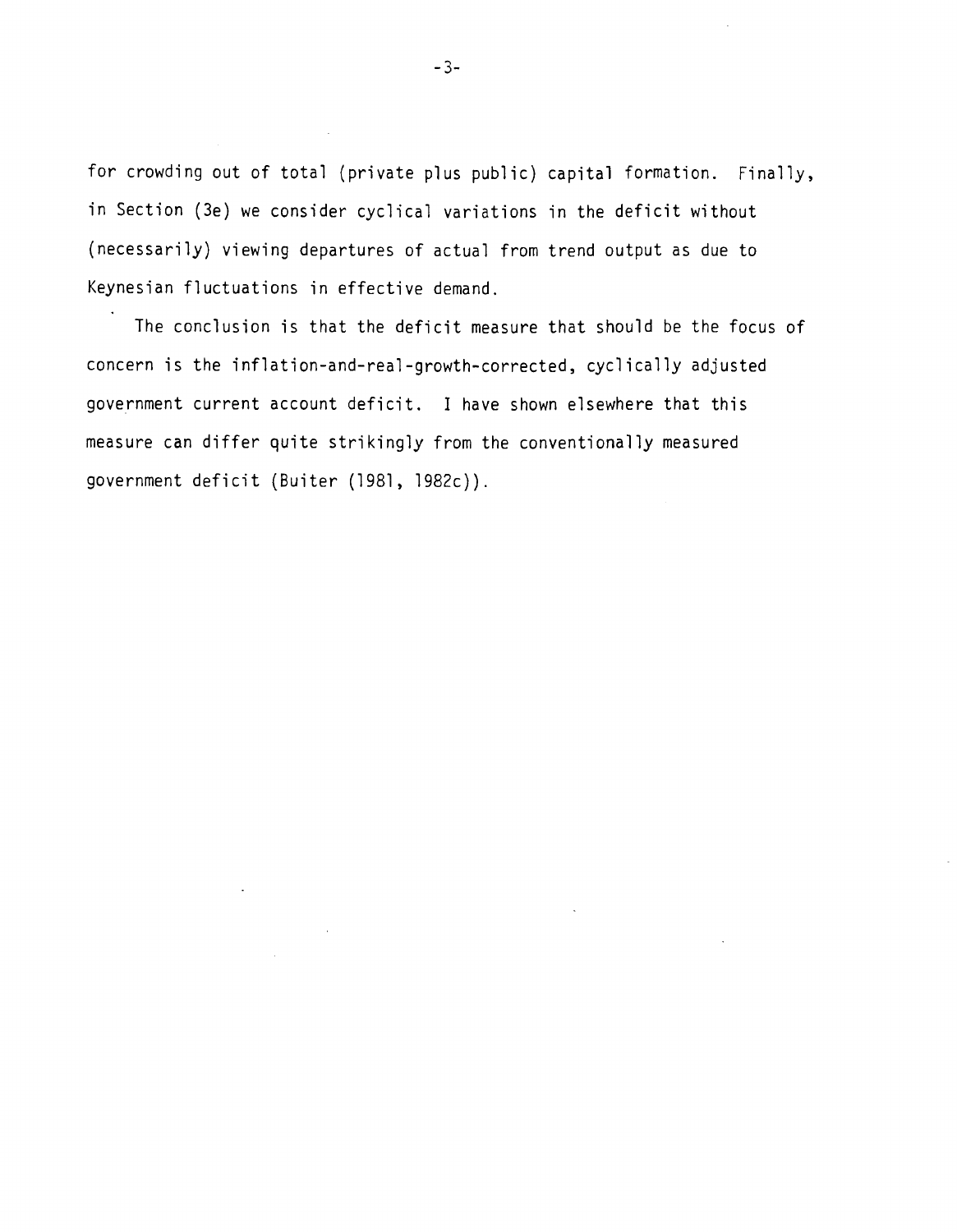## 2. DEFICITS, INFLATION AND CROWDING OUT IN CLOSED ECONOMIES WITHOUT GOVERNMENT BONDS

### (2a) Models with neither government bonds nor private capital

Consider the world's simplest economy. The income velocity of circulation of money, V, is constant as is the rate of growth n of real output, Y. G denotes public spending on-goods and services and T taxes net of transfers. The price level, P, is perfectly flexible. Money, M, is the only government liability and the only private sector asset.

$$
(1) \t MV = PY
$$

$$
(2) \tV = \overline{V}
$$

(3  $\frac{Y}{Y} = n$  $\frac{M}{D} = G - T$ (4)

It follows immediately that

(5) 
$$
\frac{p}{p} = \frac{M}{M} - n = V \left( \frac{G - T}{Y} \right) - n = V(g - \tau) - n
$$

At each moment, the rate of inflation equals the proportional rate of growth of the nominal money stock minus the rate of growth of output. We define  $g \equiv GY^{-1}$  and  $\tau = TY^{-1}$ . The proportional rate of growth of the nominal money stock can be expressed as the product of the velocity of circulation and the public sector deficit as a proportion of GNP. With velocity constant, an increase in the deficit relative to GNP raises inflation. The deficit, as a proportion of GNP, consistent with any rate of inflation  $\begin{bmatrix} \dot{\mathsf{p}} \\ \mathsf{p} \end{bmatrix}$  is given by  $(1, 1^*)$ 

(6) 
$$
g - \tau = \left( \left( \frac{\dot{p}}{p} \right)^{\star} + n \right) \dot{v}^{-1}
$$

e.g. the zero inflation deficit is given by  $nv^{-1}$ . Note that in the U.K. the annual velocity of circulation of base money is about 20 while Ml velocity is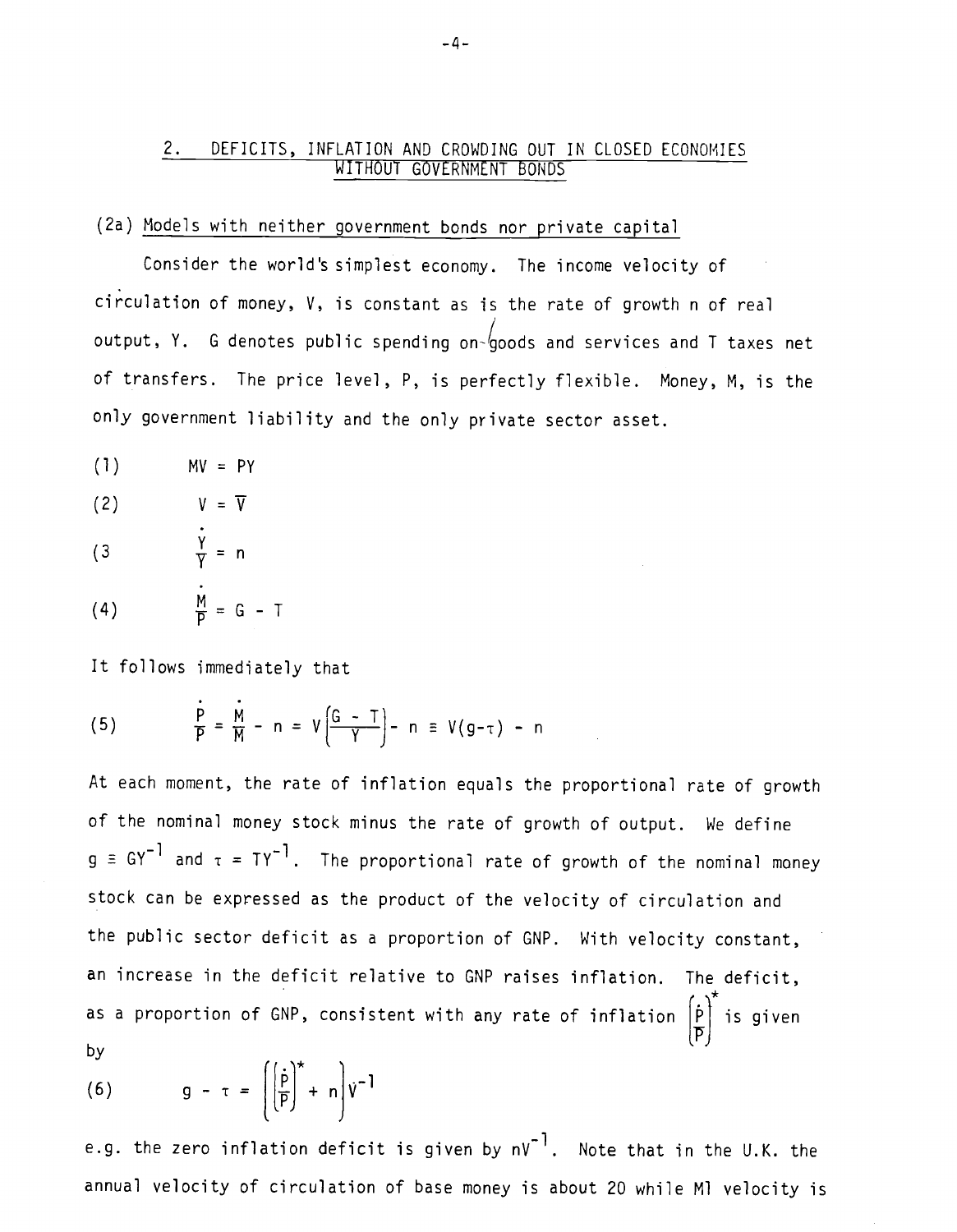about 7 and M3 velocity about 3.5.<sup>\*</sup> With a natural rate of growth of 2 to 3% per year, one's estimate of the zero-inflation deficit in a "pre-Ricardian" U.K. economy therefore ranges between .1 and .9 per cent of GNP.

There is no role for private capital formation in this model, so the "crowding out" issue is moot. Let C denote private consumption and S private saving. Then Y = C + G and S = Y - T - C =  $\frac{m}{P}$ . With output exogenous, public spending displaces private consumption one for one. Private consumption is unaffected by changes in taxes. An increase in taxes lowers private saving (here equal to the private sector financial surplus) and the public sector financial deficit equally. Real private financial wealth,  $\frac{M}{p}$  is constant.

If we make the velocity of circulation endogenous, the relationship between changes in the deficit and the rate of inflation may appear to become ambiguous. An increase in  $g - \tau$  might be offset by a decrease in velocity sufficiently large to result in a net negative effect on inflation.

Retaining the assumption that money is the only asset we replace (2) by

$$
(2') \qquad V = v \begin{pmatrix} \hat{.} \\ \hat{P}(t,t) \\ \hat{P}(t,t) \end{pmatrix} \qquad v' \ge 0
$$

For any variable  $x$ ,  $x(s,t)$  denotes its value expected, at time  $t$ , to prevail at time s. We assume that the past and present are known i.e.  $x(s,t) = x(s)$ for  $s \leq t$ . -

Velocity as a non-decreasing function of the expected rate of inflation does not, of course, follow inevitably from rational optimising behaviour. The model of equations (1), (2'), (3) and (4) can be viewed as the continuous time analogue of the discrete time overlapping generations model in which money is the only store of value, population grows at a rate n and per—capita endowments are constant. The effect of anticipated inflation on the demand for money in such

\* Source: Bank of England Quarterly Bulletin.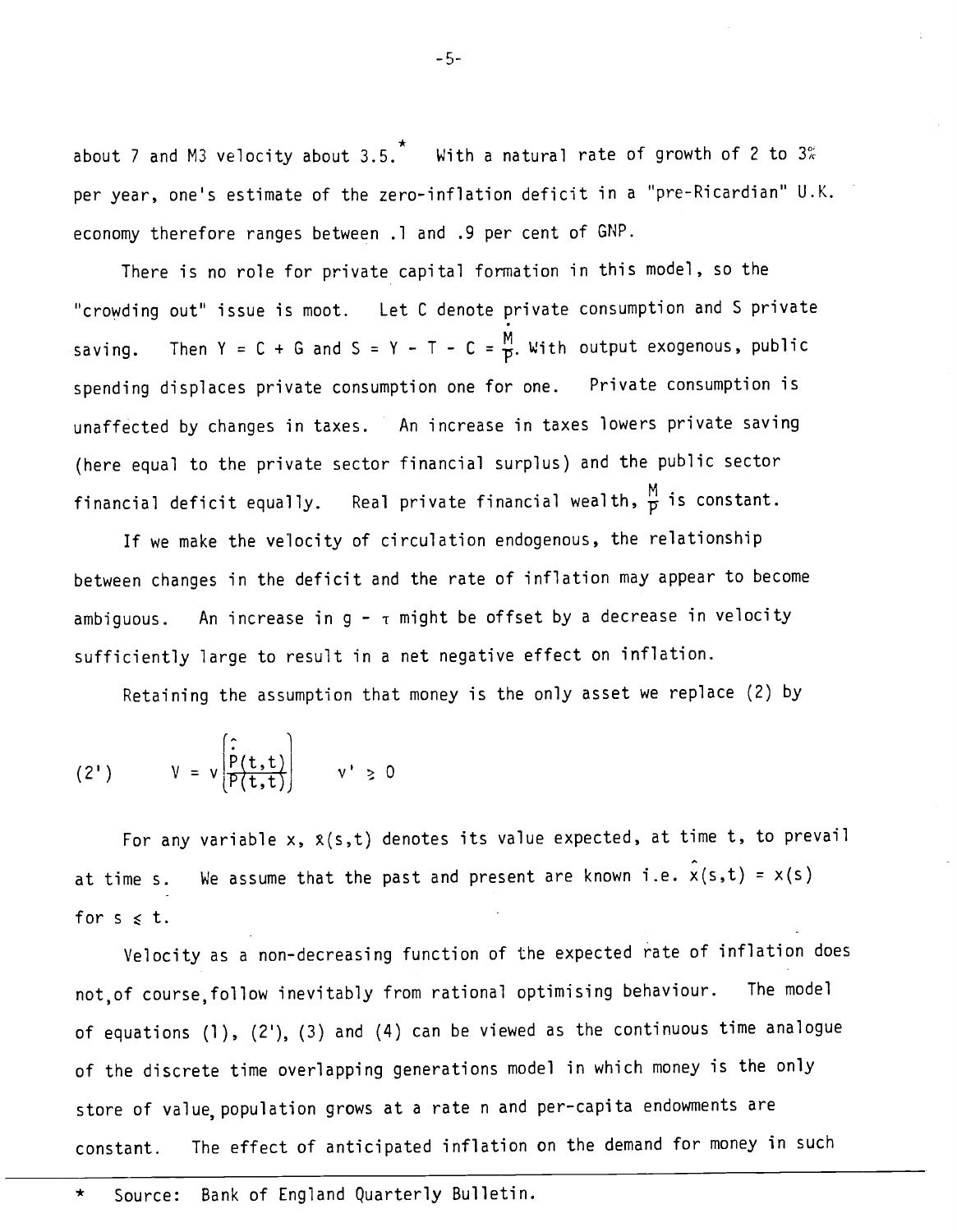models is simply the effect on saving of the anticipated real rate of return. Substitution and income effects pull in opposite directions.

For most plausible expectations mechanisms, the long run (or steady state) actual and expected rates of inflation coincide. With  $\frac{p}{p} = \frac{p}{p}$  we obtain

/

$$
(7) \quad \frac{d \begin{pmatrix} P \\ P \end{pmatrix}}{d(g-\tau)} \Bigg|_{LR} = \frac{v}{1-v'(g-\tau)}
$$

If the initial equilibrium is characterised by a deficit  $(g-\tau > 0)$  then an increase in the deficit-GNP ratio could lower the long—run rate of inflation if velocity were sufficiently responsive to the expected rate of inflation: v' >  $(g-\tau)^{-1}$  or  $(\frac{p}{p}+n)$   $\frac{V}{V}$  > 1 -- a greater than unitary inflation elasticity of velocity.

This apparent anomaly, however, can be shown to imply indeterminacy in the behaviour of the system under rational expectations.

We can solve (1) and (2') for  $\frac{\dot{p}}{p}$  as a function of  $m = \frac{M}{PY}$ . This yields

(8) 
$$
\frac{\hat{p}(t,t)}{\hat{p}(t,t)} = \phi(m(t)) \text{ with } \phi' = -\frac{v^2}{v^1} \le 0
$$

m is a non-predetermined state variable: p can move discontinuously in response to current and anticipated future shocks. Since  $\frac{1}{m}$  =  $g-\tau$  -  $(\frac{p}{p}$  + n) m, the forward-looking rational expectations solution for m in the neighbourhood of a stationary equilibrium  $\overline{m}$  is given by

(9a) 
$$
m(t) = c_0 e^{\lambda t} - \int_{t}^{\infty} e^{\lambda (t-u)} \left( \hat{g}(u,t) - \hat{\tau}(u,t) \right) du
$$
  
(9b) 
$$
\lambda = - \left[ \left( \frac{\overline{p}}{p} \right) + n - \frac{V \left( \frac{\overline{p}}{p} \right)}{V \left( \left( \frac{\overline{p}}{p} \right) \right)} \right]
$$

See Buiter (1982a)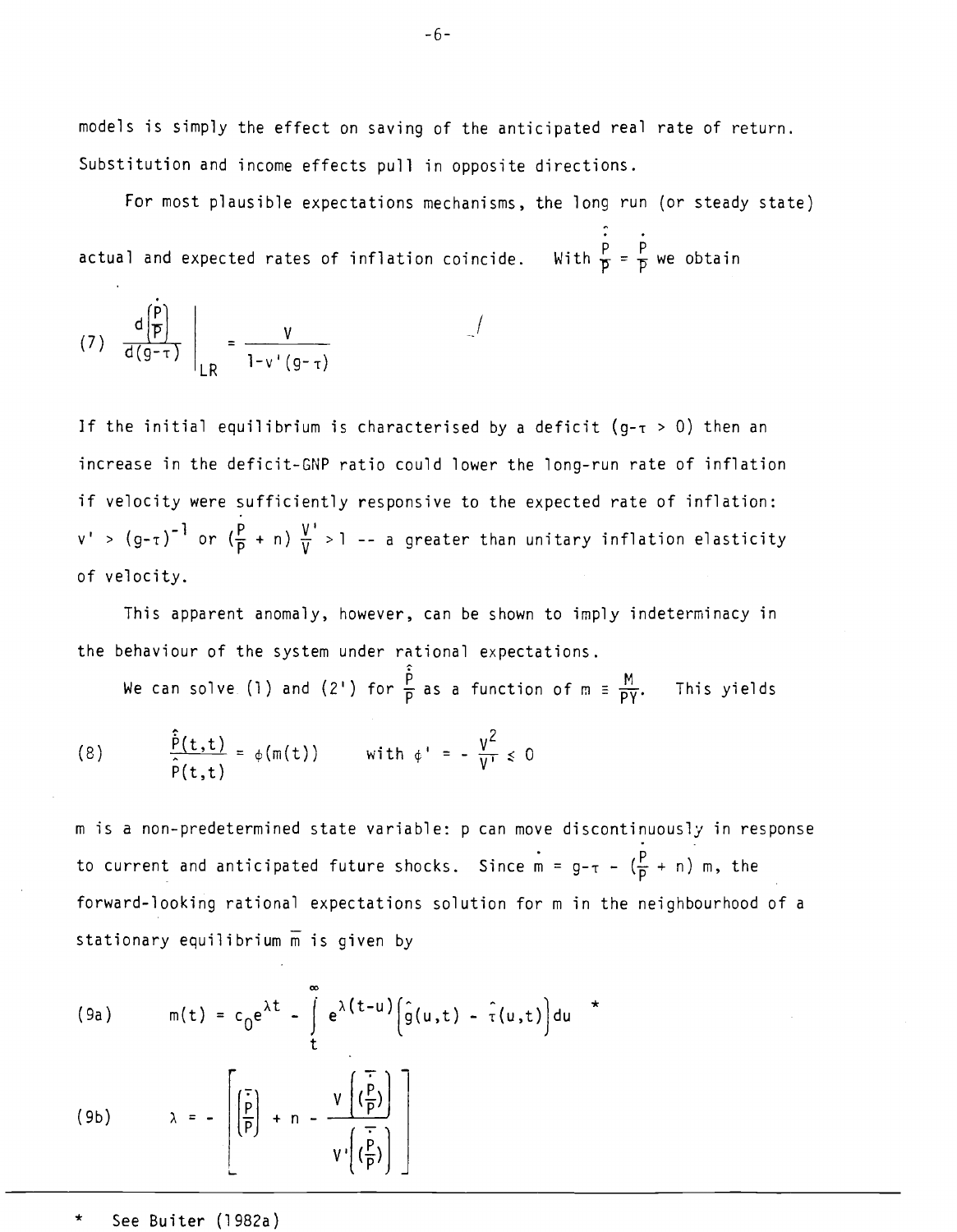$c_0$  is the constant of integration. For there to be a unique convergent forward-looking solution we require  $\lambda > 0$  and  $c_{\text{O}} = 0$ . Since  $\frac{P}{P} + n = (g - \tau)V$ , the condition  $\lambda > 0$  is equivalent to v'(g- $\tau$ ) < 1. From equation (7) we see that this rules out a negative effect of an increase in the deficit-GNP ratio on the long-run rate of inflation.

The change in. the real value of the government's nominal liabilities (only money is this model) is not a useful indicator of the behaviour of the rate of inflation, in the short-run or in the long-run. The stationary equilibria of both the constant velocity and variable velocity models have a constant stock of real money balances per unit of output m; real money balances grow at the natural rate n. In the constant velocity model m is the same regardless of the rate of inflation.

In the variable velocity model we know from equation (8) that whenever expectations of the future are not being revised(i.e. except for those instants at which 'news' arrives),m(t) and  $\frac{P(t)}{P(t)}$  are inversely correlated. Setting  $c_0$ equal to zero in (9a) and differentiating we obtain.

(10) 
$$
\frac{\dot{m}(t)}{m(t)} = \lambda + \frac{g(t)-r(t)}{m(t)} - \frac{1}{m(t)} \int_{t}^{\infty} e^{\lambda(t-u)} \frac{\partial}{\partial t} \left( \hat{g}(u,t) - \hat{r}(u,t) \right) du
$$

Since  $\frac{P}{P} = \frac{Q - \tau}{m} - \frac{m}{m} - n$ 

(11) 
$$
\frac{p}{p} = -\lambda - n + \frac{1}{m(t)} \int_{t}^{\infty} e^{\lambda(t-u)} \frac{\partial}{\partial t} \left( \hat{g}(u,t) - \hat{\tau}(u,t) \right) du
$$

The last term on the right-hand—side of (10) and (11) contains the effect of revisions, at time t, in expectations about the future course of the deficit. At those instants that news arrives, P may jump discontinuously.  $\frac{m}{D}$  obviously "jumps" in the opposite direction. On the adjustment path, when no news arrives the rate of inflation is given by  $\frac{p}{p}$  = - ( $\lambda$ +n) while the rate of change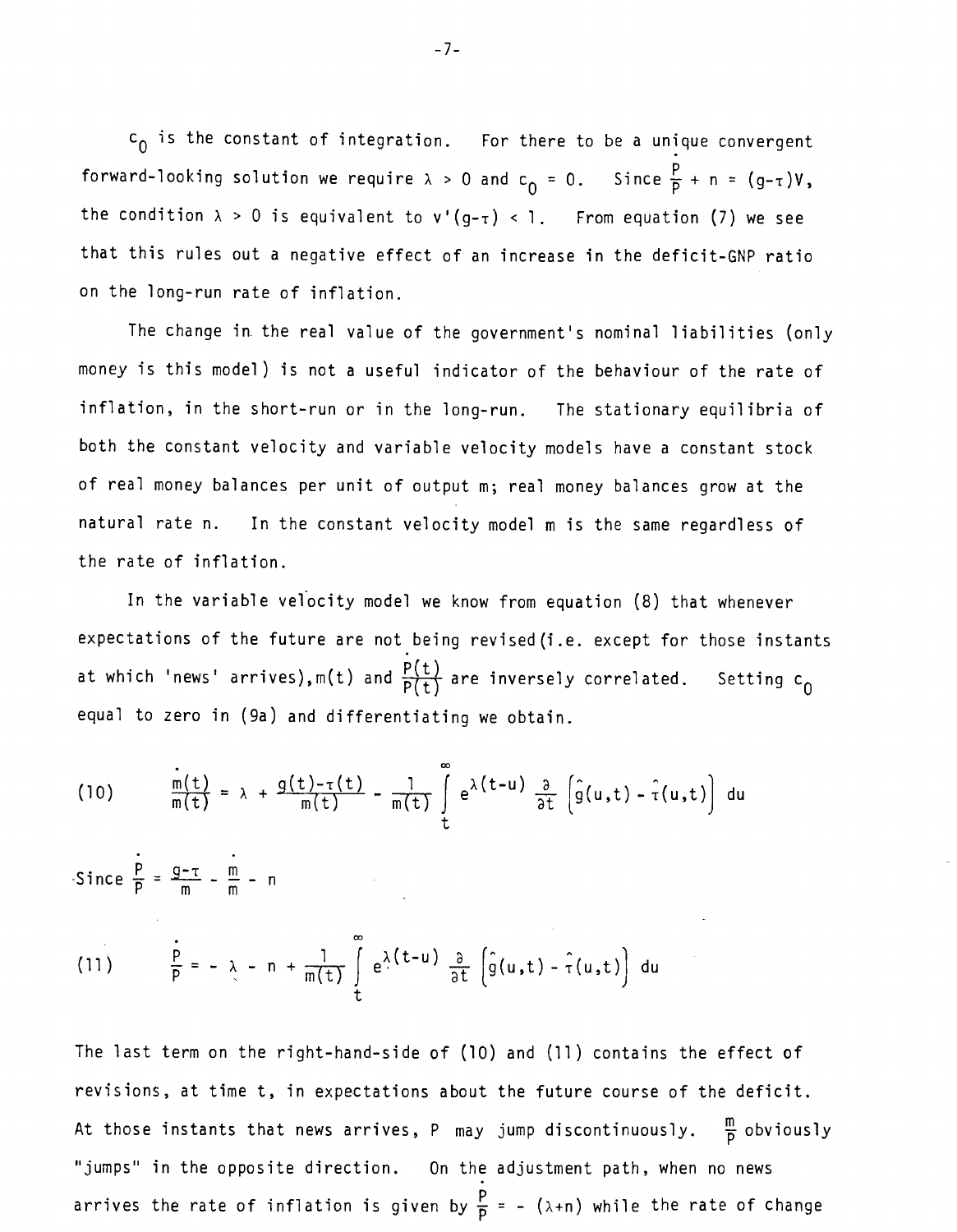of real money balances per unit of output is an increasing function of the deficit-GNP ratio.

-8-

As suggested in the introduction, the "inflation correction" to be applied to the deficit in order to evaluate its long-run implications for money growth consists in subtracting from the flow-of-funds measure the inflation—induced reduction in the real value of the government's interestbearing debt only. The "inflation tax" on the stock of high-powered money should not be subtracted.

# (2b) Models without government bonds but with private capital A money-capital model without intrinsically valuable money

A negative long-run effect on the rate of inflation in response to an increase in the deficit occurs in the simplest money-capital model.  $\hat{k}$  denotes the capital labour ratio,  $\stackrel{\sim}{m}$  the stock of real money balances per worker,  $\stackrel{\sim}{g}$  real spending per worker,  $\frac{\gamma}{1}$  lump-sum taxes per worker, s the private savings rate  $(0 < s < 1)$ , and  $\hat{y} = f(\hat{k})$  (f' > 0, f" < 0) output per worker. Money is assumed not to yield any intrinsic, direct utility so it will be held only if its rate of return equals that obtainable by holding real capital, i.e.

(12) 
$$
-\left(\frac{\hat{P}}{P}\right) = f'(\hat{k})
$$
 \*

The equations of motion for  $\hat{k}$  and  $\hat{m}$  are given by

(13a) 
$$
\hat{k} = s(f(\hat{k}) - \hat{\tau}) - n\hat{k} - (\hat{g} - \hat{\tau})
$$

(13b)  $\tilde{m} = \tilde{g} - \tilde{\tau} - (\frac{P}{P} + n)\tilde{m}$ 

In this model an increase in the deficit, whether brought about by raising  $\hat{g}$  or by lowering  $\hat{\tau}$ , lowers the long-run capital-labour ratio and the rate of

\* This model can be viewed as the continuous time representation of an overlapping generations model with a Cobb-Douglas production function and homothetic preferences. Note that if the constraint  $f' \ge 0$  applies, we can never observe an economy with a positive rate of inflation. Instead the price of money falls to zero (p tends to infinity) and the model reduces to the familiar one sector Solow-Swan barter model. Therefore, if money to the familiar one sectors.<br>is held in the steady state, we have  $\frac{\tilde{g}-\tilde{\tau}}{\tilde{m}} < n$ .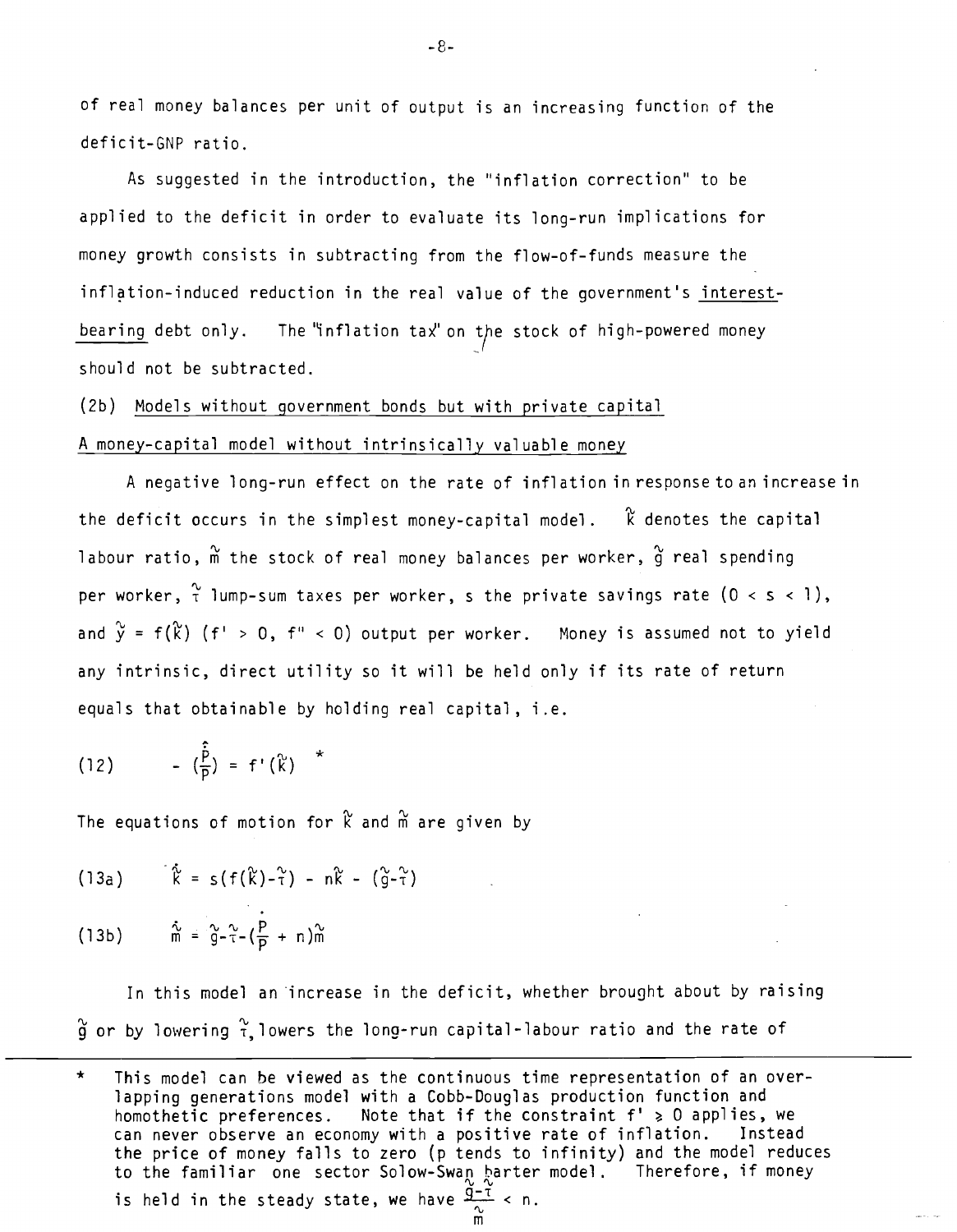inflation if sf'-n < <sup>0</sup> and the real per-capita stock of money if sf'-n < <sup>0</sup> and  $f'-n > 0$ . The first of these conditions is the local stability condition in the simple Solow-Swan growth model; it also ensures locally stable behaviour for k in the present model. The second condition rules out dynamic inefficiency of the stationary equilibrium. Given these conditions the long-run multipliers are:

(14a) 
$$
\frac{d\hat{k}}{d\hat{g}} = \frac{1}{sf - n} < 0
$$

(14b) 
$$
\frac{d(\frac{P}{P})}{d\hat{g}} = \frac{-f''}{s f' - n} < 0
$$

(14c) 
$$
\frac{d\widetilde{m}}{d\widetilde{g}} = \frac{-(sf'-n + \widetilde{m}f')}{(sf'-n)(f'-n)} < 0
$$

(14d) 
$$
\frac{d\vec{k}}{d(-\tau)} = \frac{1-s}{sf'-n} < 0
$$

 $\mathbf{r}$ 

(14e) 
$$
\frac{d(\frac{P}{P})}{d(-\frac{v}{T})} = \frac{-f''(1-s)}{sf'-n} < 0
$$

(14f) 
$$
\frac{d\mathfrak{m}}{d(-\tau)} = \frac{-(sf'-n + (1-s)\mathfrak{m}f')}{(sf'-n)(f'-n)} < 0
$$

Across steady states the rate of inflation moves in the same direction as the capital labour ratio. A lower value of k raises the marginal product of capital. To preserve portfolio balance the real rate of return on money balances has to rise pari—passu. This is achieved by a lower rate of inflation. Note that both spending increases and tax cuts crowd out capital in the long-run, as does a balanced budget (or constant deficit) increase in spending.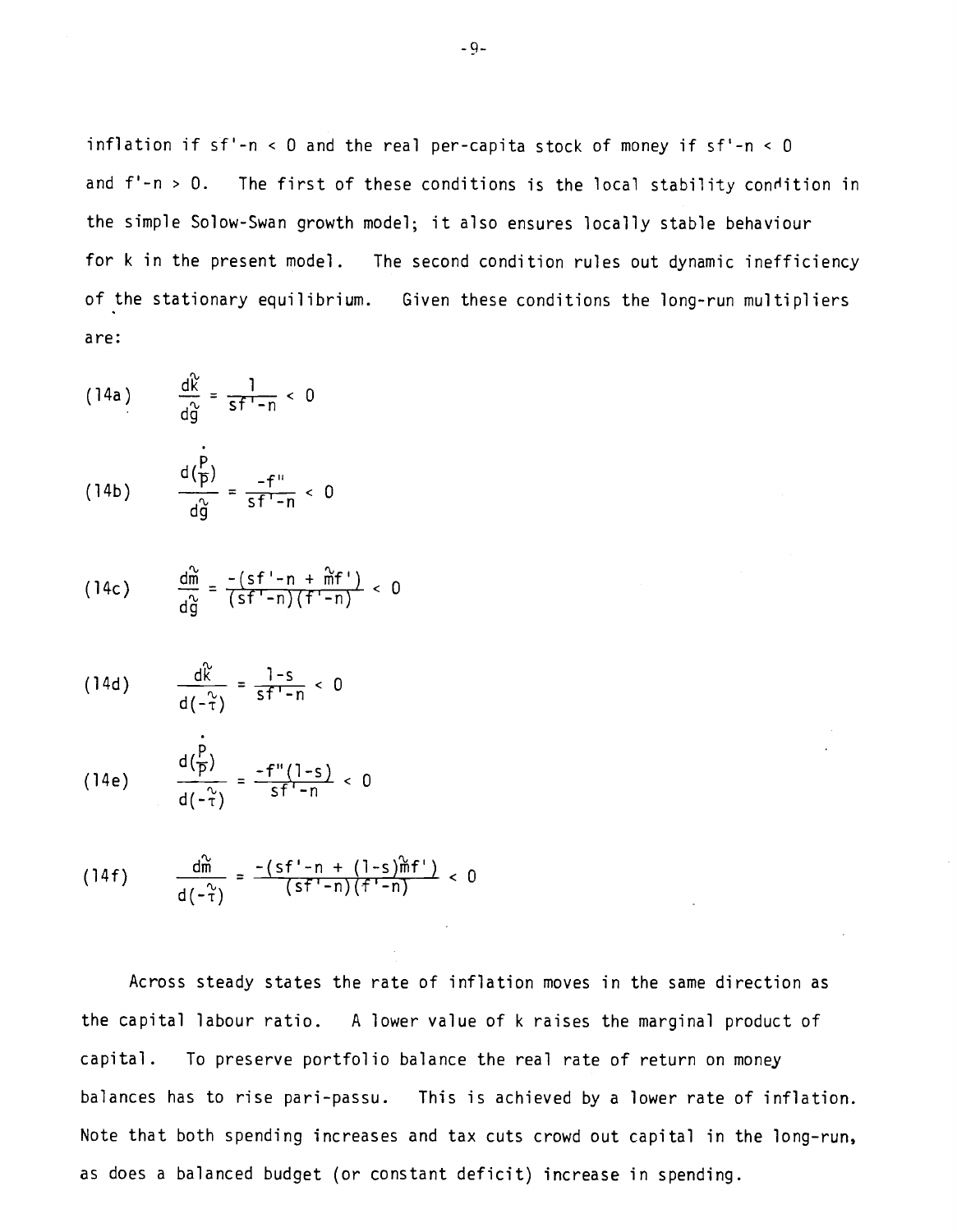The linearised version of the model in a neighbourhood of the steady state equilibrium is

(15) 
$$
\begin{pmatrix} \hat{k} \\ \hat{k} \\ \hat{m} \end{pmatrix} = \begin{pmatrix} sf' - n & 0 \\ \hat{m}f'' & f'(\hat{k}) - n \end{pmatrix} \begin{pmatrix} \hat{k} \\ \hat{m} \end{pmatrix} + \begin{pmatrix} -1 & 1-s \\ 1 & -1 \end{pmatrix} \begin{pmatrix} \hat{g} \\ \hat{g} \\ \hat{\tau} \end{pmatrix}
$$

There is one predetermined variable  $\hat{k}$  and one non-predetermined variable  $\hat{m}$ . For a unique convergent solution to exist, the equilibrium must be a saddlepoint. The two characteristic roots of the system are  $\lambda_1 = sf'-n$  and  $\lambda_2 = f'-n$ .  $\lambda_1$  < 0 and  $\lambda_2$  > 0 are necessary and sufficient for (15) to have a saddlepoint equilibrium with k predetermined.

The general solution is given by

(16a) 
$$
\tilde{m}(t) = \frac{\tilde{m}f''}{(s-1)f^+}\tilde{k}(t) - \int_t^{\infty} e^{2(t-u)} \left[ \left[ 1 + \frac{\tilde{m}f''}{(s-1)f^+} \right] \hat{g}(u,t) - \left[ 1 - \frac{\tilde{m}f''}{f^+} \right] \hat{\tau}(u,t) \right] du
$$

(16b) 
$$
\hat{k}(t) = e^{\lambda} \frac{1}{t-t_0} \hat{k}(t_0) - \int_{t_0}^{t} e^{\lambda} \frac{1}{t} (t-u) \left[ \hat{g}(u) - (1-s) \hat{\tau}(u) \right] du
$$

The impact effect of an unanticipated permanent increase in the deficit on the rate of inflation is analysed in Figure 1. The qualitative features of the saddlepoint equilibrium are sketched in Figure la with the unique convergent trajectory given by SS. In Figure 1b, starting from  $E_1$ , the increase in the deficit is followed immediately by a jump increase in the price level which lowers real money balances per-capita to E<sub>12</sub>. After that the capital-labour ratio and the rate of inflation decline smoothly along S'S' towards  $E_2$ .  $-2$ .  $\cdots$ In rigure ic there is an immediate jump decline in the price level to E<sub>l2</sub> followed again by a gradual decline in  $\overset{\sim}{{\mathsf{K}}}$  and  $\frac{{\mathsf{P}}}{\mathsf{P}}$  towards  ${\mathsf{E}}_2.$  Note that in this model along the saddlepath SS', the rate of inflation and the stock of real percapita money balances are positively related, unlike the variable velocity model of Section 2a.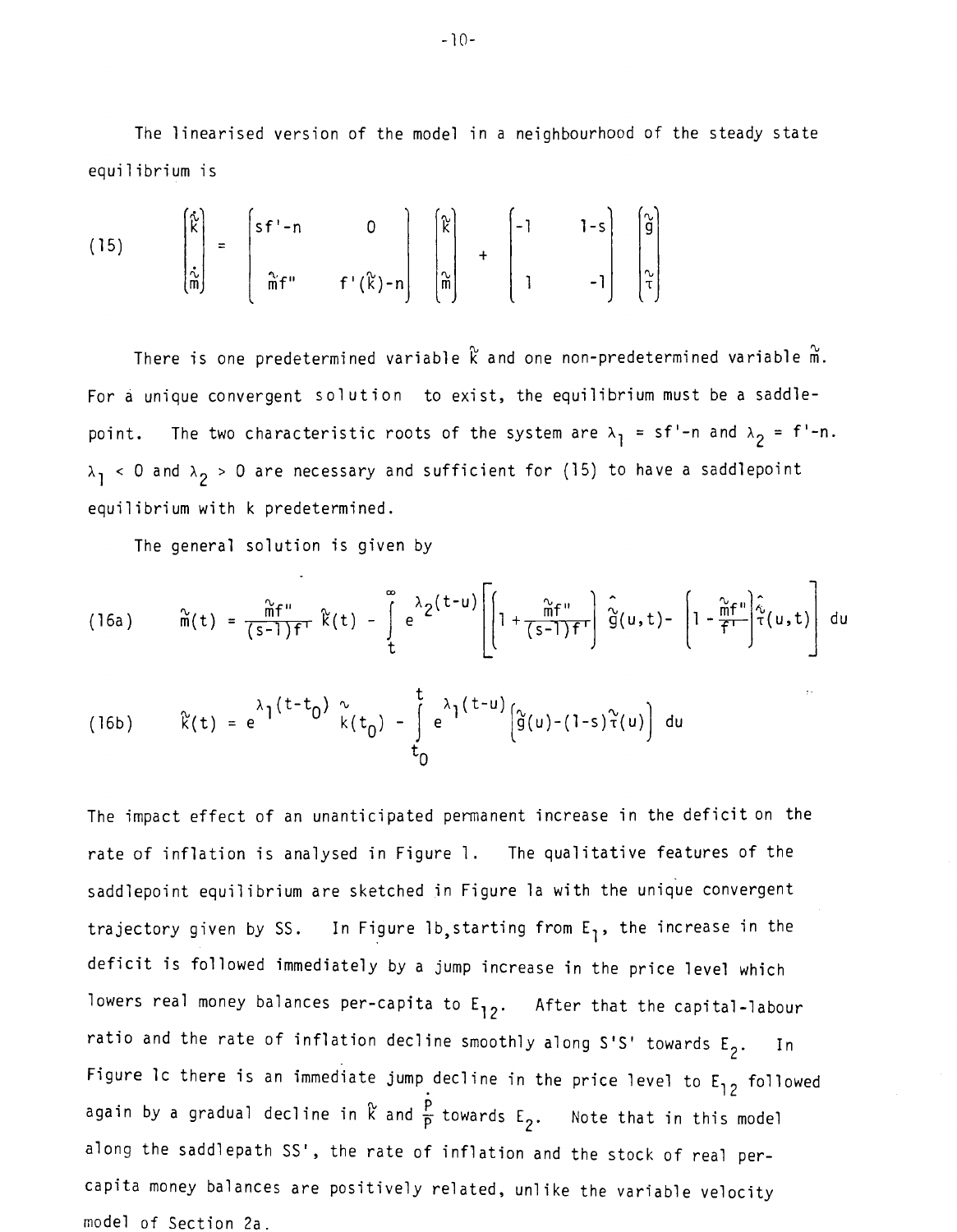# FIGURE 1

The effect of an unanticipated permanent increase in the deficit



$$
(b) \quad \blacksquare
$$



(a)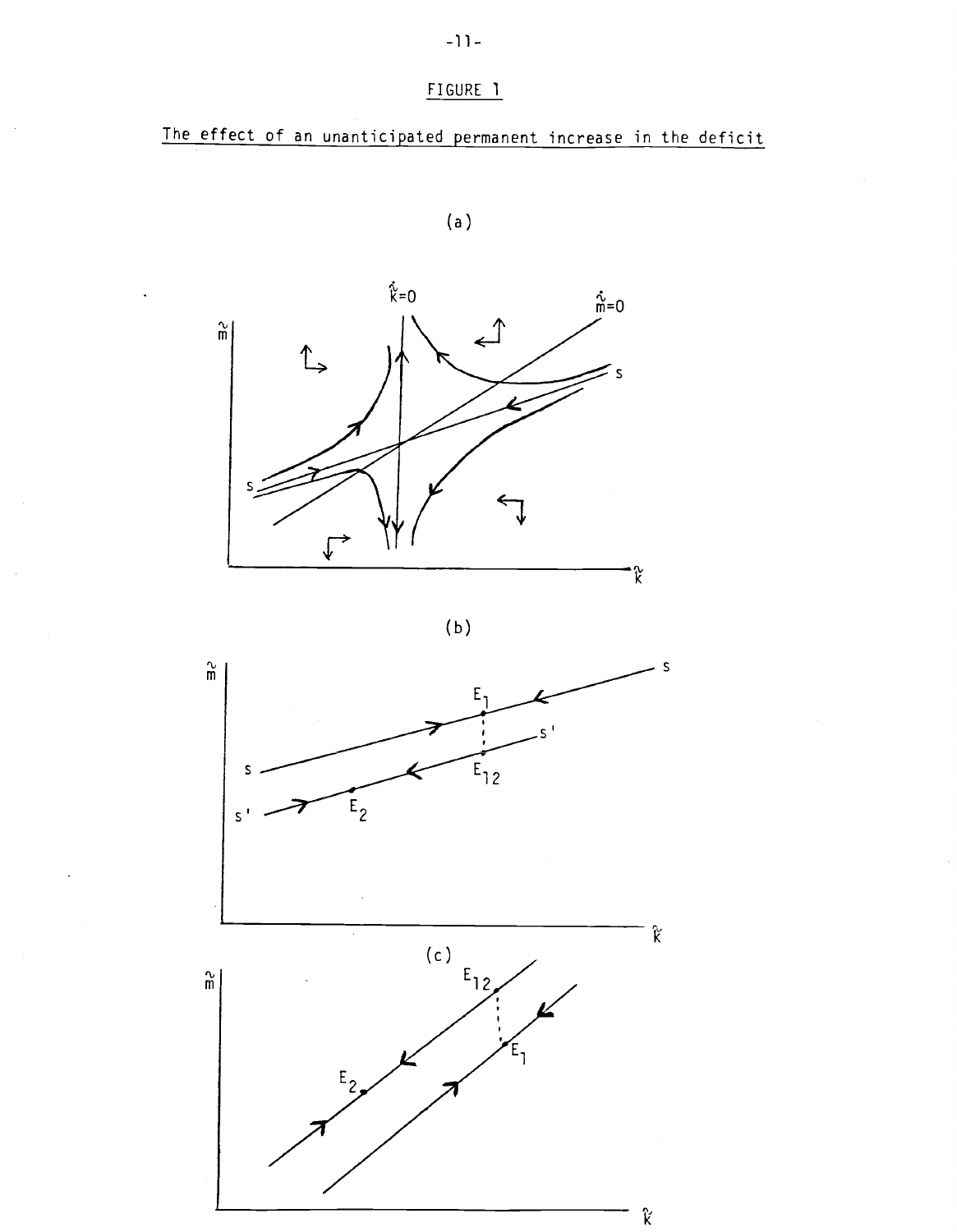This money-capital model is the only well-known simnic monetary model to always have larger deficits associated with lower inflation in the long-run. The Sidrauski model analysed next exhibits some ambiguity in the deficit-inflation relation for the general case. A standard restriction, however, results in deficits and inflation being positively related in the long-run. /

### The Sidrauski model

Consider the rational expectations version of Sidrauski's model of money and growth (Sidrauski 1967) summarised in equations (17a) - (17e).

(17a) 
$$
\begin{array}{ccc}\n& \text{max} \\
& \text{if } \hat{c}(t), \hat{m}(t), \hat{k}(t)\text{ is } 0\n\end{array}
$$

subject to

$$
(17b) \qquad \widetilde{m} + \widetilde{k} = \widetilde{a}
$$

(17c) 
$$
\dot{\tilde{a}}(t) = w(t) + r(t)\tilde{k}(t) - \tilde{\tau}(t) - \tilde{c}(t) - \frac{\dot{P}(t)}{P(t)}\tilde{m}(t) - n\tilde{a}(t).
$$
  
\n $\tilde{c}(t), \tilde{m}(t), \tilde{k}(t) \ge 0$ 

The economy-wide constraints are:

$$
(17d) \qquad w = f(\hat{k}) - \hat{k}f'(\hat{k})
$$

(17e)  $r = f'(\hat{k})$ 

(17f) 
$$
\dot{\hat{k}} = f(\hat{k}) - \hat{g} - \hat{c} - n\hat{k}
$$

(17g) 
$$
\dot{\hat{m}} = \hat{g} - \hat{\tau} - (\frac{p}{p} + n) \hat{\hat{m}}
$$

$$
\breve{g}(t) \geq 0
$$

 $\tilde{c}$  is per-capita consumption,  $\tilde{a}$  real per-capita non-human private wealth,  $6 > 0$  the subjective discount rate, w the wage rate, r the rate of return on capital. Public spending neither adds to the economy's productive capacity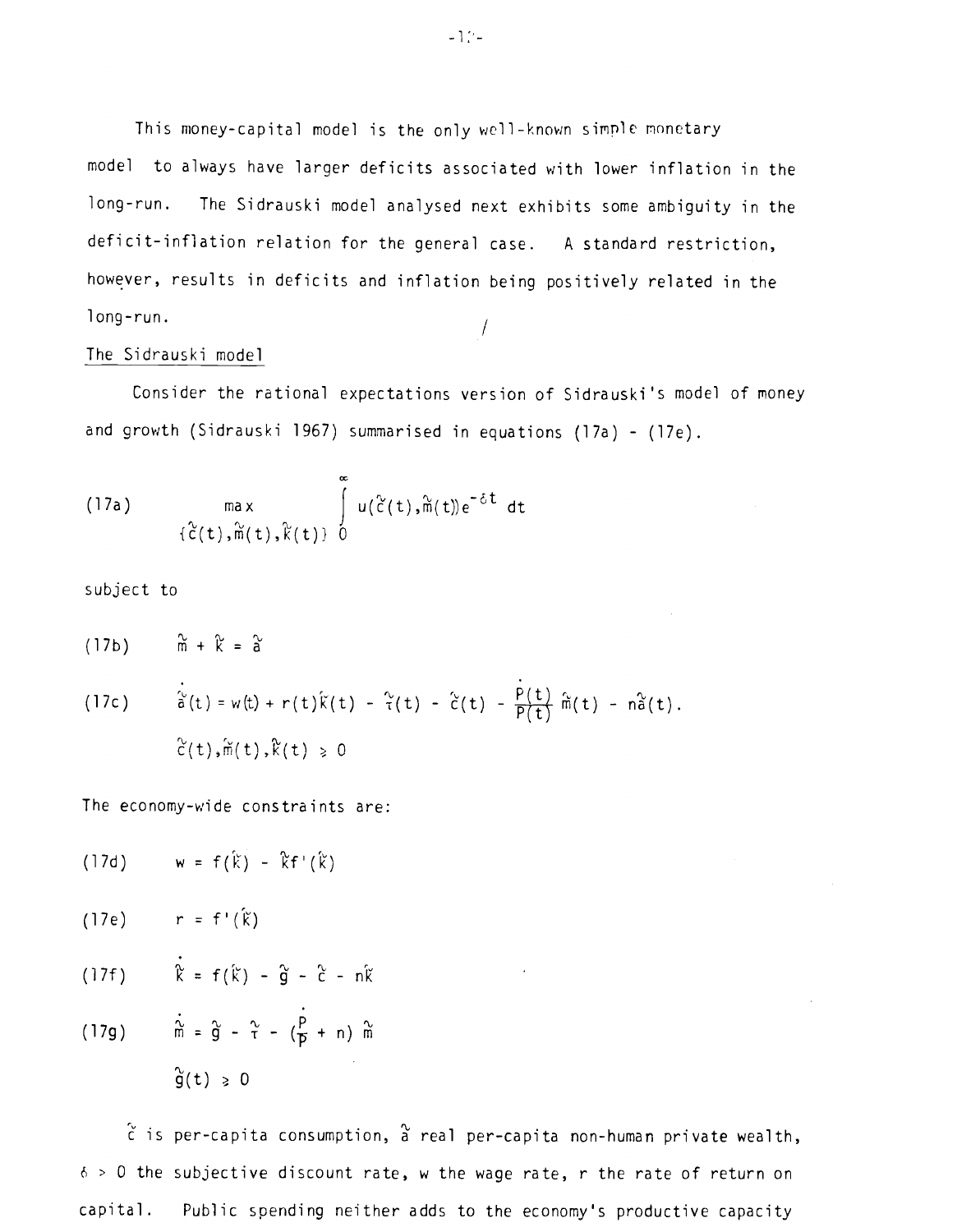nor yields intrinsically valued consumption services. The production function  $f(\hat{k})$  is characterised by  $f' > 0$  and  $f'' < 0$  and satisfies the INADA conditions. The instantaneous utility function u is strictly concave, twice continuously differentiable and increasing in c and m. We also assume that  $\lim_{c\to 0} u_c(\tilde{c}, \tilde{m}) =$ lim ù (č,m̃) = ∞.<br>m→O

The first-order conditions for an interior optimum are given by the constraints (17b),(17c) and, after substituting from (17d) and (17e), the marginal conditions (18a), (18b) and (18c).

(18a) 
$$
u_m(\tilde{c}(t), \tilde{m}(t)) - u_c(\tilde{c}(t), \tilde{m}(t)) \left( \frac{p(t)}{p(t)} + f'(\tilde{k}(t)) \right) = 0
$$

(18b) 
$$
u_{c}(\tilde{c}(t), \tilde{m}(t)) (f'(\tilde{k}(t)) - n - \delta) + u_{c}(\tilde{c}(t), \tilde{m}(t)) \dot{\tilde{c}}(t) + u_{c}(\tilde{c}(t), \tilde{m}(t)) \dot{\tilde{m}}(t) = 0
$$

(18c) 
$$
\lim_{t\to\infty} u_c(\tilde{c}(t), \tilde{m}(t))e^{-\delta t} = 0
$$

To determine the long-run effect on the rate of inflation of an increase in the (real per-capita) government deficit we differentiate the steady-state conditions (19a) - (19d) with respect to  $\tilde{g}$  or  $\tilde{\tau}$ .

$$
(19a) \qquad f'(\hat{k}) = n + \delta
$$

(19b)  $f(\hat{k}) = \hat{g} + \hat{c} + n\hat{k}$ 

(19c) 
$$
u_m(\tilde{c}, \tilde{m}) = u_c(\tilde{c}, \tilde{m}) \left( \frac{p}{p} + f'(\tilde{k}) \right)
$$

$$
(19d) \qquad \frac{p}{p} = \frac{\tilde{q}-\tilde{\tau}}{\tilde{m}} - n
$$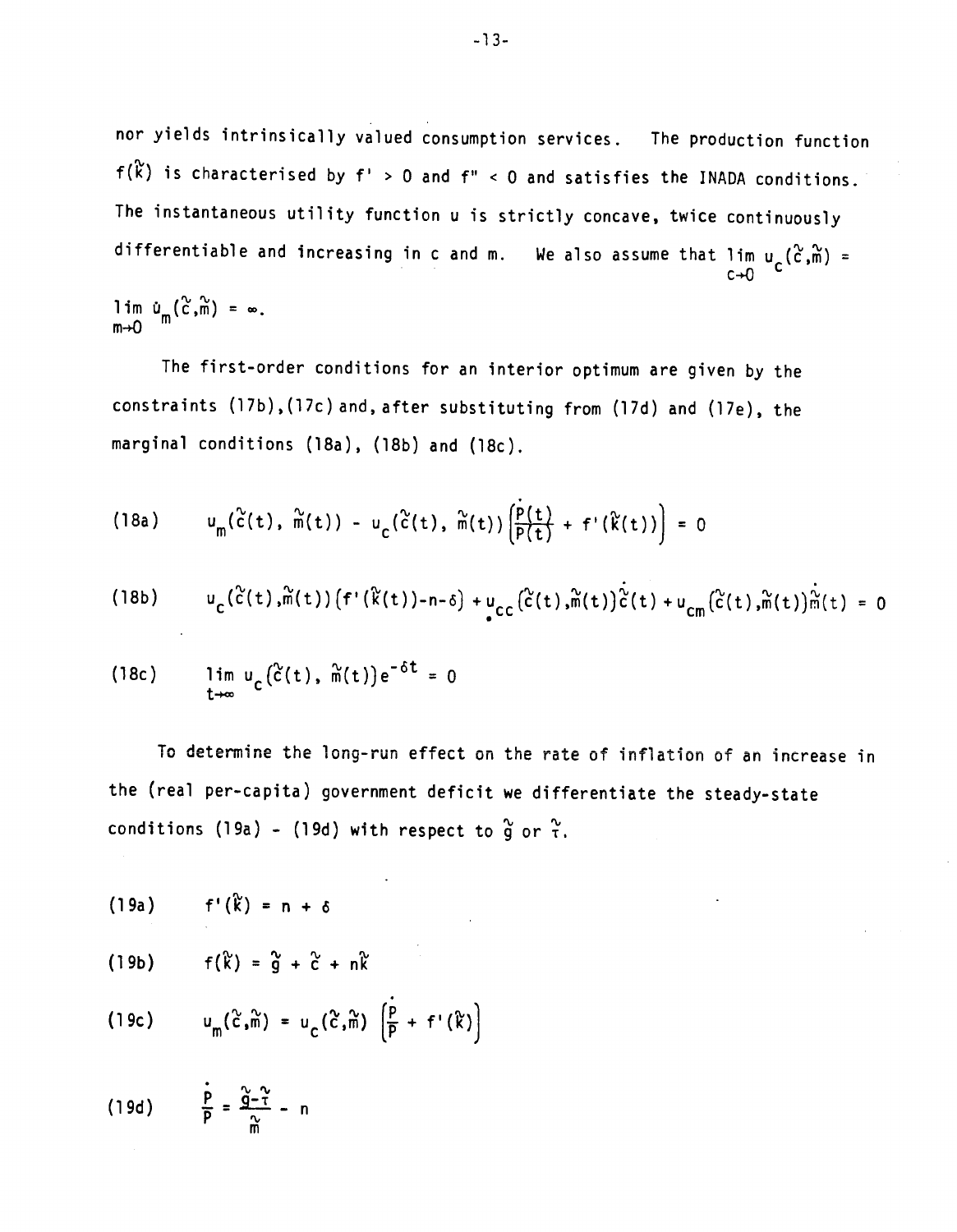The steady—state capital-labour ratio is determined by equation (19a) and is independent of either the level of public spending or of the level of taxes. Per-capita private consumption is independent of the level of taxes but decreases one-for—one when public spending increases. The Sidrauski model has the usual property that, across steady states, an x percentage point increase in the rate of growth of the nominal money stock will be associated with an x percentage point higher rate of inflation. A larger deficit, however, does not necessarily entail a higher (steady state) proportional rate of growth of money, even in the very classical Sidrauski model.

The effects of higher spending and lower taxes on long-run inflation are given in equations (20a) — (20b).

(20a) 
$$
\frac{d(\frac{\dot{P}}{P})}{d\frac{\dot{q}}{P}} = \frac{(\frac{\dot{P}}{P} + n + \delta) u_{cm} - u_{mm} - ((\frac{\dot{P}}{P} + n + \delta) u_{cc} - u_{mc}) (\frac{\dot{P}}{P} + n)}{\hat{m} (u_{cm} (\frac{\dot{P}}{P} + n + \delta) - u_{mm}) - u_{c} (\frac{\dot{P}}{P} + n)}
$$

(20b) 
$$
\frac{d(\frac{p}{p})}{d(-\tilde{\tau})} = \frac{(n+\delta+\frac{p}{p}) u_{cm} - u_{mm}}{\tilde{m} \left(u_{cm}(\frac{p}{p}+n+\delta) - u_{mm}\right) - u_{c}(\frac{p}{p}+n)}
$$

If taxes were non-lump sum e.g. a tax on capital income at a proportional rate e, (18a), (18b), (17e) and (17g) would become  $(18a')$  u<sub>m</sub>-u<sub>c</sub>( $\frac{p}{p}$ +(1- $\theta$ )f') = 0 (18b')  $u_c((1-\theta)f'$ -n-δ) +  $u_{cc}c^t$  +  $u_{cm}$  m = 0  $(17e^t)$  r =  $(1-e) f'(k)$  $(17g')$   $\tilde{m} = \tilde{g} - \theta f'(\tilde{k})\tilde{k} - (\frac{p}{p} + n) \tilde{m}$ In the long-run  $(1-\theta) f'(\tilde{k}) = n + \delta$ . An increase in  $\theta$  now lowers steady state  $\tilde{k}$ .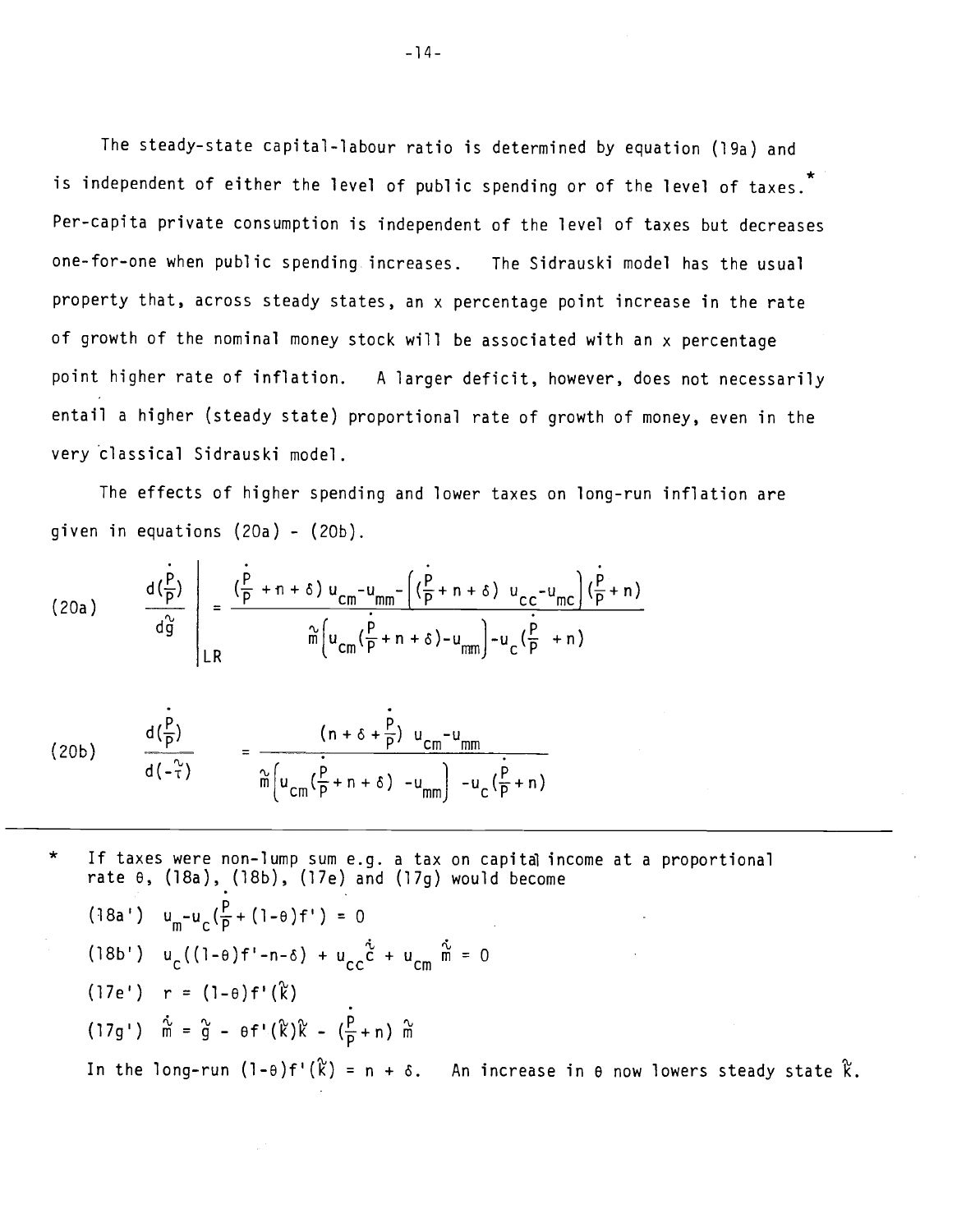Al so

$$
(20c) \qquad \frac{d\stackrel{\sim}{m}}{d\stackrel{\sim}{g}}\Bigg|_{LR} = \frac{\stackrel{\sim}{m}\left(u_{cc}\left(\frac{p}{p}+n+\delta\right)-u_{mc}\right)-u_c}{\stackrel{\sim}{m}\left(u_{cm}\left(\frac{p}{p}+n+\delta\right)-u_{mm}\right)-u_c\left(\frac{p}{p}+n\right)}
$$

and

$$
(20d) \qquad \frac{d\widetilde{m}}{d(-\widetilde{\tau})}\Bigg|_{LR} = \frac{-u_c}{\widetilde{m}\left(u_{cm}(\frac{\dot{p}}{p}+n+\delta)-u_{mm}\right)-u_c(\frac{\dot{p}}{p}+n)}
$$

The signs of all these steady-state multipliers are indeterminate. Even the imposition of the stability or convergence conditions for the unrestricted system, given in equations  $(21)$  -  $(23)$ , does not suffice to determine the signs of the long—run multipliers.

(21) 
$$
\hat{k} = f(\hat{k}) - \hat{g} - \hat{c} - n\hat{k}
$$

(22) 
$$
\dot{\tilde{c}} = -\frac{u_{c}(\tilde{c}, \tilde{m})}{u_{cc}(\tilde{c}, \tilde{m})} \left( f(\tilde{k}) - n - \delta \right) - \frac{u_{cm}(\tilde{c}, \tilde{m})}{u_{cc}(\tilde{c}, \tilde{m})} \left[ \tilde{g} - \tilde{\tau} - \left( \frac{u_{m}(\tilde{c}, \tilde{m})}{u_{c}(\tilde{c}, \tilde{m})} - f'(\tilde{k}) + n \right) \tilde{m} \right]
$$

(23) 
$$
\hat{\pi} = \hat{g} - \hat{\tau} - \left(\frac{u_m(\hat{c}, \hat{\pi})}{u_c(\hat{c}, \hat{\pi})} - f'(\hat{k}) + \eta\right)\hat{\pi}
$$

The assumption that the instantaneous utility function is separable  $(u_{cm} = 0)$ simplifies the algebra and helps resolve the ambiguities

(24a) 
$$
\frac{d(\frac{\dot{P}}{P})}{d\hat{g}}\Bigg|_{LR} = \frac{u_{mm} + (\frac{\dot{P}}{P} + n + \delta)u_{cc}(\frac{\dot{P}}{P} + n)}{\tilde{m}u_{mm} + u_c(\frac{\dot{P}}{P} + n)}
$$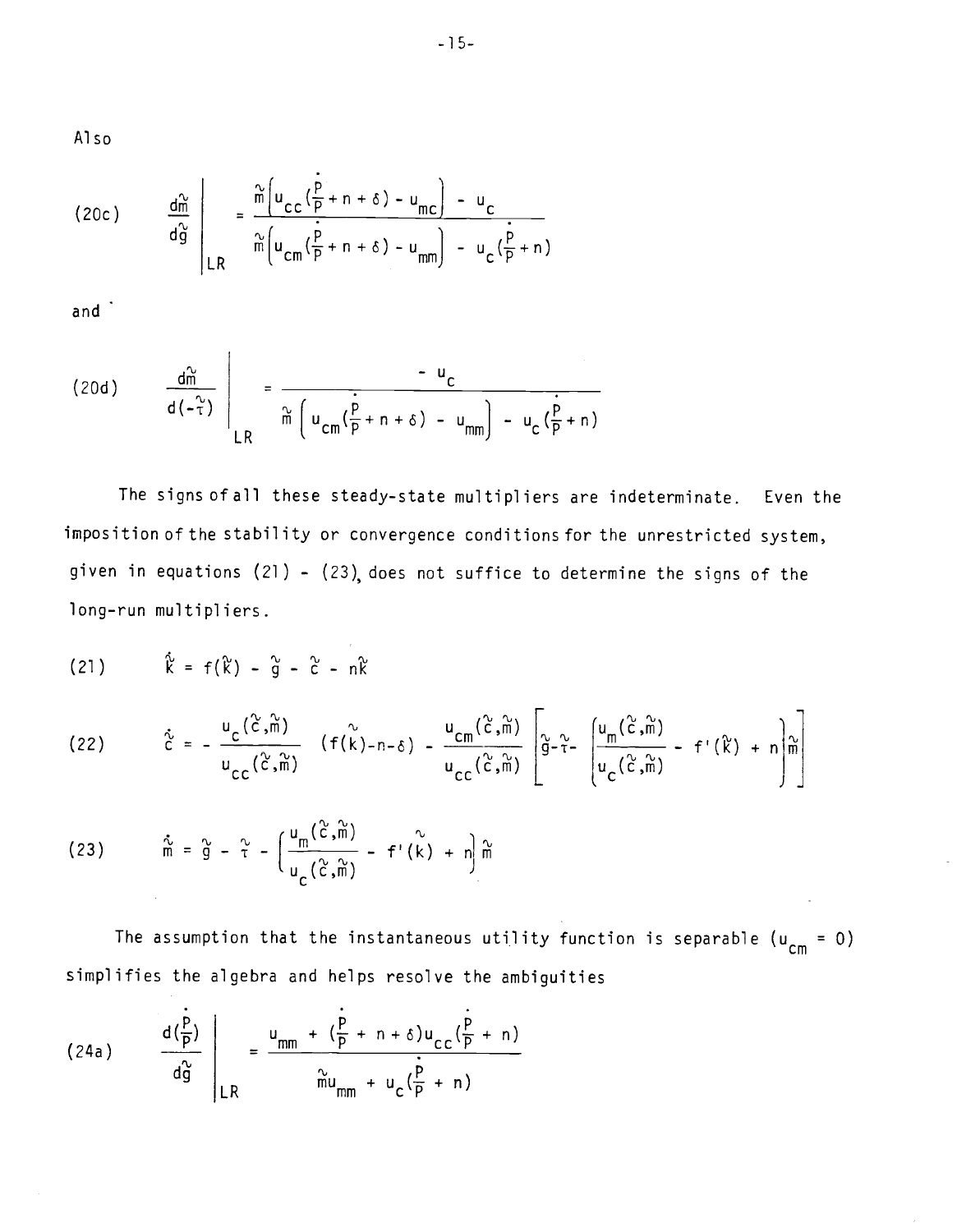(24b) 
$$
\frac{d(\frac{p}{p})}{d(-\tilde{\tau})}\Bigg|_{LR} = \frac{u_{mm}}{\tilde{m}u_{mm} + u_{c}(\frac{p}{p} + n)}
$$

$$
(25a) \qquad \frac{d\widetilde{m}}{d\widetilde{g}}\Bigg|_{LR} = \frac{u_{c} - \widetilde{m}u_{cc}(\frac{p}{p} + n + \delta)}{\widetilde{m}u_{mm} + u_{c}(\frac{\dot{p}}{p} + n)}
$$

$$
(25b) \qquad \frac{d\widetilde{m}}{d(-\widetilde{\tau})}\Bigg|_{LR} = \frac{u_c}{\widetilde{m}u_{mm} + u_c(\frac{\dot{p}}{\dot{p}} + n)}
$$

The state-space representation of the model when  $u_{cm} = 0$  given in equations (26), (27) and (28)

$$
(26) \qquad \dot{\tilde{c}} = -\frac{u_{c}(\tilde{c},\tilde{m})}{u_{cc}(\tilde{c},\tilde{m})} \left(f'(\tilde{k}) - n - \delta\right)
$$

(27) 
$$
\hat{k} = f(\hat{k}) - \hat{g} - \hat{c} - n\hat{k}
$$

(28) 
$$
\dot{\hat{m}} = \hat{g} - \tilde{\tau} - \left[ \frac{u_m(\tilde{c}, \hat{\tilde{m}})}{u_c(\tilde{c}, \tilde{\tilde{m}})} - f'(\tilde{k}) + n \right] \tilde{\tilde{m}}.
$$

As a further simplifying assumption we shall assume that the partial coefficient of absolute risk aversion -  $\frac{u_{cc}}{u_c} = \frac{1}{\rho}$  is a positive constant, i.e. (26) becomes

$$
(26') \qquad \tilde{c} = \rho(f''(k) - n - \delta) \qquad \qquad \rho > 0
$$

Without this assumption the analysis that follows (and Figure 2) are valid only in the neighbourhood of a stationary equilibrium. Equations (26') and (27) jointly determine the behaviour of  $\tilde{c}$  and  $\tilde{k}$ , independently of  $\tilde{m}$ . Given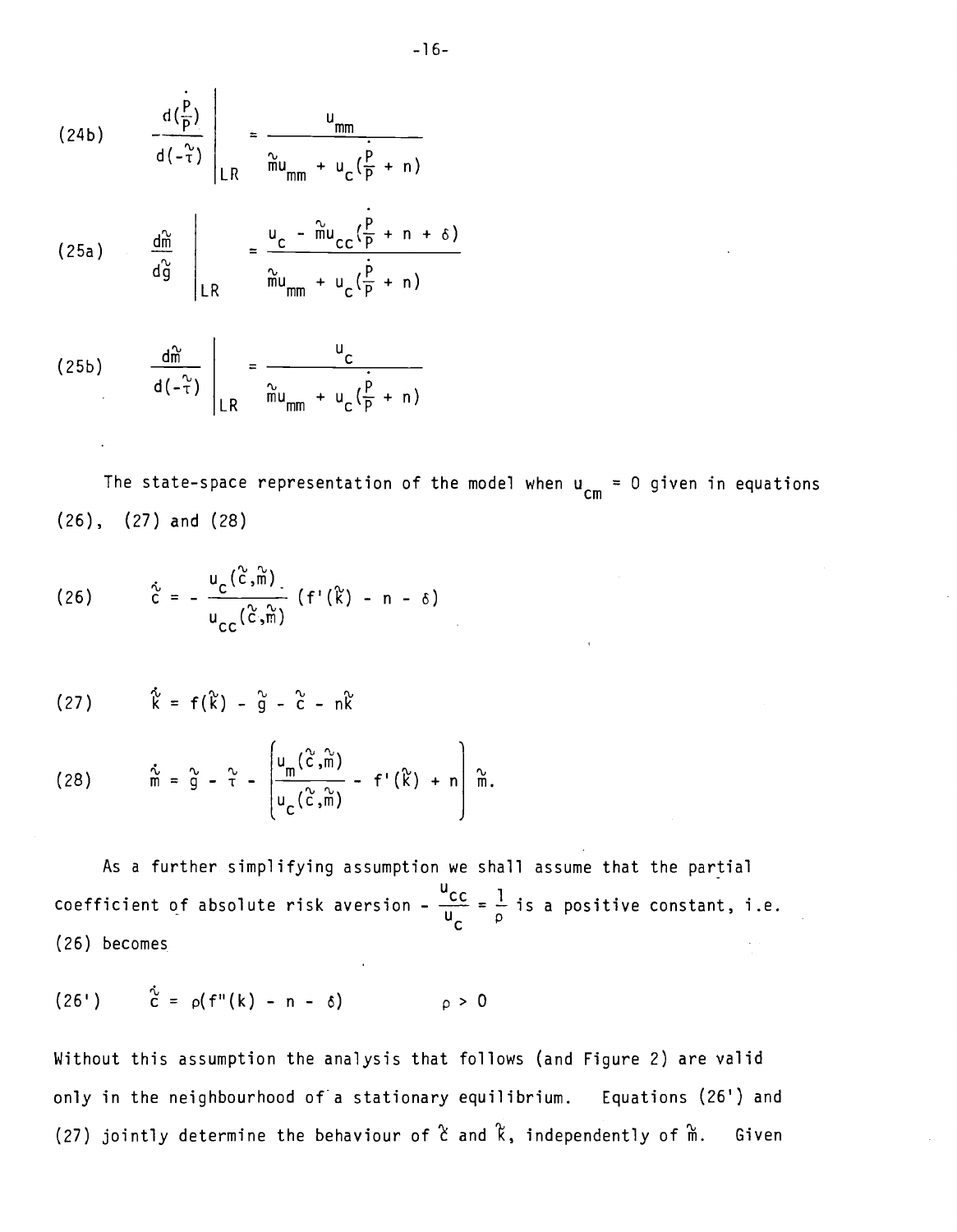

 $\mathcal{L}_{\text{max}}$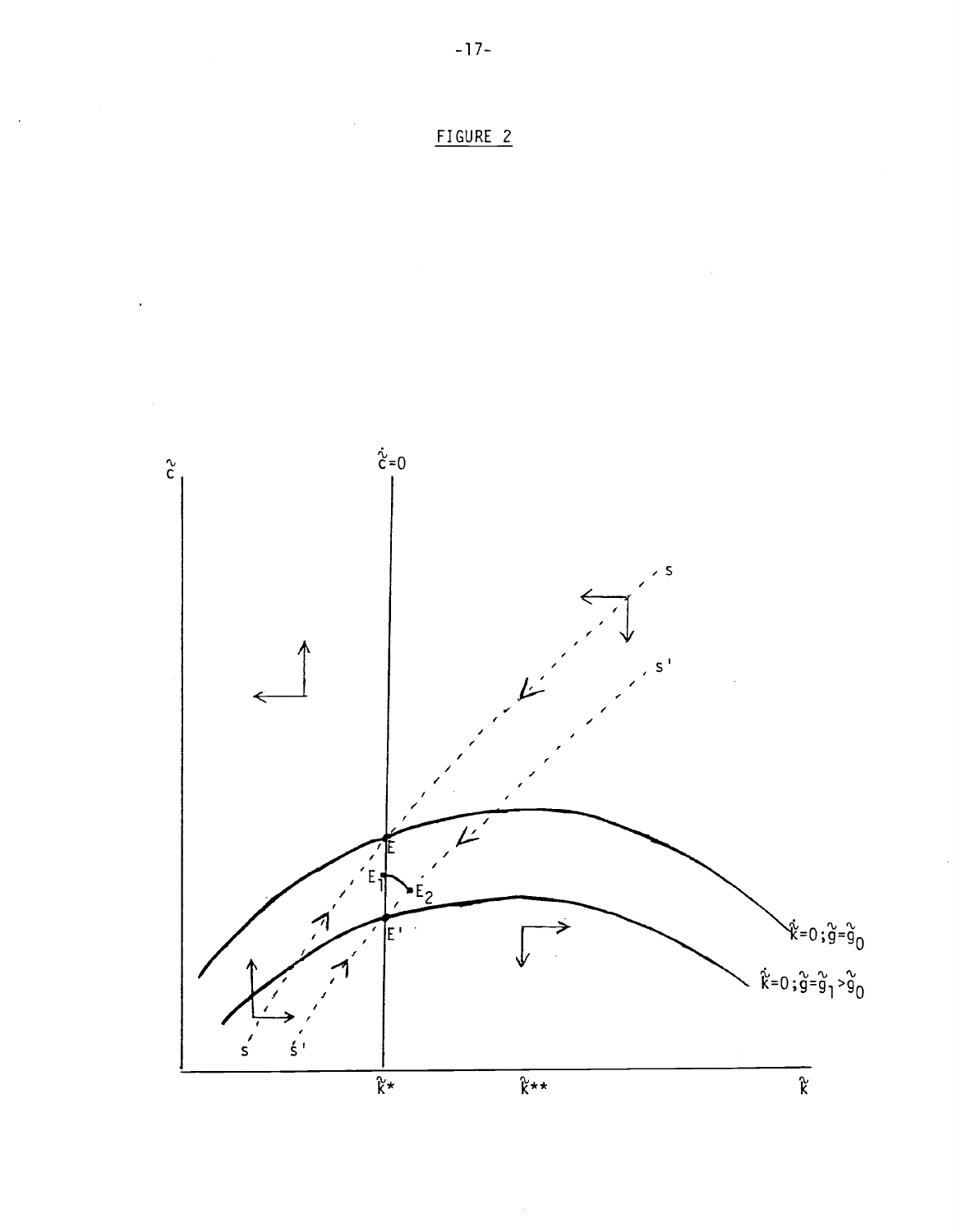the solutions for  $\alpha$  and  $\beta$ , equation (28) determines the behaviour of  $\alpha$ .

The dynamics of  $\tilde{c}$  and  $\tilde{k}$  are illustrated in Figure 2. The  $\tilde{c}$  = 0 locus is vertical at  $\hat{k}$ \*, defined by  $f'(\hat{k}$ \*) = n +  $\delta$ . The  $\hat{k}$  = 0 locus is strictly concave, slopes upward for  $\hat{k}$  <  $\hat{k}$ \*\*, reaches a maximum at  $\hat{k}$  =  $\hat{k}$ \*\* and slopes downward for  $\hat{k} > \hat{k}^{**}$  where  $k^{**}$  is defined by  $f'(k^{**}) = n$ . Since  $\delta > 0$  and  $f''$  < 0,  $\hat{k}**$  >  $\hat{k}*$ . The stationary equilibrium at E is a saddlepoint.  $\hat{k}$  is a predetermined variable,  $\stackrel{\sim}{c}$  a non-predetermined variable. The unique convergent saddlepath is SS. Starting from an initial equilibrium at E, a cut in taxes,  $\overset{\sim}{{\mathfrak{r}}}$ , (whether anticipated or unanticipated), will have no effect, short-run or long-run, on  $\tilde{k}$  and  $\tilde{c}$ .

An unanticipated increase in public spending by an amount dg will immediately depress consumption by the same amount as the increase in public spending. The  $\hat{k}$  = 0 locus shifts down vertically by an amount equal to dg. The system remains at E' afterwards. An anticipated (at  $t = t_0$ ) increase in public spending (at  $t = t_1 > t_0$ ) leads to a smaller immediate drop in consumption, to E<sub>1</sub>, say. The jump in consumption at  $t_0$  places the system on the divergent trajectory (drawn with reference to E, that will put they system on the unique convergent trajectory through  $E'$  at  $t_1$ , the moment the increase in public spending actually takes place. In Figure 2 that point is  $E_2$ . The path of consumption therefore only has a discontinuity at t =  $t_0$ , the moment that "news" arrives. Anticipated future jumps in private consumption are never optimal. Note that after the initial downward jump in c, at t =  $t_0$ , consumption continues to decline gradually along  $E_1 - E_2 - E'$ . Capital is first accumulated (along  $E_1 - E_2$ ) and then decumulated (along  $E_2 - E'$ ).

The characteristic equation of the system (26'), (27) and (28) linearised around a stationary equilibrium is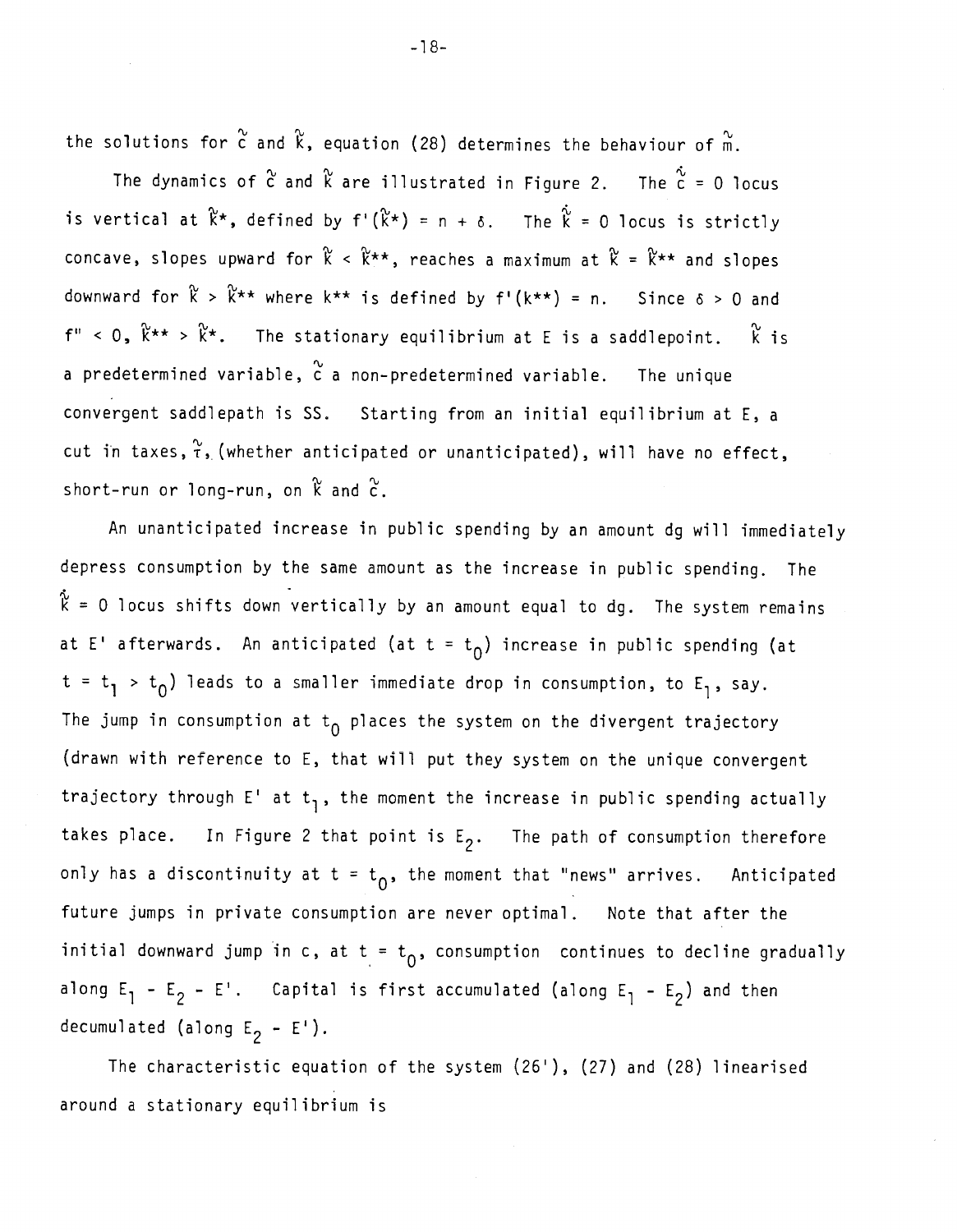(29) 
$$
-\left\{\left\{\frac{u_m}{u_c} - f' + n\right\} + \tilde{m} \frac{u_{mm}}{u_c} + \lambda\right\} \left\{\lambda^2 - \lambda (f' - n) + \rho f''\right\} = 0
$$

The characteristic roots of the  $\widetilde{k}$ -C subsystem are found by factoring  $\lambda^2$  -  $\lambda(f'-n)$  + pf" = 0. It is clear that the  $\kappa^2$  subsystem has one stable and one unstable characteristic root. This describes the saddlepoint equilibrium in a neighbourhood of E. The three characteristic roots are

$$
(30a) \qquad \lambda_1 = \frac{f' - n - \sqrt{(f'-n)^2 - 4\rho f''}}{2} < 0
$$

$$
(30b) \qquad \lambda_2 = \frac{f' - n + \sqrt{(f'-n)^2 - 4 \rho f''}}{2} > 0
$$

$$
(30c) \qquad \lambda_3 = f' - n - \frac{u_m}{u_c} - \tilde{m} \frac{u_{mm}}{u_c}
$$

The real stock of money balances is a non-predetermined variable. The existence of a unique convergent solution trajectory therefore requires that  $\lambda_3$  be positive. We now investigate whether  $\lambda_3 > 0$  is sufficient to ensure

that 
$$
\frac{d(\frac{P}{P})}{d\hat{g}}
$$
 and  $\frac{d(\frac{P}{P})}{d(-\hat{\tau})}$  are positive.

The condition that  $\lambda_3$  be positive is equivalent to the condition that the denominator of (24a), (24b) and (25a), (25b) be negative. Given this it is clear from (24b) that, with separability, a larger real per-capita deficit due to lower taxes will be associated with a higher rate of inflation and (from(25b)) a lower real per—capita stock of money balances.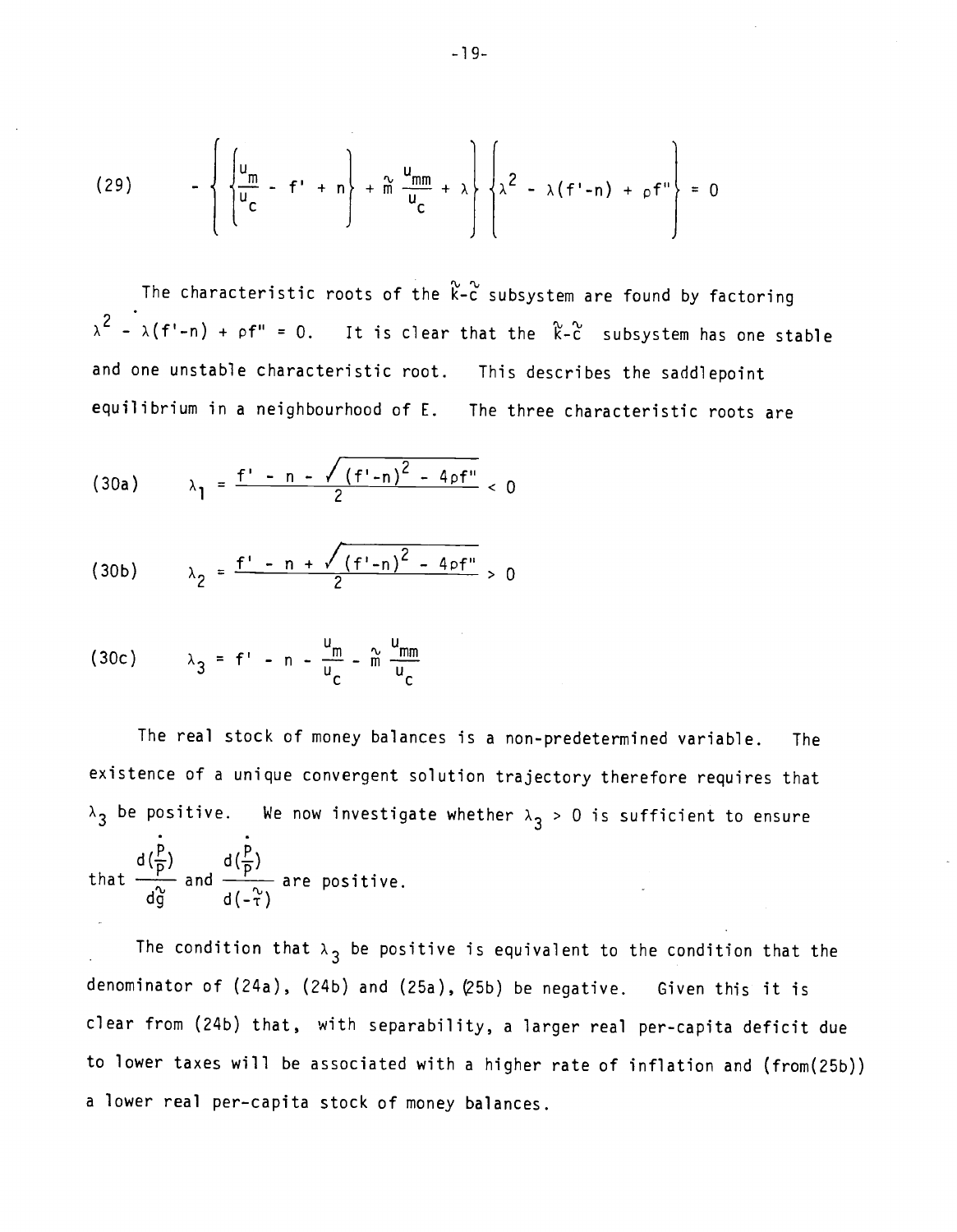The effect on long-run inflation of larger deficits due to increased public spending is not quite unambiguous even with  $u_{cm} = 0$ . A sufficient condition for higher inflation to result from higher spending is, from (24a) that the initial rate of inflation is non-negative.

The behaviour of  $\stackrel{\sim}{m}$  after an unanticipated permanent shock is given by

$$
\tilde{m}(t) - \overline{m} = (\lambda_1 - \lambda_3)^{-1} \overline{m}(f'' + \frac{u_m}{(u_c)^2} u_{cc} \lambda_2) (\tilde{k}(t) - \overline{k})
$$

 $\overline{m}$  and  $\overline{k}$  are the new steady values of  $\stackrel{\sim}{m}$  and  $\stackrel{\sim}{k}$  respectively. Since  $\stackrel{\sim}{k}$  doesn't change after an unanticipated change in  $\frac{\alpha}{9}$  or  $\frac{\alpha}{1}$ ,  $\frac{\alpha}{10}$  jumps immediately to its new equilibrium value. From (25a) and (25b) we know that a larger value of  $\stackrel{\sim}{9}$  and a lower value of  $\hat{\tau}$  are associated with a lower long-run value of  $\hat{\tilde{\mathfrak{m}}}$ , i.e. with a higher velocity. The impact effect on the price level is therefore an immediate jump up. The rate of inflation also immediately assumes its new equilibrium value. Since  $\frac{p}{p} = (\frac{\gamma}{9} - \frac{\gamma}{1})m - 1$  - n, the rate of inflation will be higher both because  $\hat{g}$  -  $\hat{\tau}$  is larger and because  $\hat{m}$  is smaller.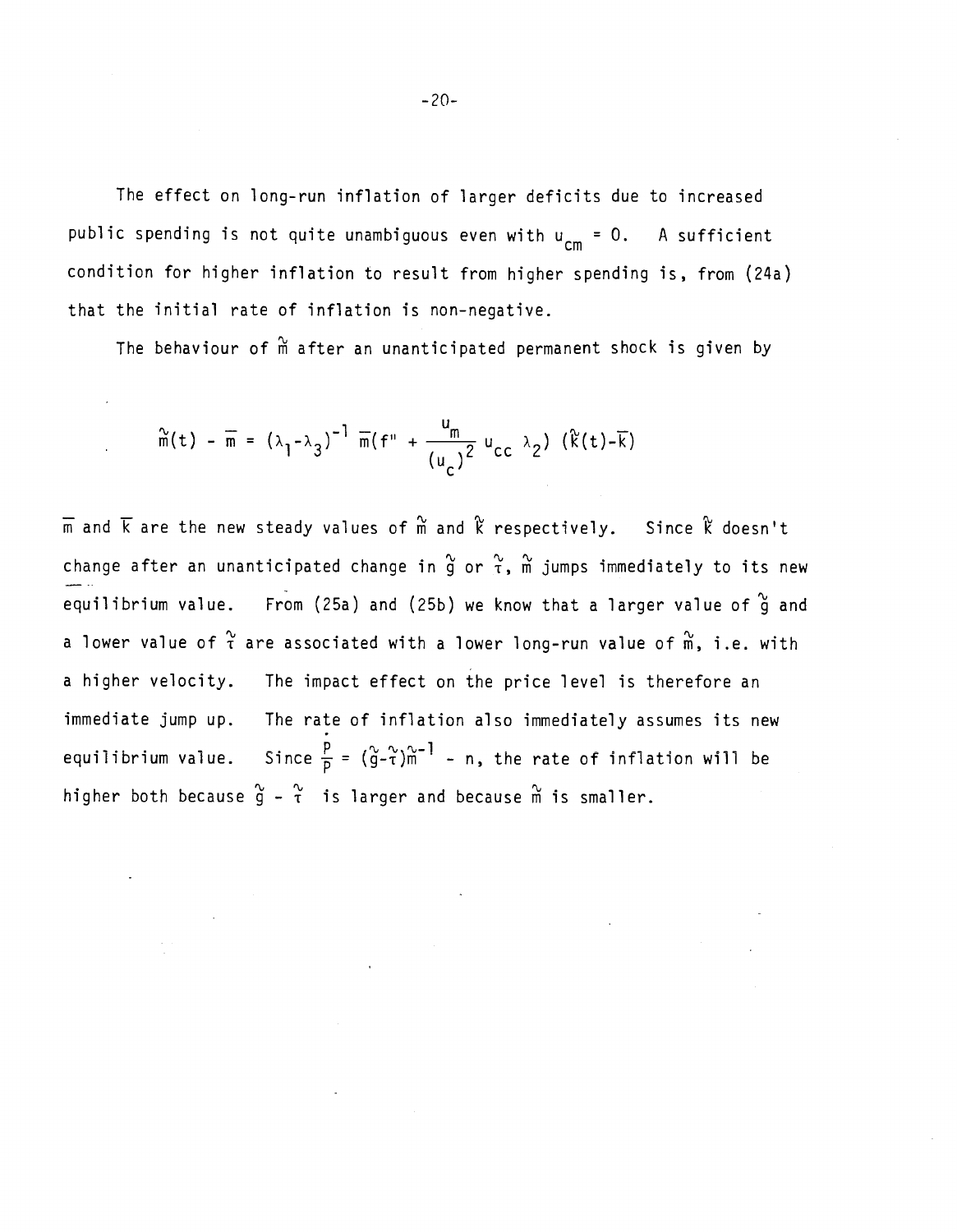## 3. DEFICITS, INFLATION AND CROWDING OUT IN CLOSED ECONOMIES WITH GOVERNMENT BONDS

# (3a) The model of Sargent and Wallace

A convenient starting point for the analysis of the relationship between deficits, competition for real resource flows between the private and public sectors and monetary growth is the model of Sargent and Wallace (1981),  $*$  of which the continuous time analogue is given in equations 31-40. All interestbearing government debt, B, has a fixed nominal market value and a variable nominal interest rate, i. L denotes the size of population and labour force, n its growth rate

(31) 
$$
\frac{M(t) + B(t)}{P(t)} = D(t) + i(t) \frac{B(t)}{P(t)}
$$

$$
(32) \qquad D(t) \equiv G(t) - T(t)
$$

(33) 
$$
\frac{M(t)}{P(t)L(t)} = \gamma_1 - \gamma_2 \frac{\hat{P}(t)}{P(t)} \qquad \gamma_1 \ge 0; \gamma_2 \ge 0
$$

(34) 
$$
i(t) = r(t) + \frac{p(t)}{p(t)}
$$

$$
(35) \qquad \qquad r(t) = \overline{r}
$$

$$
(36) \qquad \dot{L}(t)/L(t) = n
$$

(37) 
$$
\frac{d}{dt} \left[ K(t) + \frac{B(t)}{P(t)} \right] = n \left[ K(t) + \frac{B(t)}{P(t)} \right]
$$

$$
K(t) \ge 0; \quad \left[ K(0) + \frac{B(0)}{P(0)} \right] = \overline{W}
$$

(38a) 
$$
\overline{r} > n
$$
  
\n(38b)  $\overline{r} > -\frac{\hat{p}(t)}{p(t)}$   
\n(39)  $\dot{M}(t)/M(t) = \theta$  0  $\epsilon$  t  $\overline{t}$ 

(40) 
$$
\frac{B(t)}{P(t)L(t)} = \frac{B(\overline{t})}{P(\overline{t})L(\overline{t})} \qquad t \geq \overline{t}
$$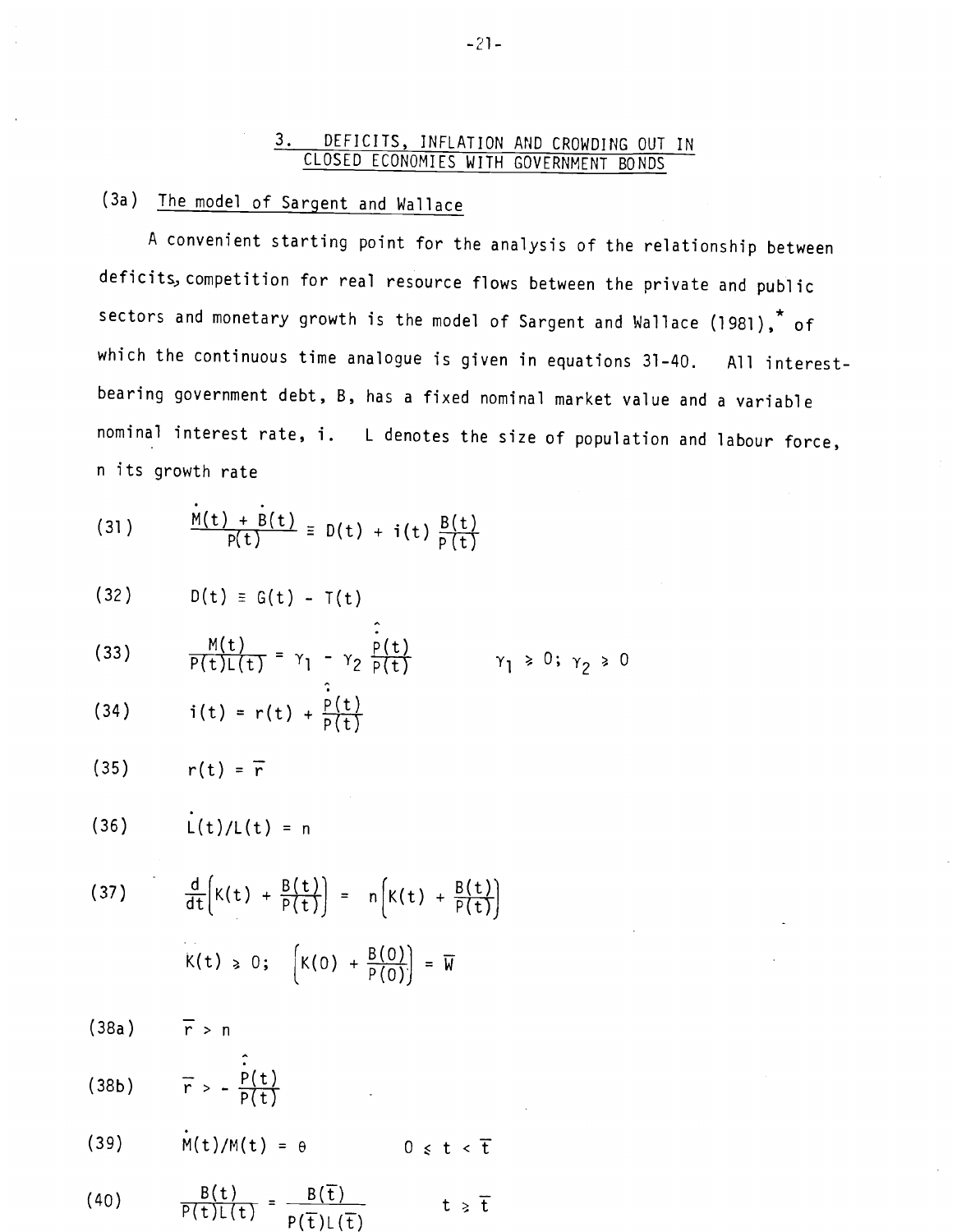Output, employment and the real value of the stock of bonds plus the capital stock grow at the same proportional rate, n. The real interest rate is fixed. The model exhibits one-for-one crowding out of private capital formation by changes in the real stock of government bonds, at a given real interest rate. The demand for real per-capita money balances is a non-increasing function of the expected rate of inflation. (38a, b) are technica technical but not entirely innocuous assumptions. The model has some peculiar features. One class of agents (the poor) hold only money as a store of value. A second class of agents (the rich) hold the bonds and real capital. As long as (38b) holds they will not hold any money. This accounts for the absence of real money balances in (37) and the dependence of money demand on the rate of inflation rather than the nominal interest rate. Bonds and real capital are perfect substitutes in the portfolios of (rich) private agents.

Equations (39) and (40) describe the financial rule followed by the government, i.e. its money vs. bonds financing mix for a given path of  $D(t) \equiv G(t) - T(t)$ . The rate of growth of the money stock is  $\theta$  up to  $t = \overline{t}$ . The amount of bond-financing for  $t < \overline{t}$  is therefore residually determined by the budget constraint,  $D(t)$  and the monetary growth rate. After  $t = \overline{t}$  the authorities following a bond financing rule that keeps the real per—capita stock of bonds constant at the level achieved at  $\tilde{t}$ , i.e.

(41) 
$$
\dot{B}(t) = (\frac{p}{p} + n) B(\bar{t})
$$
 for  $t > \bar{t}$ .

From time  $\overline{t}$  onwards, growth of the money stock is therefore residually determined by the budget constraint,  $D(t)$  and the bond-financing rule  $(41)$ .

Assuming rational expectations, equations (31), (34) and (41) imply for t  $\geq \overline{t}$ 

$$
\frac{\dot{M}(t)}{P(t)L(t)} \equiv \frac{G(t) - T(t)}{L(t)} + (\overline{r} - n) \frac{B(\overline{t})}{P(\overline{t})L(\overline{t})}
$$

-22-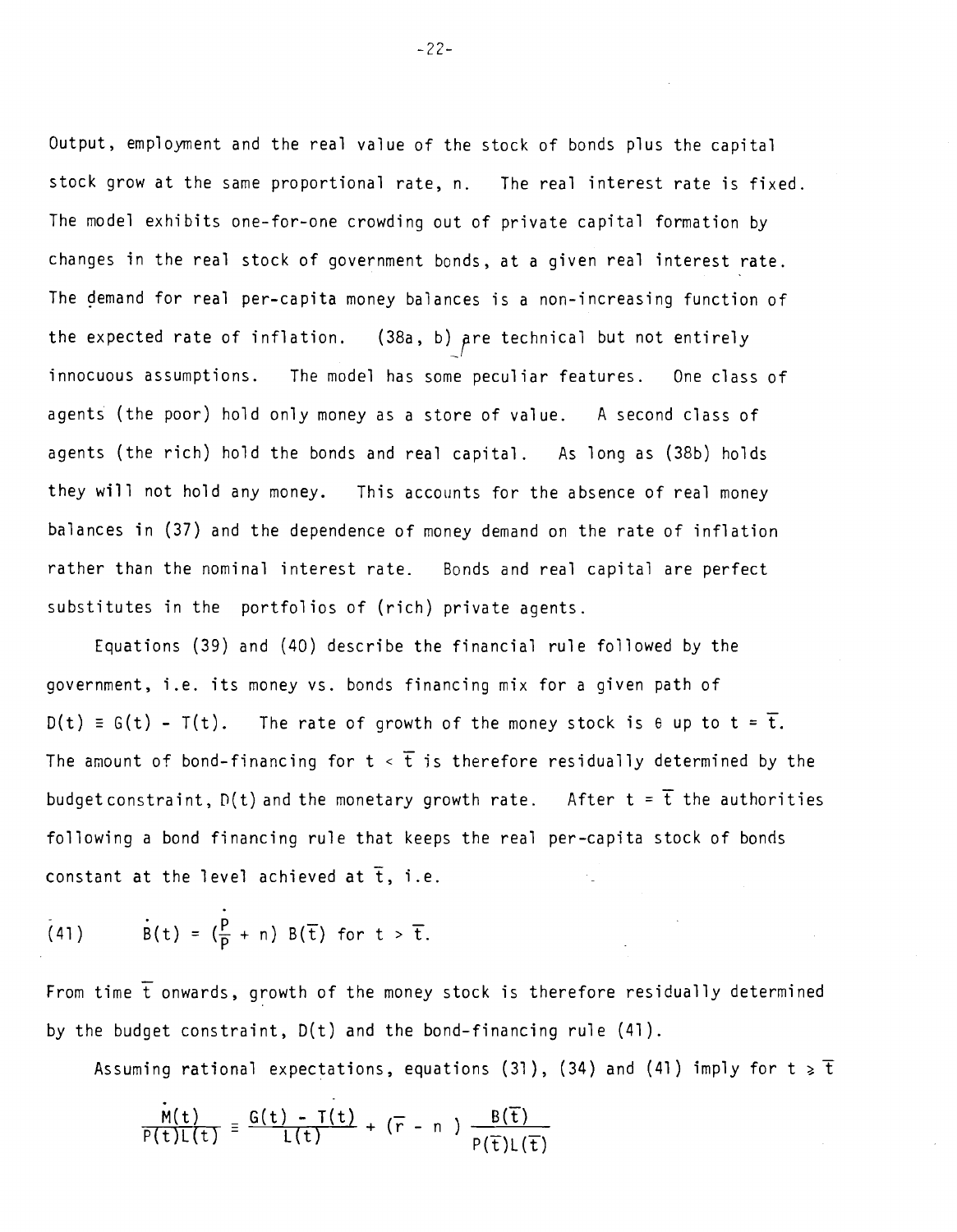or

(42) 
$$
\frac{\dot{M}(t)}{M(t)} = \frac{P(t)L(t)}{M(t)} \left[ \frac{G(t) - T(t)}{L(t)} + (\overline{r} - n) \frac{B(\overline{t})}{P(\overline{t})L(\overline{t})} \right] \qquad t \geq \overline{t}
$$

Consider first the case where the demand for money is independent of the expected rate of inflation, i.e.  $\gamma_2 = 0$ . In that case

(43) 
$$
\frac{P(t)}{P(t)} = \frac{\dot{M}(t)}{M(t)} - n = \frac{1}{\gamma_1} \left[ \frac{G(t) - T(t)}{L(t)} + (\overline{r} - n) \frac{B(\overline{t})}{P(\overline{t})L(\overline{t})} \right] - n \qquad t \geq \overline{t}
$$

Note that the deficit measure relevant for monetary growth and thus for inflation in periods beyond  $\bar{t}$  is

(44) 
$$
D^* = \frac{G(t) - T(t)}{L(t)} + (\overline{r} - n) \frac{B(\overline{t})}{P(\overline{t})L(\overline{t})}
$$

The conventionally defined real per-capita deficit is

(44') 
$$
D^{\star\star} = \frac{G(t) - T(t)}{L(t)} + (\overline{r} + \frac{\dot{p}}{p}) \frac{B(\overline{t})}{P(\overline{t})L(\overline{t})}
$$

The intuition behind (44) is clear. Government spending has to be financed either by explicit taxes, by borrowing or by printing money. To the extent that borrowing increases the real stock of per-capita government bonds held by private agents, it increases the future real per-capita deficit (if the real interest rate exceeds the natural rate of growth). If there is a finite upper bound on the stock of real per—capita bonds that the private sector will hold, (or the public sector is willing to owe) then once that upper bound is reached, further deficits have to be financed by money creation. The point to note is that only nominal bond issues in excess of the rate of inflation plus the natural rate of growth times the outstanding stock of bonds  $(B - (\frac{P}{P} + n)B)$  will raise the real per-capita stock of bonds. In the flow-of-funds accounts, of which the government budget constraint is part, debt service is recorded (in real terms) as  $\frac{1B}{P}$ . Inflation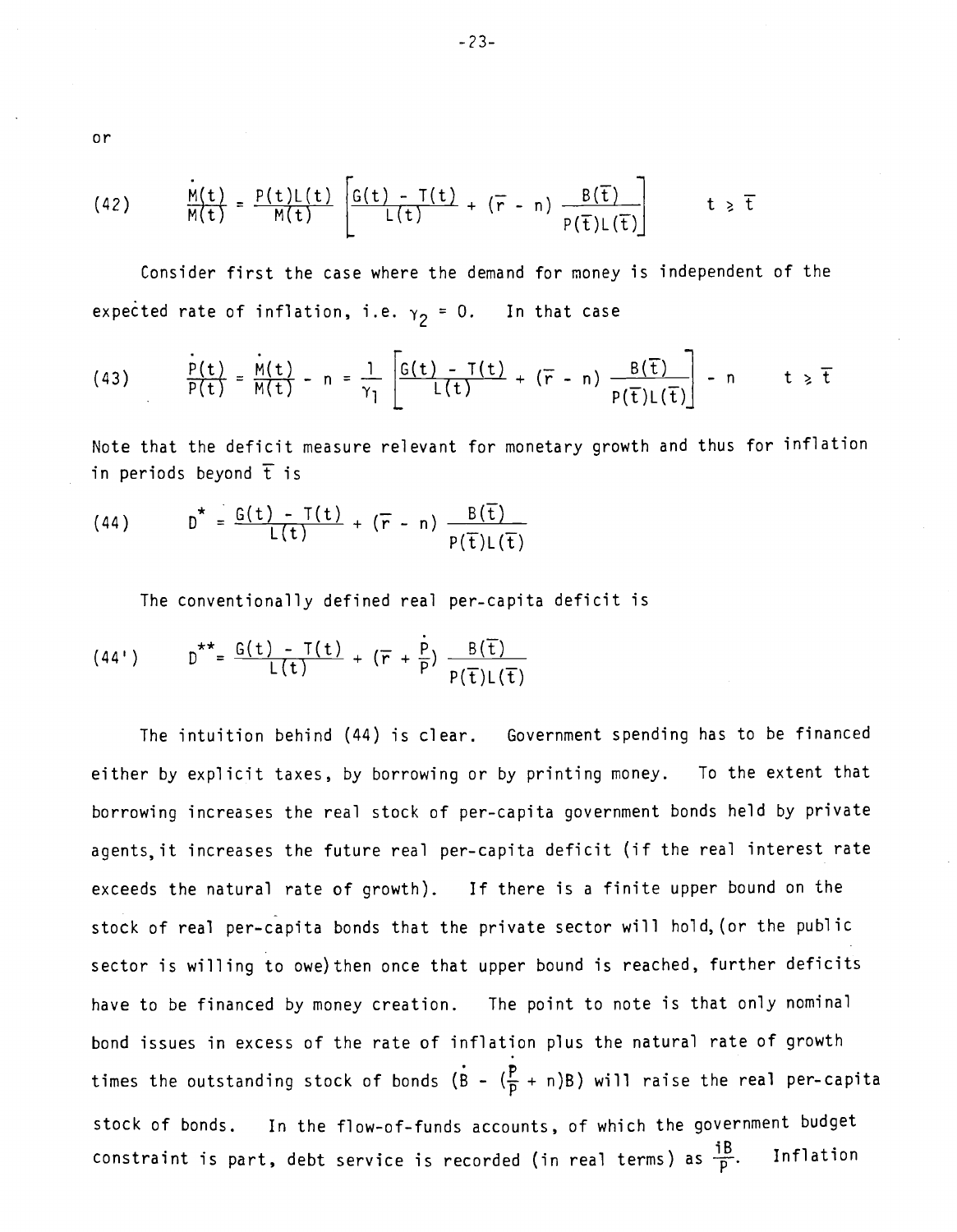erodes the real value of the outstanding stock of bonds by  $\frac{p}{p}$   $\frac{B}{p}$  and population growth means that ceteris paribus bond demand grows by n  $\frac{B}{P}$ . Bond issues less than  $(\frac{p}{p} + n)$ B are associated with a falling stock of real per-capita government interest-bearing debt, lower future conventionally measured deficits if  $r > n$ and, ceteris paribus lower future money creation.

Note also that  $\dot{B}$  <  $(\frac{p}{p} + n)B$  means that/there is per-capita "crowding in" in the Sargent—Wallace model. From equation (29) it can be seen that real bonds (changes in the real stock of bonds) "crowd out" real capital (real capital formation) on a one-for-one basis. The total rate of accumulation of capital—cum-real bonds is exogenously given and grows at the natural rate n. Crowding out takes place not through changes in the real interest rate, which is constant by assumption, but by channelling private savings into public debt rather than private capital at a given real interest rate.

Deficits are a source of concern to policy makers because (a) to the extent that they are not monetised they are feared to cause crowding out and (b) to the extent they are monetised they are feared to cause inflation. To investigate whether deficits cause crowding out we consider the behaviour of the real stock of government interest-bearing debt (or the real per-capita stock of government interest-bearing debt) for a given path of exhaustive spending G(t) and taxes net of transfers T(t) and for a given path of monetary growth. This corresponds to the behaviour of the Sargent-Wallace model for  $t < \overline{t}$ . To determine what the monetary growth rate implied by the fiscal stance is, we look at the behaviour of monetary growth for given paths of G(t) and T(t) and for a given value of the real stock of government debt or the real stock of government debt per-capita. This corresponds to the behaviour of the Sargent-Wallace model for  $t \geq \overline{t}$ .

In the Sargent–Wallace model changes in  $\frac{B}{P}$  crowd out private capital onefor-one. This extreme form of crowding out will not hold in many more plausible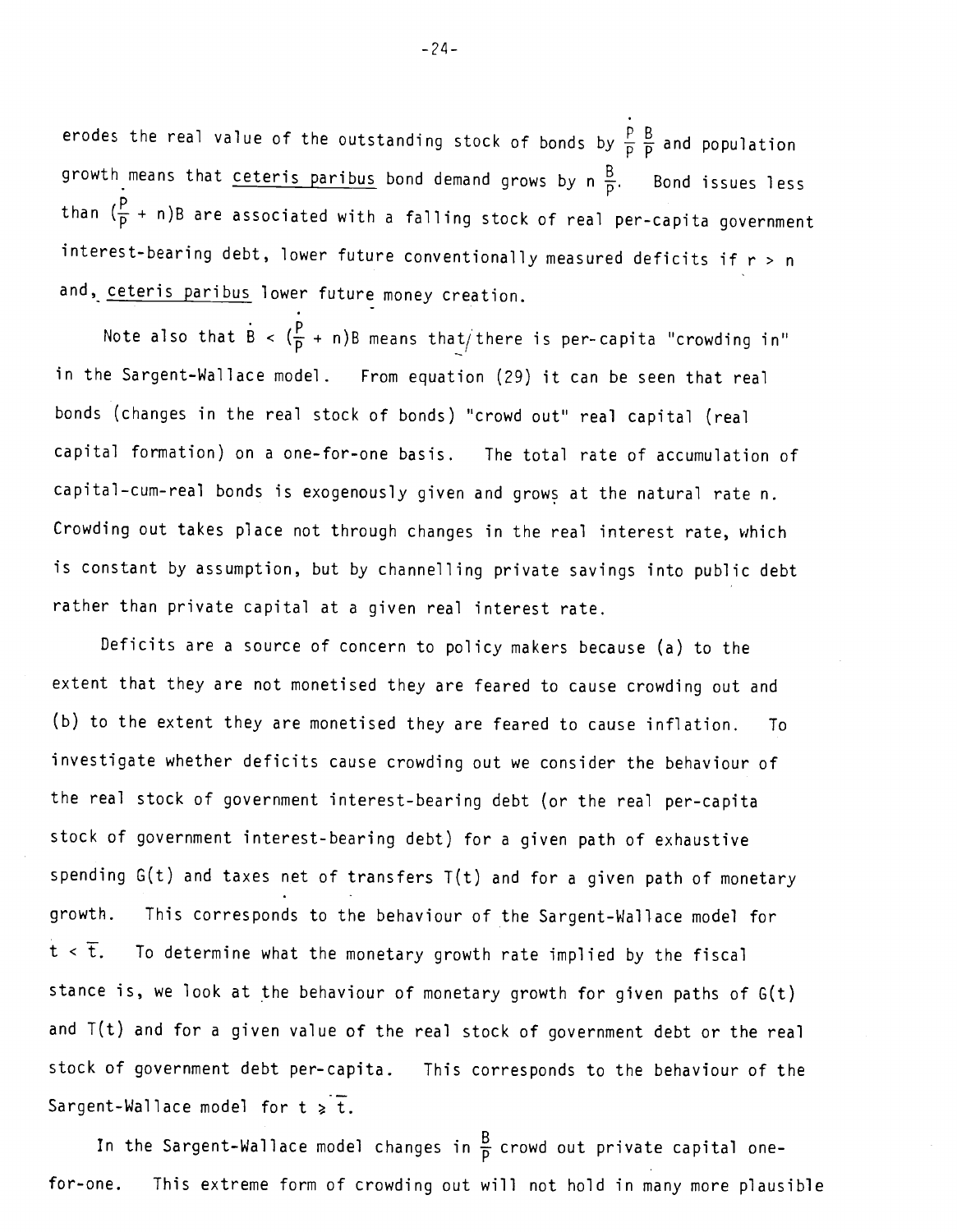models. It seems safe to say, however, that in any model not exhibiting non-Ricardian debt neutrality, the change in the real (or real per—capita) stock of public sector interest-bearing debt will be the proximate determinant and the best single indicator of the change in the degree of aggregate or per capita crowding out pressure that the government is bringing to bear on the economy. The proposed crowding out measures are given in (45a, b)

(45a) 
$$
\frac{d}{dt} \left( \frac{B(t)}{P(t)} \right) = G(t) - T(t) + \overline{r} \frac{B(t)}{P(t)} - \theta(t) \frac{M(t)}{P(t)}
$$
 (aggregate crowding out)

(45b) 
$$
\frac{d}{dt} \left[ \frac{B(t)}{L(t)P(t)} \right] = \frac{G(t) - T(t)}{L(t)} + (\overline{r} - n) \frac{B(t)}{L(t)P(t)} - \theta(t) \frac{M(t)}{P(t)L(t)}
$$

(per—capita crowding out)

Equation (45b) represents the behaviour of the real per—capita stock of bonds for  $t < \overline{t}$  in the Sargent-Wallace model if  $\theta(t) = \theta$ .

The eventual monetisation implied by the deficit is given by (46a) or (46b)

(46a) 
$$
\frac{M(t)}{M(t)} = V(t) \left[ \frac{G(t) - T(t)}{Y(t)} + \overline{r} \frac{B(t)}{P(t)Y(t)} \right] = \frac{1}{\gamma_1} \left[ \frac{G(t) - T(t)}{L(t)} + \overline{r} \frac{B(t)}{P(t)L(t)} \right]
$$

(46b) 
$$
\frac{M(t)}{M(t)} = V(t) \left[ \frac{G(t) - T(t)}{Y(t)} + (\overline{r} - n) \frac{B(t)}{P(t)Y(t)} \right]
$$

$$
= \frac{1}{\gamma_1} \left[ \frac{G(t) - T(t)}{L(t)} + (\overline{r} - n) \frac{B(t)}{P(t)L(t)} \right]
$$

Equation (46a) determines monetary growth on the assumption of no change in aggregate crowding out while (46b) assumes no change in per-capita crowding out. Equation (46b) represents monetary growth in the Sargent-Wallace model for  $t \geq \overline{t}$ . V again denotes the income velocity of circulation of money  $V = \frac{PY}{M}$ . If output or income Y grows at the same rate as population; if, as in the Sargent–Wallace model,  $Y = L$  by choice of units and if  $\gamma_2 = 0$ , then  $V = \frac{1}{\gamma_1}$ . The degree of aggregate or per-capita crowding out depends on the amount of money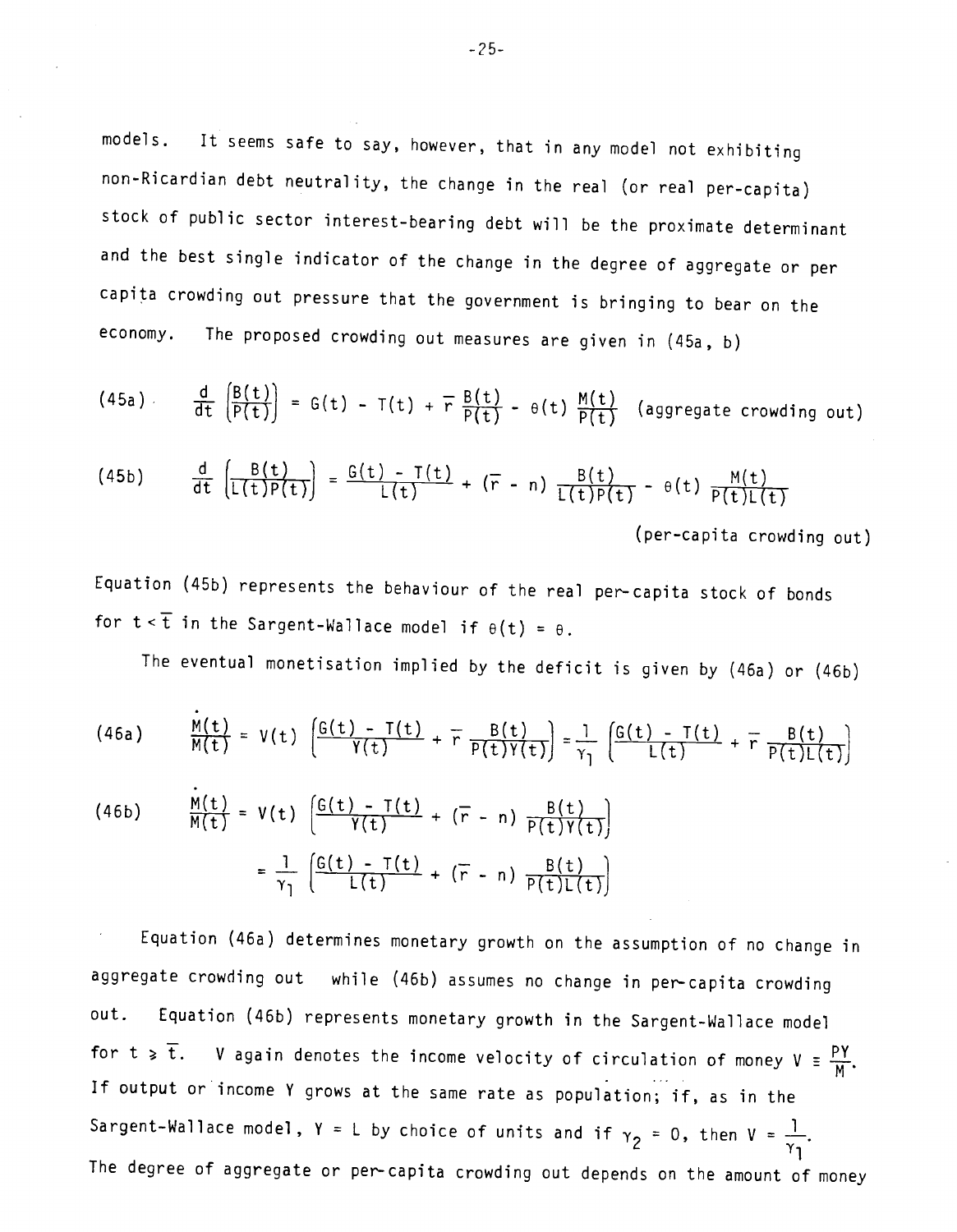financing that is permitted. A useful benchmark is e.g. a monetary growth rate consistent (in the long run) with zero inflation:  $\theta$  = n. Given any rule for monetary growth, the aggregate and per-capita crowding out implied by the fiscal stance can be found from (45a) and (45b). The per capita crowding out equation (45b) is the proper one for the evaluation of the very long run or steady state implications of the fiscal stance for crowding out since in the steady state  $\frac{B}{PL}$  must be constant. In (45b), the conventionally measured deficit is corrected not only for the effects of inflation and real growth on the outstanding real per-capita stock of bonds (and on the demand for bonds by private agents) but also for any monetisation permitted by the authorities. It is obvious that in any given period in which the conventionally measured deficit is large because of a high current rate of inflation and high nominal interest rates, the inflation-and—growth-corrected deficit may well be significantly smaller: the deficit is a monetary phenomenon; its elimination requires a monetary, not a fiscal , correction.

Similar conclusions can be drawn as regards the implications of the fiscal stance and the conventionally measured deficit for monetary growth in the long run. Equations (46a) and (46b) show what the spending and tax programmes imply for monetary growth if bond financing is conducted in such a way as to neither raise nor reduce the crowding out pressure (aggregate or per-capita) exercised by the government.

The real (per-capita) stock of bonds that the authorities (39) aim to keep constant need not be the historically inherited one. It could be a target stock to be achieved at some future date. The deficit measure relevant for eventual monetisation is the conventionally measured deficit corrected for the effect of inflation on the real value of the outstanding stock of bonds and (in the case of (46b)) for the effect of real growth. Current high inflation may make the current deficit (and the current deficit-GNP ratio) high because

-25-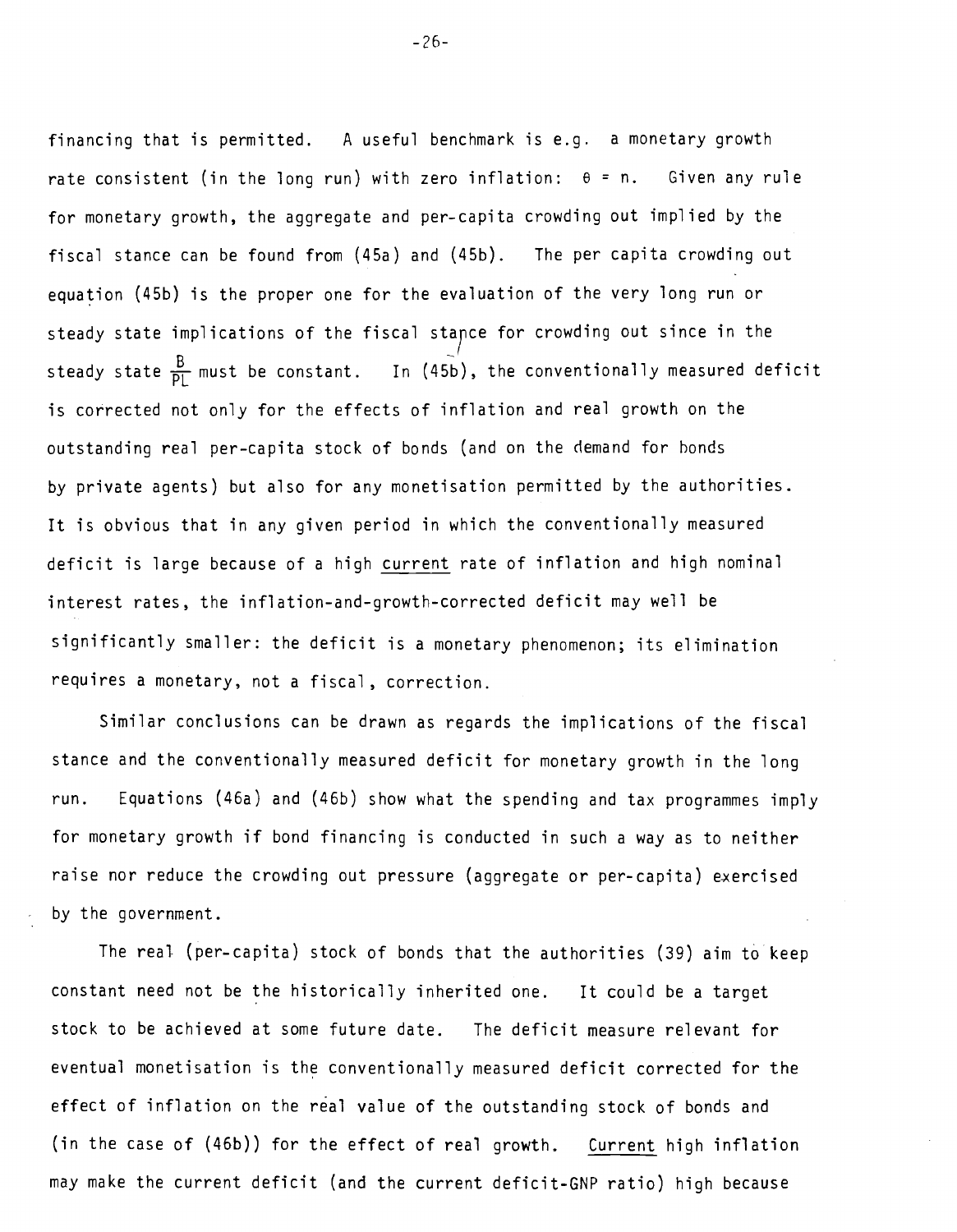of its effect on nominal interest rates. If the inflation—corrected deficit is nevertheless negative, this means that, if the authorities were to stick to their spending and taxation programmes (as a proportion of GNP) and if they were to keep the degree of aggregate crowding out  $(\frac{B}{D})$  constant, they would henceforth have a negative rate of monetary growth and therefore, in due course, a negative rate of inflation. In other words, an inflation-and-growthcorrected budget surplus means that, whatever the current conventionally measured deficit may be (i.e. regardless of the current inflation premium in nominal interest rates), a negative rate of monetary growth would result if the government simply froze its spending and taxation programme as a proportion of GNP and used bond-financing to keep the bond-(trend)GNP ratio constant.

# (3b) Does tighter money now mean higher inflation in the future?

Sargent and Wallace obtained the prima facie paradoxical result that tighter money early on (a lower value of  $\theta$  for  $t < \overline{t}$ ) may imply a higher rate of growth of money (and a higher rate of inflation) later on (for  $t \geq \overline{t}$ ). Specifically, when  $\gamma_2 = 0$ , a lower value of  $e$  (and thus a lower rate of inflation) for  $t < \overline{t}$ always implies a higher rate of growth of money (and thus a higher rate of inflation) for  $t \geq \overline{t}$ . Below I argue that when  $\gamma_2 > 0$  a lower value of  $\theta$  for  $t < \overline{t}$  need not necessarily imply a higher rate of growth of the money supply for  $t \geq \overline{t}$ . When it does however, it is possible that a lower value of  $\theta$  for  $t < \overline{t}$  implies a higher rate of inflation not only for  $t > \overline{t}$  but also for  $t < \overline{t}$ . Current inflation, when  $\gamma_2$   $\neq$  0, depends on the entire anticipated future path of the money supply. The higher later rates of money growth may, for certain parameter configurations, dominate the lower earlier rates of growth of money as regards their effect on the price level and the rate of inflation for  $t < \overline{t}$ .

Consider first the case where  $\gamma_2 = 0$ . From (43), the rate of inflation will be higher in each period beyond t, the higher  $\frac{B(\overline{t})}{\sqrt{n}+\sqrt{n}}$  , if  $\overline{r}$  > n, since P(t)L(t)

-27—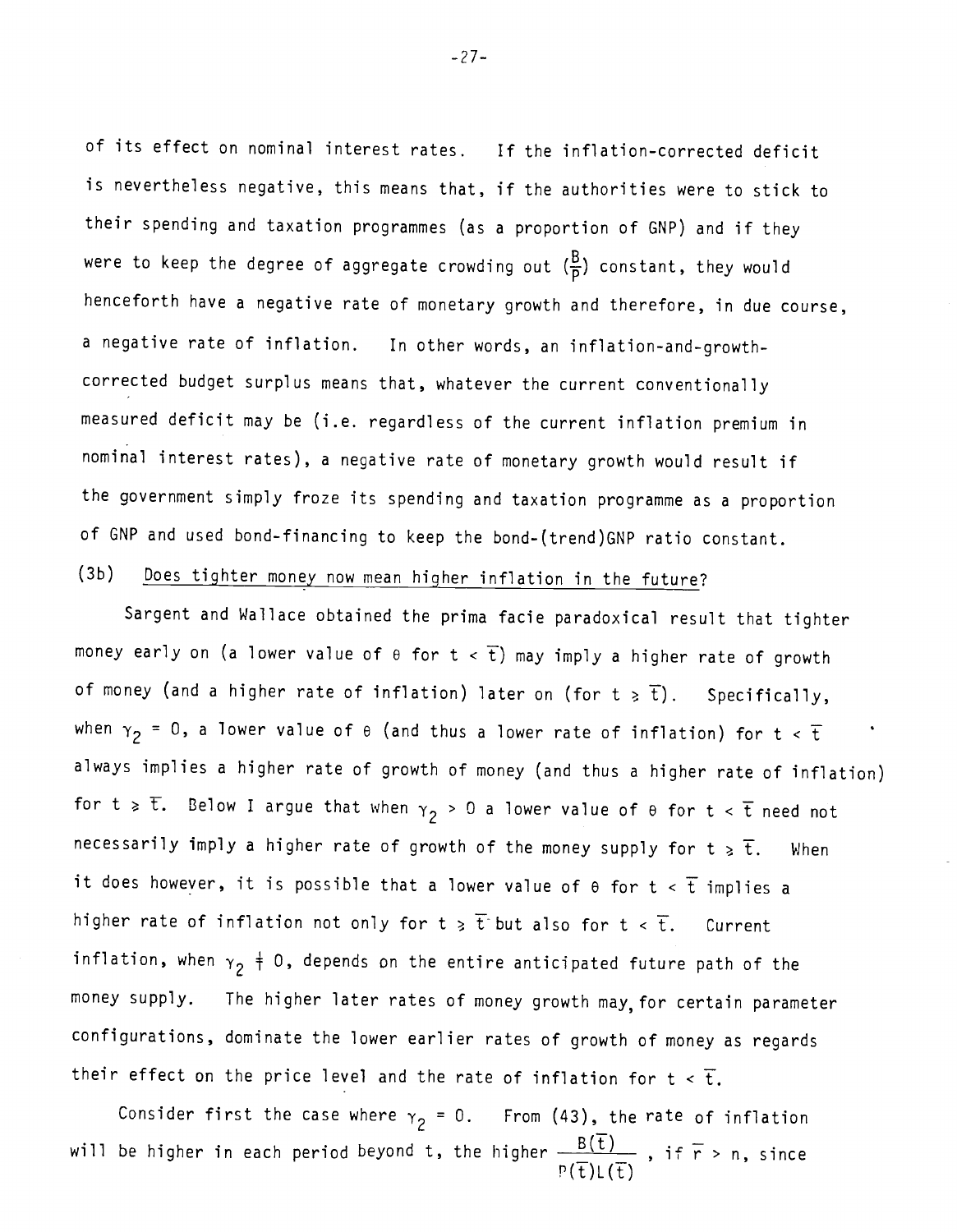(47) 
$$
\frac{\partial \frac{P(t)}{P(t)}}{\partial \left[\frac{B(\overline{t})}{P(\overline{t})L(\overline{t})}\right]} = \frac{1}{\gamma_1} (\overline{r} - n) > 0 \qquad t \geq \overline{t}
$$

It is also easily checked that  $\frac{B(t)}{B(t)}$  will be higher, the lower  $\theta$ , the  $P(t)L(t)$ 

proportional rate of growth of the money stock, for  $t < \overline{t}$ . For  $t < \overline{t}$ ,  $\frac{P}{P} = \frac{M}{M}$  - n =  $\theta$  - n and  $\frac{M}{PL}$  =  $\gamma_1$ . The budget constraint can therefore be written as:

$$
\frac{B}{PL} = \frac{G - T}{L} - \theta \gamma_1 + (\overline{r} + \theta - n) \frac{B}{PL}.
$$

Therefore,

(48) 
$$
\frac{d}{dt}(\frac{B}{PL}) = \frac{G - T}{L} - \theta \gamma_1 + (\overline{r} - n) \frac{B}{PL} \qquad t < \overline{t}
$$

and

(48') 
$$
\frac{B(t)}{P(t)L(t)} = \frac{B(0)}{P(0)L(0)} e^{(\overline{r}-n)t} + \int_{0}^{t} e^{(\overline{r}-n)(t-s)} \left(\frac{G(s) - T(s)}{L(s)} - \theta \gamma_1\right) ds
$$

With  $\gamma_2 = 0$ ,  $\frac{B(0)}{P(0)L(0)}$  is determined by the initial values of B(0), L(0) and M(0) and by (33).

Therefore,

(49) 
$$
\frac{\partial}{\partial \theta} \left( \frac{B(\overline{t})}{P(\overline{t})L(\overline{t})} \right) = - \gamma_1 \int_0^{\overline{t}} e^{(\overline{r}-n) (\overline{t}-s)} ds < 0
$$

Equations (47) and (49) together imply that tighter money now (which with  $\gamma_2$  = 0 means lower inflation now) means looser money and higher inflation later, if there are no changes in the spending, tax and transfer programmes.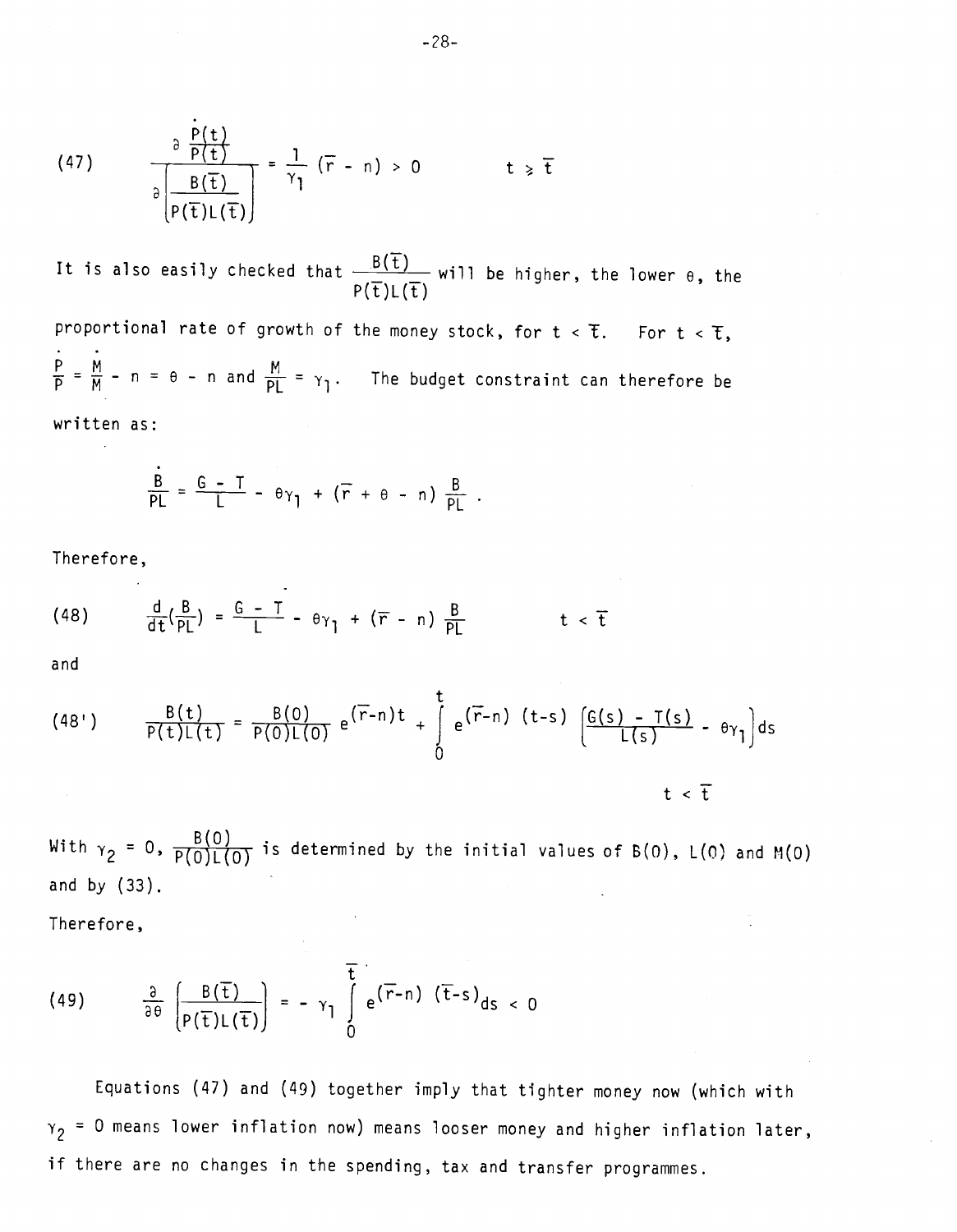When we consider the more general case in which the demand for money is a decreasing function of the expected rate of inflation  $({\gamma}_2$  > 0 in equation (33)) the analysis becomes quite a bit more involved. It is still the case that

$$
\frac{M(t)}{M(t)} = \frac{P(t)L(t)}{M(t)} \left[ \frac{G(t) - T(t)}{L(t)} + (\overline{r} - n) \frac{B(\overline{t})}{P(\overline{t})L(\overline{t})} \right] \qquad t \geq \overline{t}
$$

The price level is now, however, a 'forward-looking" variable whose value is given by

(50) 
$$
P(t) = \frac{1}{\gamma_2} \int_{t}^{\infty} e^{\frac{\gamma_1}{\gamma_2} (t-s)} \frac{\hat{M}(s,t)}{\hat{L}(s,t)} ds
$$

If  $\frac{G(t) - T(t)}{L(t)} \equiv \delta(t)$  is constant for all  $t \geq \overline{t}$ , there exists a steady state solution from  $\overline{t}$  onwards with  $\frac{\dot{P}(t)}{P(t)} = \frac{\dot{M}(t)}{M(t)}$  - n. Therefore for  $t \geq \overline{t}$ 

(51) 
$$
\frac{\dot{P}}{P} = \frac{1}{\gamma_1 - \gamma_2 \frac{P}{P}} \left( \delta + (\overline{r} - n) \frac{B(\overline{t})}{P(\overline{t})L(\overline{t})} \right) - n
$$

This quadratic in  $\frac{p}{p}$  has two roots:

(52) 
$$
\frac{p}{p} = \frac{\gamma_1 - n\gamma_2 \pm \sqrt{(\gamma_1 - n\gamma_2)^2 - 4\gamma_2 \{\delta + (\overline{r} - n) \frac{B}{PL} - n\gamma_1 \}}}{2\gamma_2}
$$

For this to make sense the roots should of course be real. In addition we also assume that the authorities will always choose the lower of the two inflation rates,  $\pi$ , i.e. that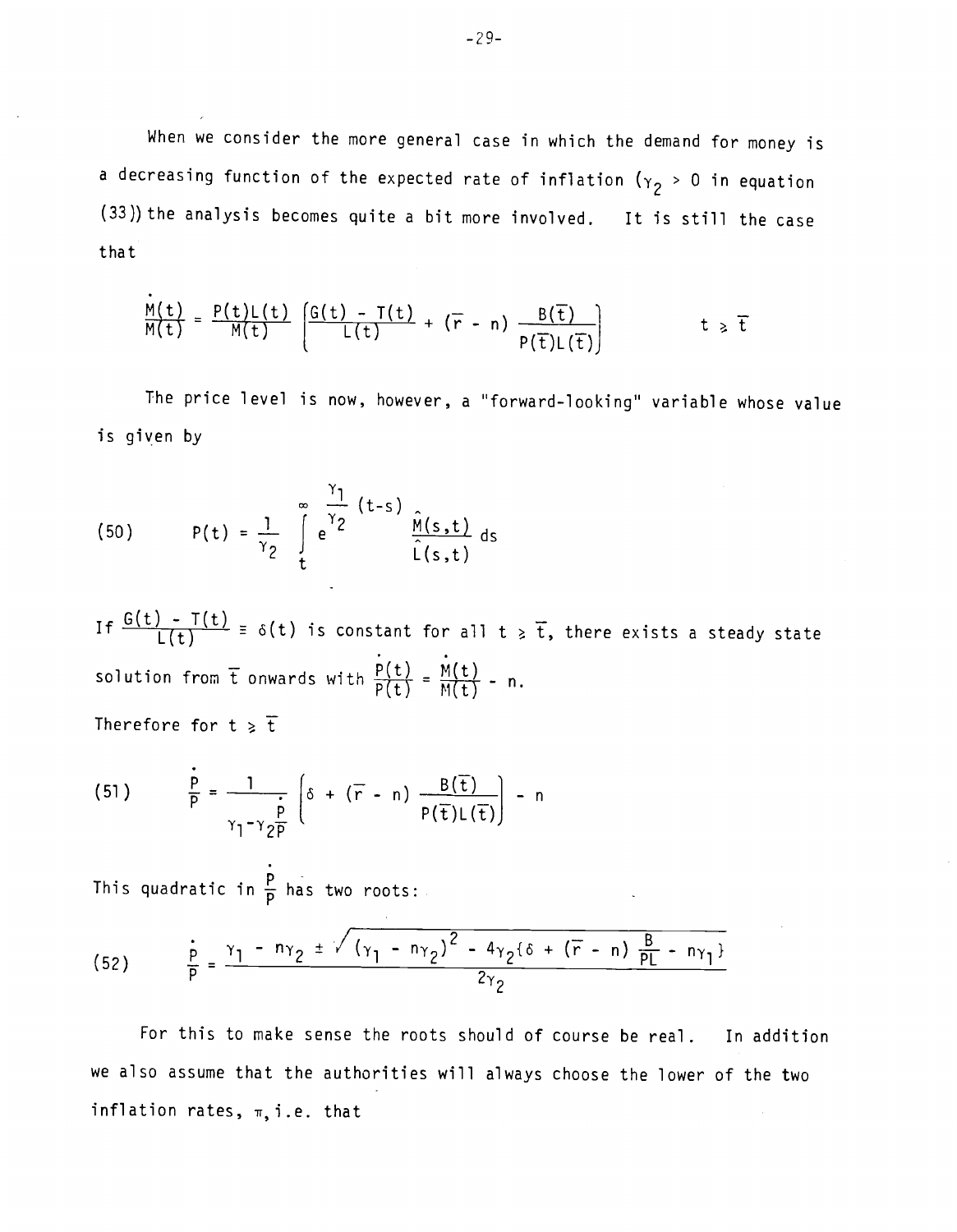(52') 
$$
\frac{\dot{p}}{p} = \pi = \frac{\gamma_1 - n\gamma_2 - \sqrt{(\gamma_1 - n\gamma_2)^2 - 4\gamma_2(\delta + (\bar{r} - n))\frac{B}{PL} - n\gamma_1}}{2\gamma_2}
$$

From (52') it follows that the inflation rate for  $t \geq \overline{t}$  is again an increasing function of  $\frac{B}{PL}$  since

(53) 
$$
\frac{\partial \pi}{\partial \left(\frac{B}{PL}\right)} = (\overline{r} - n) \left[ (\gamma_1 - n\gamma_2)^2 - 4\gamma_2 \left( \frac{\delta}{r} + (\overline{r} - n) \frac{B}{PL} - n\gamma_1 \right] \right]^{-\frac{1}{2}} > 0
$$

It no longer follows necessarily, however, that a lower value of  $\theta$  for  $t < \overline{t}$ implies a higher value of  $\frac{B(t)}{B(t)}$ . Let  $\frac{B(t)}{P(t) \mid (t)} \equiv b(t)$ . For simplicity  $P(t)L(t)$ 

we assume in what follows that bonds are index-linked. Jumps in p will therefore not affect b.

Since

(54) 
$$
\dot{b}(t) = \delta(t) + (\overline{r} - n) b(t) - \frac{M(t)}{M(t)} \frac{M(t)}{P(t)L(t)}
$$

We have

$$
b(\overline{t}) = b(0) e^{(\overline{r}-n)\overline{t}} + \int_{0}^{\overline{t}} e^{(\overline{r}-n)(\overline{t}-s)} \left[\delta(s) - \frac{\dot{M}(s)}{M(s)} \frac{M(s)}{P(s)L(s)}\right] ds
$$

Since  $\frac{M(s)}{M(s)} = \theta$  for  $t < \overline{t}$ , this becomes

(55) 
$$
b(\overline{t}) = b(0)e^{(\overline{r}-n)\overline{t}} + \int_{0}^{\overline{t}} e^{(\overline{r}-n)(\overline{t}-s)} \left[\delta(s) - \theta \frac{M(0)}{L(0)}e^{(\theta-n)s} \cdot \frac{1}{P(s)}\right] ds
$$

From (50) we note that for  $s \leq \overline{t}$ ,

$$
p(s) = \frac{1}{\gamma_2} \left[ \int_{s}^{\frac{\pi}{t}} e^{\frac{\gamma_1}{2}(s-u)} \frac{M(0)_{e}^{(\theta-n)u}}{L(0)} du + \int_{\frac{\pi}{t}}^{\infty} e^{\frac{\gamma_1}{2}(s-u)} \frac{M(0)_{e}^{(\theta-n)\overline{t}+\pi(u-\overline{t})}}{L(0)} du \right]
$$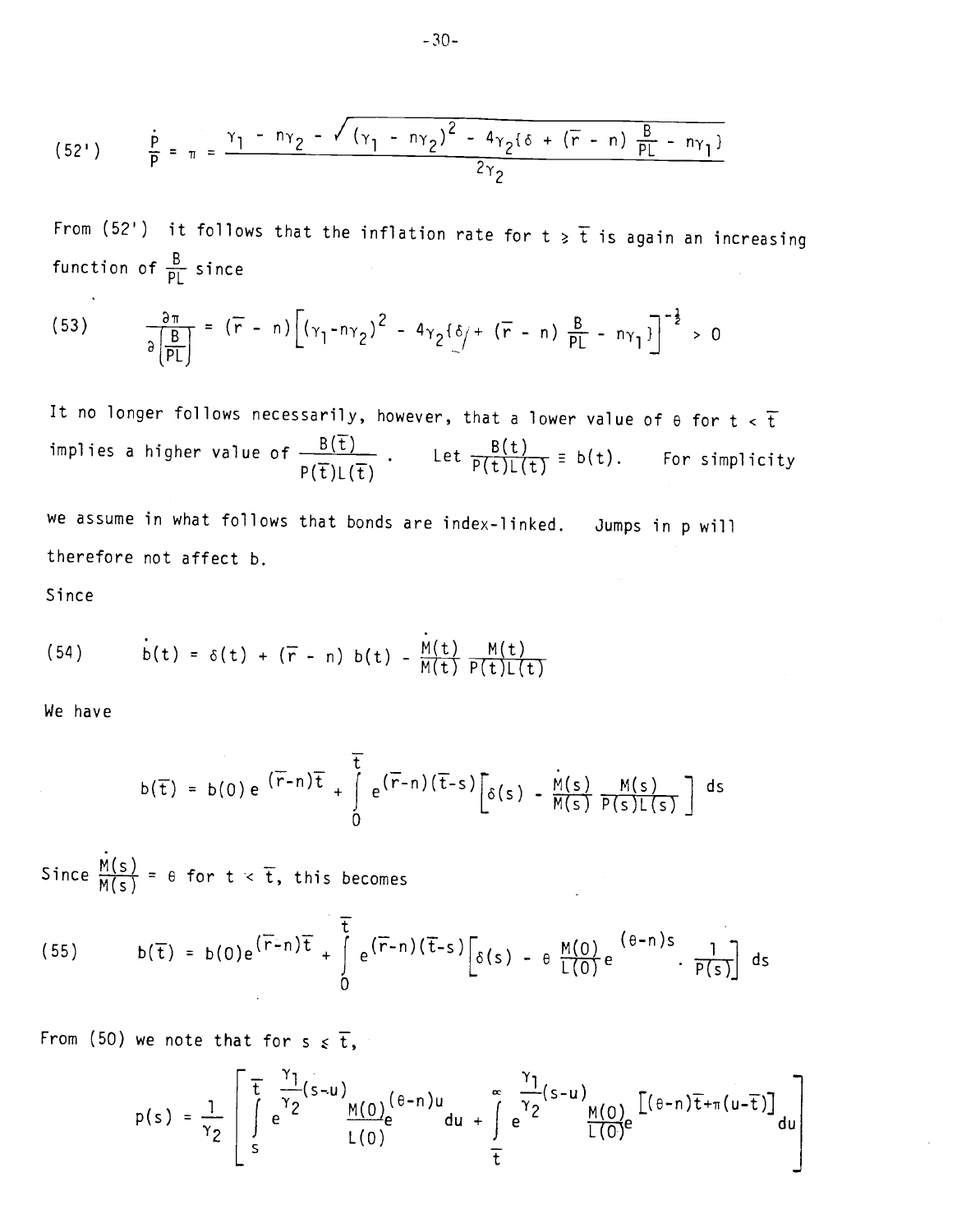or

(56) 
$$
p(s) = \frac{M(0)}{\gamma_2 L(0)} e^{-\frac{\gamma_1}{\gamma_2}} \left[ \frac{\tau}{\int_{s}^{t}} \left( e^{-n-\frac{\gamma_1}{\gamma_2}} \right) u_{\text{du}} + e^{(0-n-\pi)\tau} \right]_{t}^{\infty} e^{-\left( \pi - \frac{\gamma_1}{\gamma_2} \right) u_{\text{du}}} \frac{1}{\tau} \frac{\pi}{\sqrt{2}} e^{-\frac{\gamma_1}{\gamma_2} \left( \frac{\tau}{\gamma_2} \right) u_{\text{du}}} \frac{1}{\tau} \frac{\pi}{\sqrt{2}} e^{-\frac{\gamma_1}{\gamma_2} \left( \frac{\tau}{\gamma_2} \right) u_{\text{du}}} \frac{1}{\tau} \frac{\pi}{\sqrt{2}} e^{-\frac{\gamma_1}{\gamma_2} \left( \frac{\tau}{\gamma_2} \right) u_{\text{du}}} \frac{1}{\tau} \frac{\pi}{\sqrt{2}} e^{-\frac{\gamma_1}{\gamma_2} \left( \frac{\tau}{\gamma_2} \right) u_{\text{du}}} \frac{1}{\tau} \frac{\pi}{\sqrt{2}} e^{-\frac{\gamma_1}{\gamma_2} \left( \frac{\tau}{\gamma_2} \right) u_{\text{du}}} \frac{1}{\tau} \frac{\pi}{\sqrt{2}} e^{-\frac{\gamma_1}{\gamma_2} \left( \frac{\tau}{\gamma_2} \right) u_{\text{du}}} \frac{1}{\tau} \frac{\pi}{\sqrt{2}} e^{-\frac{\gamma_1}{\gamma_2} \left( \frac{\tau}{\gamma_2} \right) u_{\text{du}}} \frac{1}{\tau} \frac{\pi}{\sqrt{2}} e^{-\frac{\gamma_1}{\gamma_2} \left( \frac{\tau}{\gamma_2} \right) u_{\text{du}}} \frac{1}{\tau} \frac{\pi}{\sqrt{2}} e^{-\frac{\gamma_1}{\gamma_2} \left( \frac{\tau}{\gamma_2} \right) u_{\text{du}}} \frac{1}{\tau} \frac{\pi}{\sqrt{2}} e^{-\frac{\gamma_1}{\gamma_2} \left( \frac{\tau}{\gamma_2} \right) u_{\text{du}}} \frac{1}{\tau} \frac{\pi}{\sqrt{2}} e^{-\frac{\gamma_1}{\gamma_2} \left( \frac{\tau}{\gamma_2} \right) u_{\text{du}}} \frac{1}{\tau} \frac{\pi}{\sqrt{2}} e^{-\
$$

Therefore, noting from  $(52^{\circ})$  that  $\pi$  is an (increasing) function of  $b(\overline{t})$ , we have:

(57) 
$$
\frac{\partial b(\overline{t})}{\partial \theta} = -\frac{M(0)}{L(0)} e^{(\overline{r}-n)\overline{t}} \int_{0}^{\overline{t}} e^{(\theta-\overline{r})s} \frac{1}{P(s)} \left[1 - \frac{\theta}{P(s)} \frac{\partial P(s)}{\partial \theta} + \theta s \right] ds
$$

and

(58) 
$$
\frac{\partial P(s)}{\partial \theta} = \frac{\gamma_1}{\gamma_2} \left[ \frac{\gamma_1}{t} \left( \theta - n - \frac{\gamma_1}{\gamma_2} \right) u \right] ( \theta - n - \pi) \left[ \frac{\pi}{t} \left( e - \frac{\gamma_1}{\gamma_2} \right) u \right] ( \theta - n - \pi) \left[ \frac{\pi}{t} \left( e - \frac{\gamma_1}{\gamma_2} \right) u \right] ( \theta - n - \pi) \left[ \frac{\pi}{t} \left( e - \frac{\gamma_1}{\gamma_2} \right) u \right] ( \theta - n - \pi) \left[ \frac{\pi}{t} \left( e - \frac{\gamma_1}{\gamma_2} \right) u \right] ( \theta - n - \pi) \left[ \frac{\pi}{t} \left( e - \frac{\gamma_1}{\gamma_2} \right) u \right] ( \theta - n - \pi) \left[ \frac{\pi}{t} \left( e - \frac{\gamma_1}{\gamma_2} \right) u \right] ( \theta - n - \pi) \left[ \frac{\pi}{t} \left( e - \frac{\gamma_1}{\gamma_2} \right) u \right] ( \theta - n - \pi) \left[ \frac{\pi}{t} \left( e - \frac{\gamma_1}{\gamma_2} \right) u \right] ( \theta - n - \pi) \left[ \frac{\pi}{t} \left( e - \frac{\gamma_1}{\gamma_2} \right) u \right] ( \theta - n - \pi) \left[ \frac{\pi}{t} \left( e - \frac{\gamma_1}{\gamma_2} \right) u \right] ( \theta - n - \pi) \left[ \frac{\pi}{t} \left( e - \frac{\gamma_1}{\gamma_2} \right) u \right] ( \theta - n - \pi) \left[ \frac{\pi}{t} \left( e - \frac{\gamma_1}{\gamma_2} \right) u \right] ( \theta - n - \pi) \left[ \frac{\pi}{t} \left( e - \frac{\gamma_1}{\gamma_2} \right) u \right] ( \theta - n - \pi) \left[ \frac{\pi}{t} \left( e - \frac{\gamma_1}{\gamma_2} \right) u \right] ( \theta - n - \pi) \left[ \frac{\pi}{t} \left( e - \frac{\gamma_1}{\gamma_2} \right) u \right] ( \theta - n - \pi) \left[ \frac{\pi}{t} \left( e - \frac{\gamma_1}{\gamma_2} \right) u \right] ( \theta -
$$

 $\frac{\partial b(\overline{t})}{\partial \theta} < 0.$ Equations (57) and (58) can be solved jointly for  $\frac{3\alpha V}{2\alpha}$  . The resulting implicit equation for  $\frac{\partial b(t)}{\partial \theta}$  is rather unpenetrable. It is clear from (57) that a necessary condition for  $\frac{\partial b(t)}{\partial \theta} \geqslant 0$  is a sufficiently high positive value of  $\theta$ . With  $\theta \leqslant 0$ ,

The cause of the ambiguity of the effect from a change in  $\theta$  on  $b(\overline{t})$  is clear from (54). Given  $\frac{M}{PL}$ , a lower value of  $\theta$  raises b.  $\frac{M}{PL}$  is endogenous, however; with P non-predetermined,  $\frac{M}{p}$  can even jump discontinuously. From the monetary equilibrium condition (33) we see that  $\frac{P(t)}{P(t)}$  and P(t) are positively related. If a reduction in  $\theta$  were to lower  $\frac{p}{p}$  initially (the non-Sargent-Wallace case) real money balances would rise through a fall in P. The net effect on  $\theta$   $\frac{M}{PL}$  and on b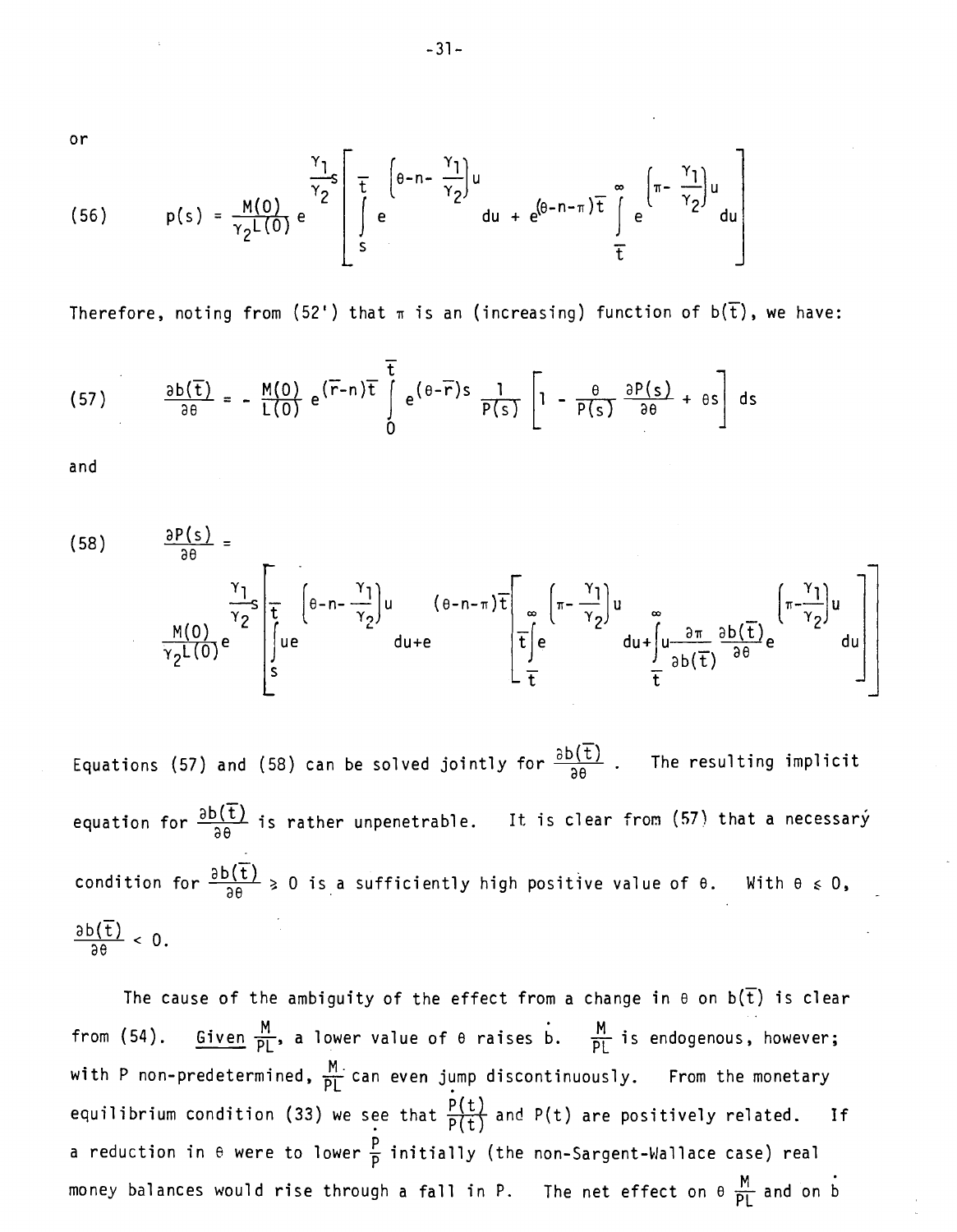is ambiguous in this case. For  $b(\overline{t})$  to rise when  $\theta$  is raised we require  $\overline{t}$   $(\overline{r} n)(\overline{t} s)$  $\frac{d}{d\theta}$   $\int_{0}^{\infty} e^{(r-n)(t-s)} \frac{\theta M(s)}{P(s)L(s)} ds < 0$ e  $\frac{601(3)}{P(s)L(s)}$  ds < 0: raising the proportional rate of growth of

the nominal money stock lowers the real discounted present value of the government's new money creation. To see what this implies, consider a different policy regime in which the same rate of growth of the money stock, 0, is maintained forever. The convergent rational expectations solution then has  $\frac{P(t)}{P(t)} = \theta$  - n for all t after any unanticipated permanent shock.

In this case 
$$
\frac{d}{d\theta} \left( \theta \frac{M}{PL} \right) = \frac{d}{d\theta} \left( \theta (\gamma_1 - \gamma_2 \frac{P}{P}) \right) = \frac{d}{d\theta} \left( \theta (\gamma_1 - \gamma_2 (\theta - n)) \right)
$$
  

$$
= \gamma_1 + \gamma_2 n - 2\gamma_2 \theta < 0 \text{ if } \theta > \frac{1}{2} \left( \frac{\gamma_1}{\gamma_2} + n \right)
$$

A necessary and sufficient condition for the existence of a convergent rational expectations solution and a positive steady state stock of real per-. capita money balances in this policy regime is  $\theta$  - n -  $\frac{\gamma_1}{\gamma_2}$  < 0. Thus, provided Capita money barances in this pointy regime is  $\sigma = n - \frac{1}{\gamma_2}$  . Thus, provided<br> $\frac{1}{\gamma_2} \left( \frac{\gamma_1}{\gamma_1} + n \right) < \theta < \frac{\gamma_1}{\gamma_2} + n$ , inflation tax receipts decline when the inflation  $(\overline{y_2} + n)$   $\leq \theta \leq \overline{y_2} + n$ , inflation tax rate increases. Clearly, no optimising government would push the inflation rate to the point where the demand for real money balances has greater than unit elasticity, but this outcome is possible under ad—hoc monetary rules.

If the government lowers the rate of growth of the nominal money stock <u>permanently</u> from an initial value greater than  $\frac{1}{2}(\frac{1}{\gamma_2} + n)$ , the real value of its money issue will be higher at each point in time than it would have been at the corresponding moment under the higher rate of growth of nominal money. Therefore, if the money growth rate is lowered for a sufficiently long period of time (0,t), from an initial position for which  $\theta > \frac{1}{2}(\frac{r_1}{r_2} + n)$ , the discounted  $\frac{t}{(r-n)(\overline{t}-s)}$   $\frac{t}{M(s)}$ value of its real money issues  $\int e^{-(\frac{M(S)}{P(S)})}$  ds is also likely to be higher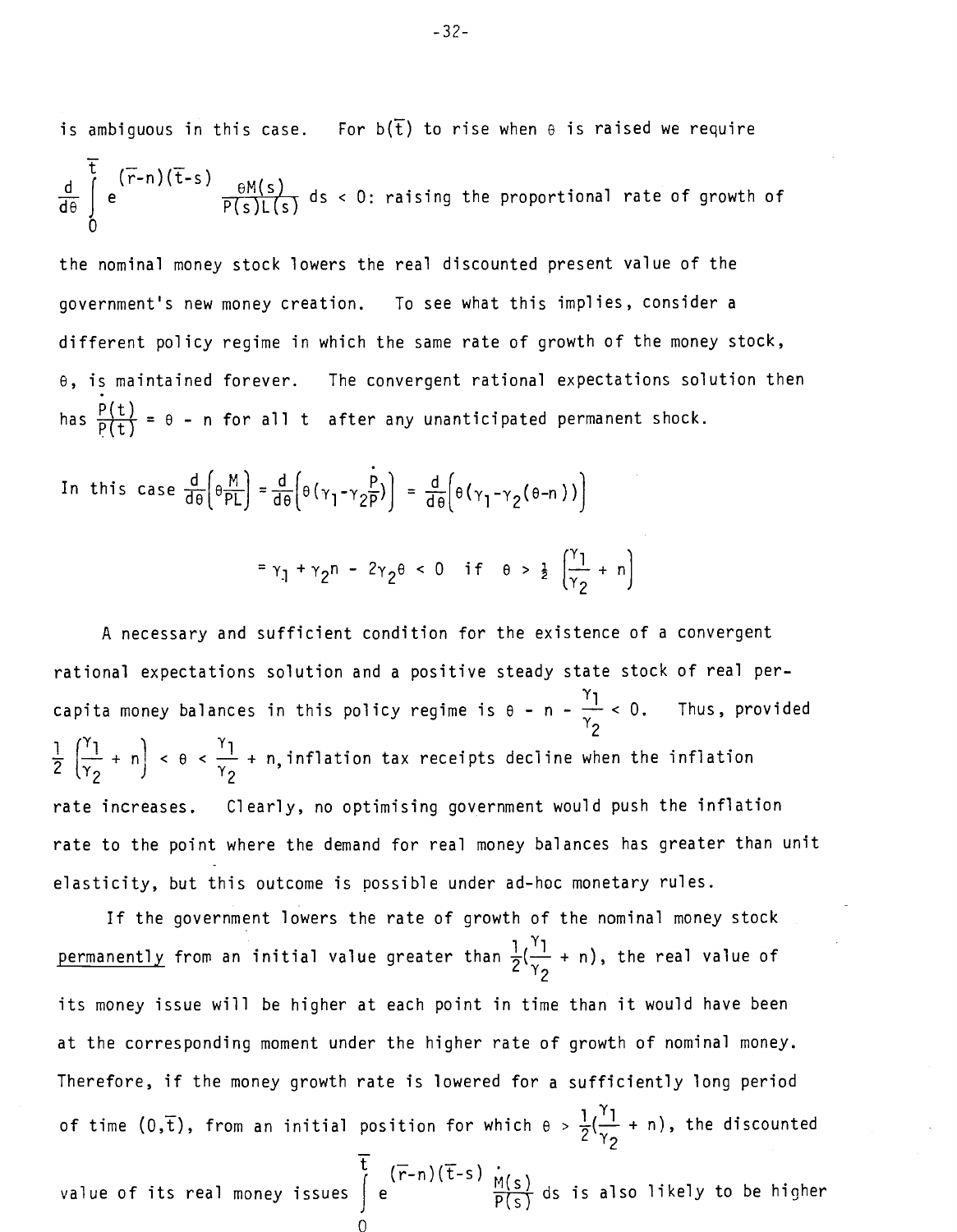under the lower rate of nominal money growth.

Without pretending that the foregoing argument constitutes a formal proof, I would venture the conjecture that in the variable velocity version of the Sargent–Wallace model, we can have  $\frac{\partial b(t)}{\partial \theta} \leq 0$ .

Consider now what happens to the rate of inflation for  $0 \leq t < \overline{t}$  when the rate of monetary growth is reduced. Since for  $0 \leq t < \overline{t}$ 

$$
\frac{\dot{P}(t)}{P(t)} = \frac{\gamma_1}{\gamma_2} - \frac{1}{\gamma_2} \frac{M(0)}{L(0)} e^{(\theta - n)t} \frac{1}{P(t)}
$$

we have

$$
\frac{\partial P(t)}{\partial \theta} = - t \frac{1}{\gamma_2} \frac{M(0)}{L(0)} e^{(\theta - n)t} \frac{1}{P(t)} + \frac{1}{\gamma_2} \frac{M(0)}{L(0)} e^{(\theta - n)t} \frac{1}{(P(t))^2} \frac{\partial p(t)}{\partial \theta}
$$

$$
= \frac{M(0)}{\gamma_2 L(0)} e^{(\theta - n)t} \frac{1}{P(t)} \left[ - t + \frac{\frac{\partial P(t)}{\partial \theta}}{P(t)} \right]
$$



Since  $\frac{\partial \pi}{\partial b(\overline{t})}$  is positive, a positive effect of  $\theta$  on  $b(\overline{t})$  is sufficient to

 $P(t)$ give  $\frac{1}{20}$  > 0 for 0  $\leq$  t  $\leq$   $\overline{t}$ . This would be the extreme non-Sargent-Wallace case: a lower rate of monetary growth lowers the rate of inflation initially (for  $0$   $\le$   ${\tt t}$   $\le$   $\overline{\tt t}$ ) and, by inducing a lower value of b( $\overline{\tt t}$ ), lowers inflation in the future (for  $t$   $\geqslant$   $t)$  as well.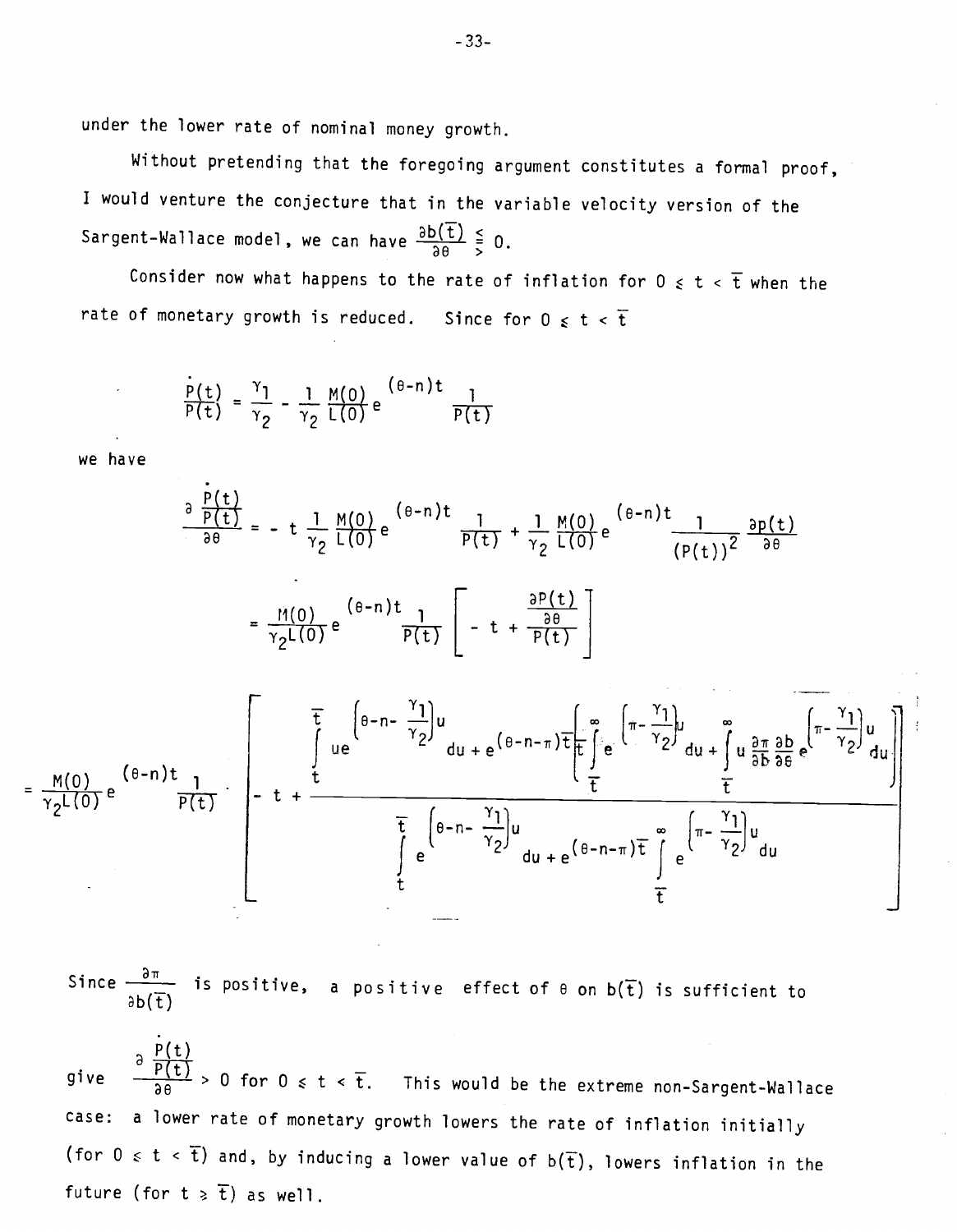The Sargent-Wallace paradox which has a lower rate of monetary growth leading to higher inflation requires  $\frac{\partial b(\overline{t})}{\partial \theta} < 0$ . This is necessary and sufficient to raise inflation for  $t \ge \overline{t}$ . From (58)  $\frac{\partial b(\overline{t})}{\partial \theta} < 0$  is necessary (but not sufficient) to give  $\frac{\partial P(t)}{\partial \theta} < 0$  for  $0 \leq t < \overline{t}$ .  $\frac{\partial P(0)}{\partial \theta} < 0$  is necessary and  $P(0)$ sufficient for  $\frac{\partial P(0)}{\partial \theta} < 0$ , but  $\frac{\partial P(t)}{\partial \theta} < 0$ ,  $0 < t < \overline{t}$ , is necessary but not sufficient for  $\frac{\partial P(t)}{\partial q}$  < 0, 0 < t <  $\overline{t}$ . The Sargent-Wallace paradox that tighter money now may imply higher inflation now and in the future has its counterpart in the possibility that tighter money now many imply lower inflation now and in the

future.

A simple graphical representation of some of the rather messy algebra can be provided. Note that

Note that  
\n
$$
\frac{d}{dt} \left( \frac{M}{PL} \right) = \left( \frac{\dot{M}}{M} - \frac{\dot{P}}{P} - n \right) \frac{M}{PL} = \left( \frac{\dot{M}}{M} - \frac{\gamma_1}{\gamma_2} - n \right) \frac{M}{PL} + \frac{1}{\gamma_2} \left( \frac{M}{PL} \right)^2
$$

In the Sargent-Wallace example  $\frac{M(t)}{M(t)} = \theta$  for  $t < \overline{t}$  and  $\frac{M(t)}{M(t)} = \pi + n$  for  $t \ge \overline{t}$ , where  $\pi$  is given by (52'). For simplicity and without significant loss of generality, our reference point will be a system in which  $\theta$ ,  $b(0)$  and  $\overline{t}$  have been chosen such that the proportional rate of growth of the money supply is constant throughout, i.e.  $\theta = \pi = \theta_0$ , say. The rate of change of real per-capita money balances is therefore given by.

(60) 
$$
\frac{d}{dt} \left( \frac{M}{PL} \right) = \left( \theta_0 - \frac{\gamma_1}{\gamma_2} - n \right) \frac{M}{PL} + \frac{1}{\gamma_2} \left( \frac{M}{PL} \right)
$$

Equation (60) is graphed as AA in the top panel of Figure 3.  $\frac{d}{dt} \left( \frac{M}{PL} \right) = 0$ when  $\frac{M}{PL}$  = 0 and when  $\frac{M}{PL}$  = -  $\gamma_2$   $\left(\theta_0 - \frac{11}{\gamma_2} - n\right)$ . For there to exist a non-trivial stationary equilibrium with  $\frac{M}{PL} > 0$  we therefore require  $\theta_0 - \frac{\gamma_1}{\gamma_2} - n < 0$ . The non-trivial stationary equilibrium is at  $E_0$ . AA reaches a minimum at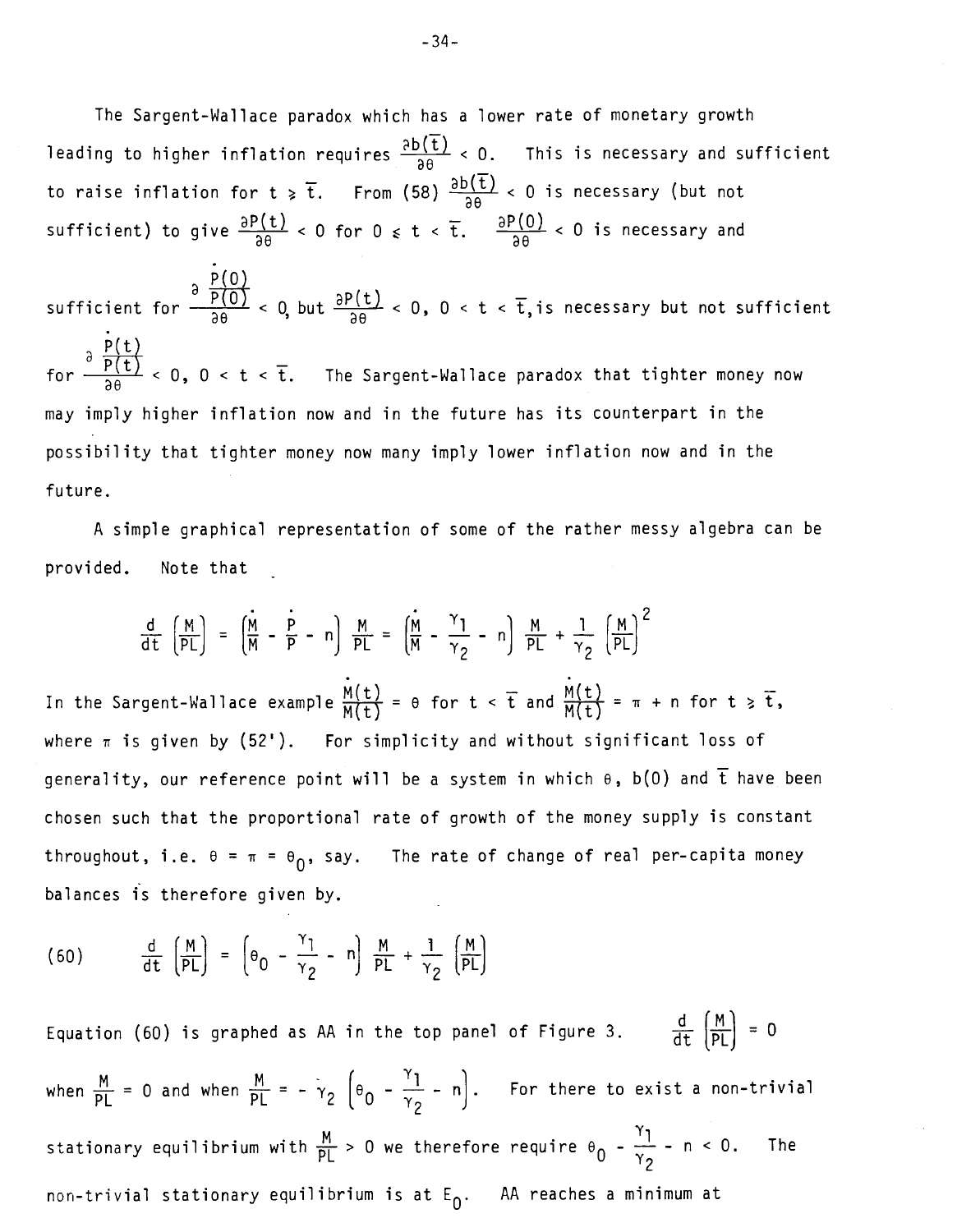$\frac{M}{PL}$  =  $-\frac{\gamma_2}{2}\left(\theta_0-\frac{\gamma_1}{\gamma_2}-n\right)$ , halfway 0 and E<sub>0</sub>. The bottom panel of Figure 3 graphs the relationship  $\frac{P}{D} = \frac{1}{P} - \frac{P}{P}$ .  $P$   $\gamma_2$   $\gamma_2$   $PL$ 

An unanticipated permanent reduction in the rate of monetary growth to  $\theta_1$  <  $\theta_0$  raises the long-run real per-capita stock of money balances to E<sub>1</sub> say, and shifts the AA locus to A'A'. The price level falls immediately as the economy moves instantaneously from  $E_0$  to  $E_1$  and stays there. The rate of inflation falls immediately from  $\theta_0$  - n to  $\theta_1$  - n. A previously unanticipated future permanent increase in the rate of monetary growth to  $\theta_2 > \theta_0$  at  $t = \overline{t}$ , results in an immediate increase in the price level (at  $t = 0$ ) which places the system in Figure 4 somewhere on AA between  $E_0$  and  $E_{02}$ , say at  $E_{01}$ . From there it moves gradually along AA towards  $E_{02}$ , where it arrives at t =  $\overline{t}$  when the rate of monetary growth is actually increased. At  $t = \overline{t}$  the system jumps from E<sub>02</sub> to E<sub>2</sub>. Neither P nor  $\frac{p}{p}$  jump at t =  $\overline{t}$ . At t = 0 the rate of inflation jumps up to  $(\frac{p}{p})$  . After that it continues to increase gradually to  $\theta_{2}$  – n. 01  $E_{01}$  will be closer to  $E_{02}$  the closer the implementation date (t) is to the announcement date (0)

The Sargent-Wallace paradox can be represented as a previously unanticipated immediate temporary reduction in  $\frac{M(t)}{M(t)}$  (for  $0 \le t \le \overline{t}$ ) followed by future permanent increase in  $\frac{M(t)}{M(t)}$  at t =  $\overline{t}$  beyond its original value. This is depicted in Figure 5. Up to t = 0, the system is at  $E_0$  with the rate of inflation given by  $(\frac{C}{D})$  . At t = 0 the system jumps onto A'A' to a position 0 such as  $E_{01}$  or  $E_{01}'$ . From  $t = 0$  to  $t = \overline{t}$  the system moves smoothly along A'A' to E<sub>02</sub> where it arrives when  $t = \overline{t}$ . At  $t = \overline{t}$  the system moves to E<sub>2</sub>.

It is clear that it is possible for the rate of inflation at  $t = 0$  to rise in spite of the temporary reduction in monetary growth. If the system were to move to  $E_{0}$ <sup>'</sup>, the rate of inflation at t = 0 jumps to  $(\frac{p}{p})_{0}^{\prime}$  >  $(\frac{p}{p})_{0}^{\prime}$  : the rate 01 0 of inflation is higher throughout the adjustment process than it was at  $\mathsf{E}_0.$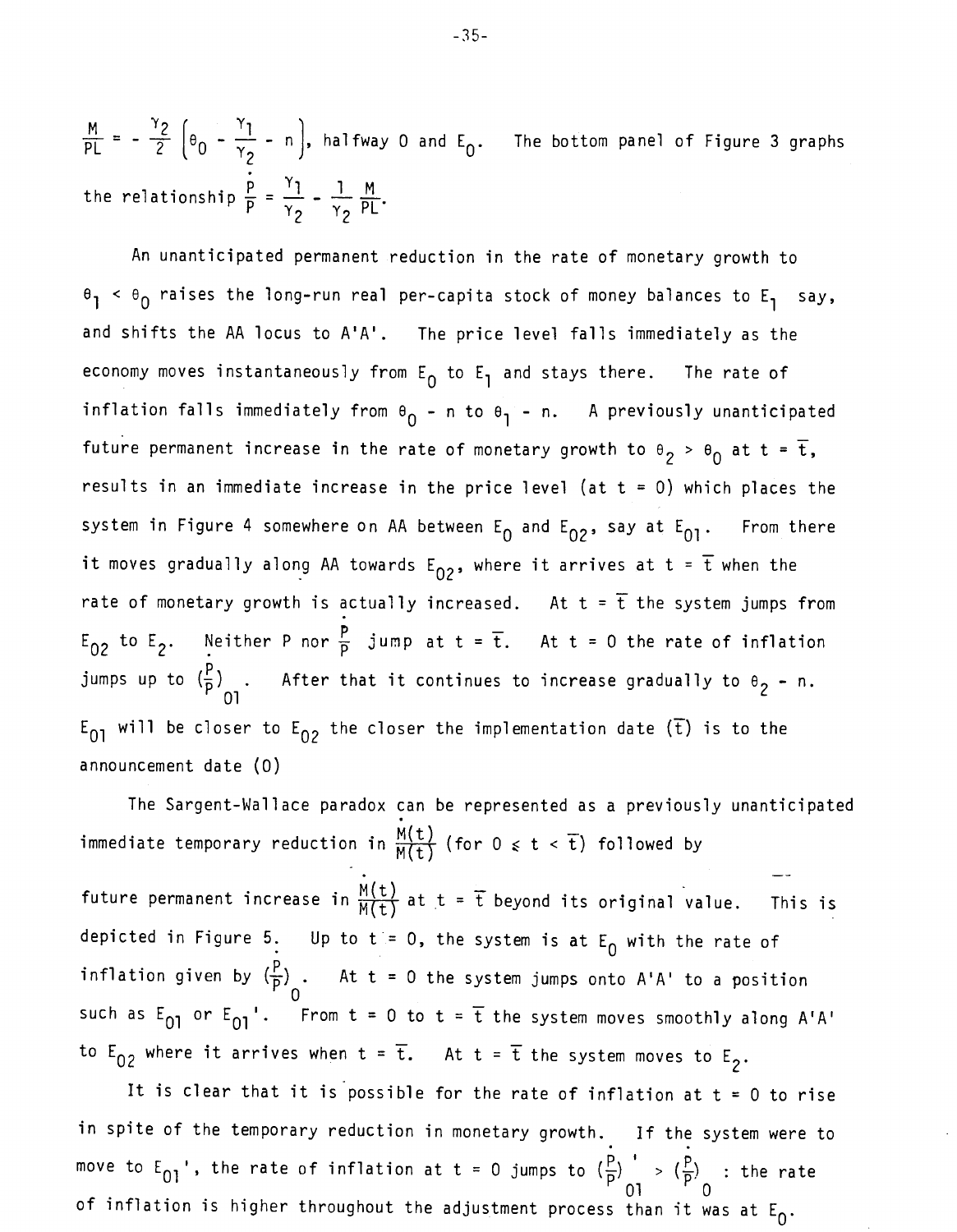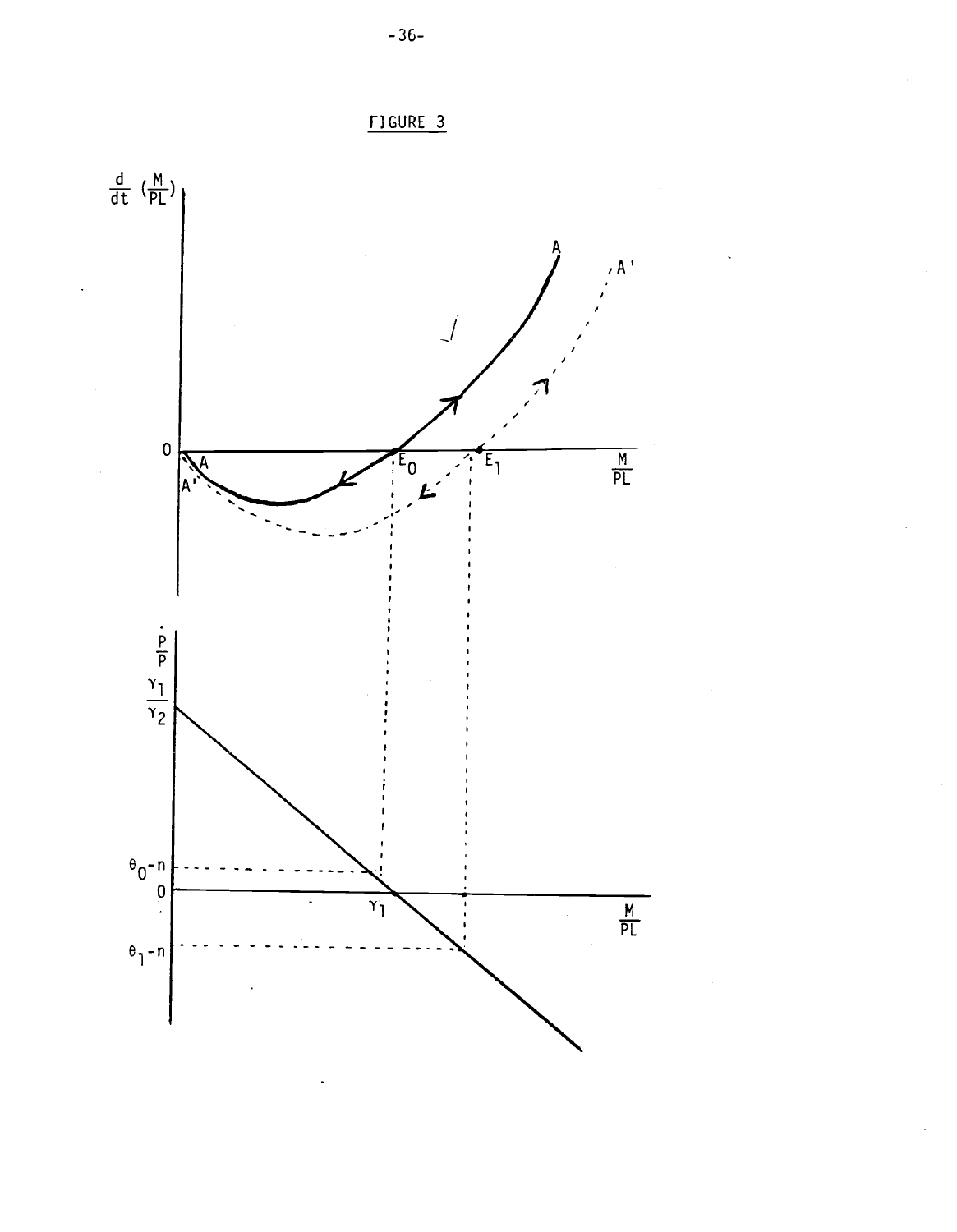

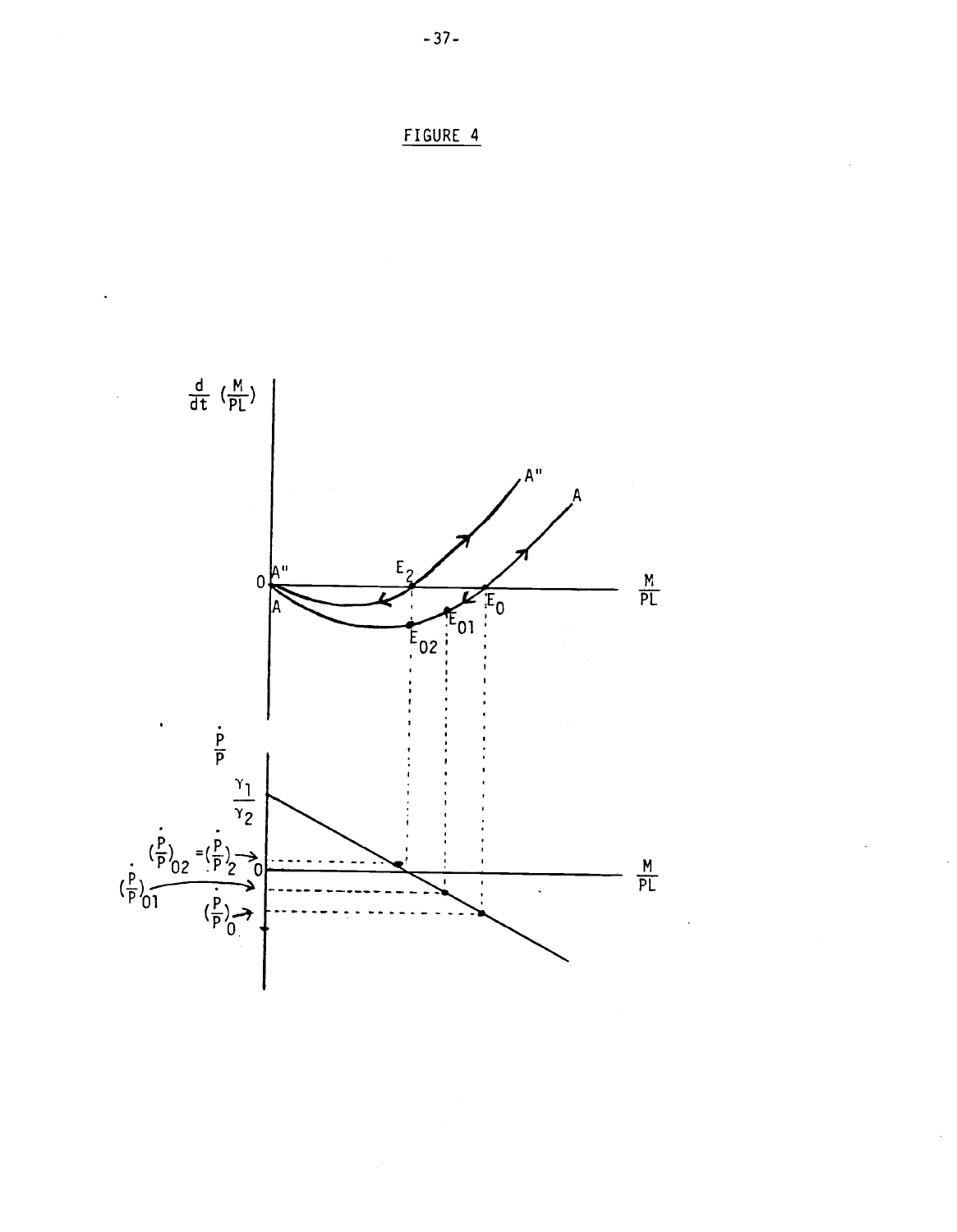

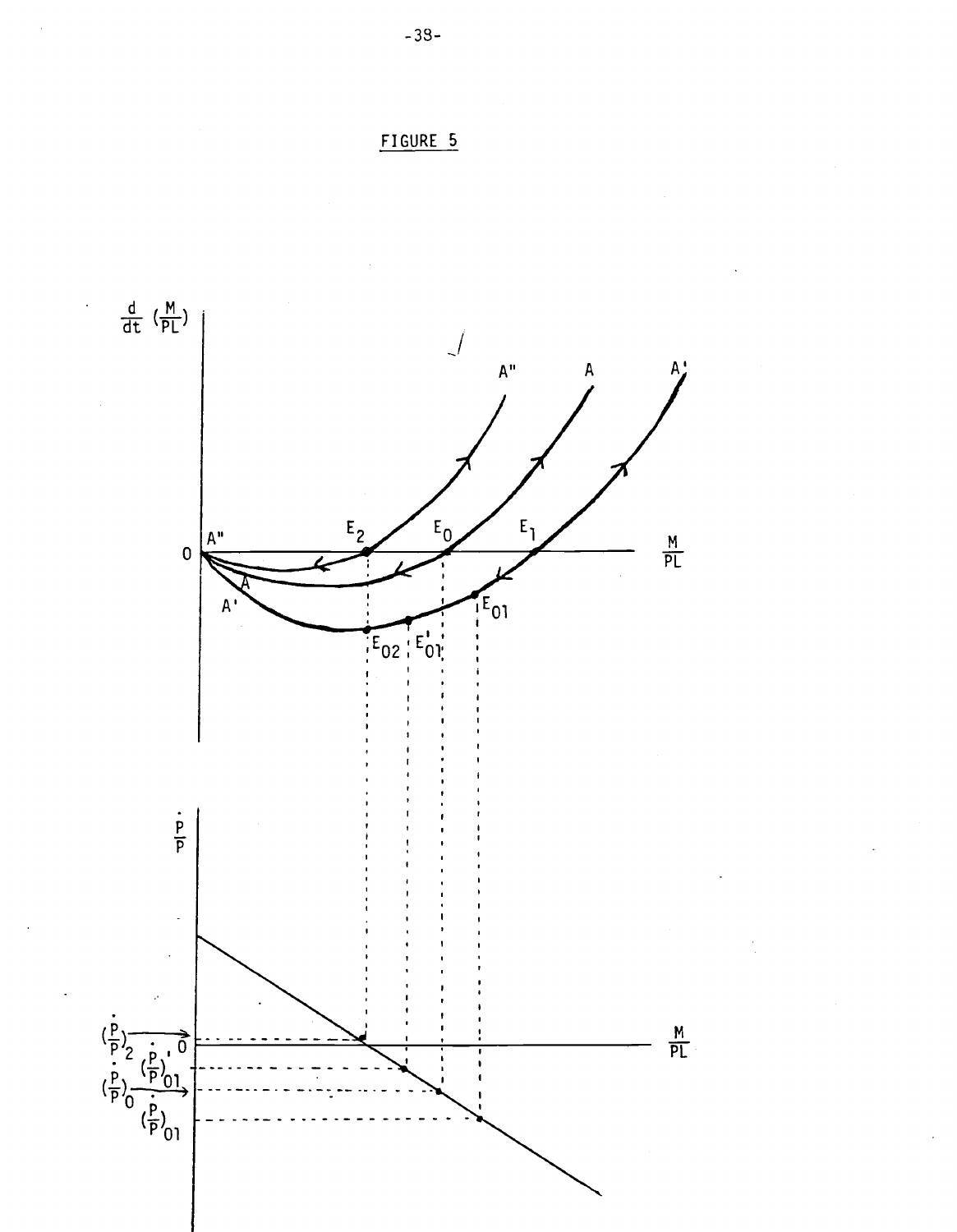Since at  $E_{01}$ ' the price level is also above its value at  $E_{0}$ , the price level path is also higher throughout. It is also clear that even if the temporary reduction in money growth is followed by a rate of monetary growth that is higher than the initial rate, the impact effect on the price level and the rate of inflation may well be negative. A move to  $E_{01}$  at t = 0 would generate this outcome.

In the extreme non-Sargent-Wallace case, an initial reduction in money growth  $(\theta_1 \lt \theta_0)$  is followed, after  $t = \overline{t}$  by a rate of monetary growth that also Thes below  $\theta_0$ , though not necessarily below  $\theta_{\bar{1}}$ . The case where  $\theta_0$  >  $\theta_2$  >  $\theta_{\bar{1}}$ is depicted in Figure 6. Here the systems jump at  $t$  = 0 to  $E_{01}$  on the (divergent) solution path corresponding to  $\bm{\theta}_1$ . It then moves smoothly between  $\bm{t}$  = 0 and  $t = \overline{t}$  along OA' towards  $E_{02}$ . At  $t = \overline{t}$  it jumps from  $E_{02}$  to  $E_2$ . Both the price level and the rate of inflation decline at  $t = 0$  and both stay throughout below what they would have been in the absence of the policy change.

In the remaining sections of the paper we return to the constant velocity case with  $\gamma_2 = 0$ .

# (3c) An endogenous real interest rate

The analysis is not affected significantly if we endogenise the real interest rate by postulating an inverse relationship between the real interest rate and the capital-labour ratio, i.e. (35) becomes

$$
(35') \t\t r(t) = r\left(\frac{K(t)}{L(t)}\right) \t\t r' < 0
$$

From (37) we know that once  $\frac{B}{PL}$  is held constant,  $\frac{K}{L}$  will also be constant. Indeed since K(t) =  $e^{nt}$   $\left[ K(0) + \frac{B(0)}{P(0)} \right]$  -  $\frac{B(t)}{P(t)}$  we can rewrite (35') as (35")  $r(t) = r(\overline{W} - \frac{B}{LP})$  where  $\overline{W} = [K(t) + \frac{B(t)}{P(t)}] L(t)^{-1} = [K(0) + \frac{B(0)}{P(0)}] L(0)^{-1}$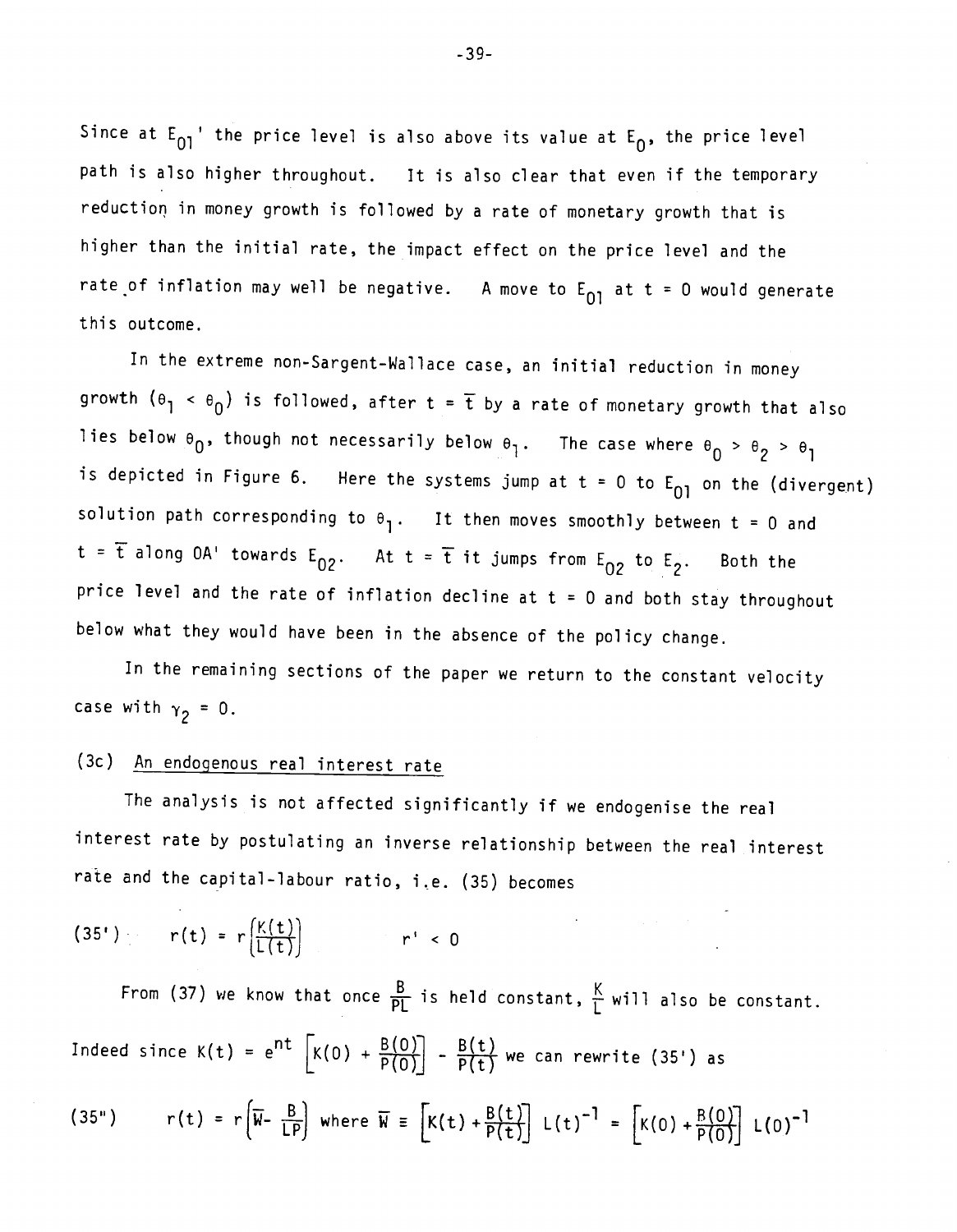



- 40<br>GUR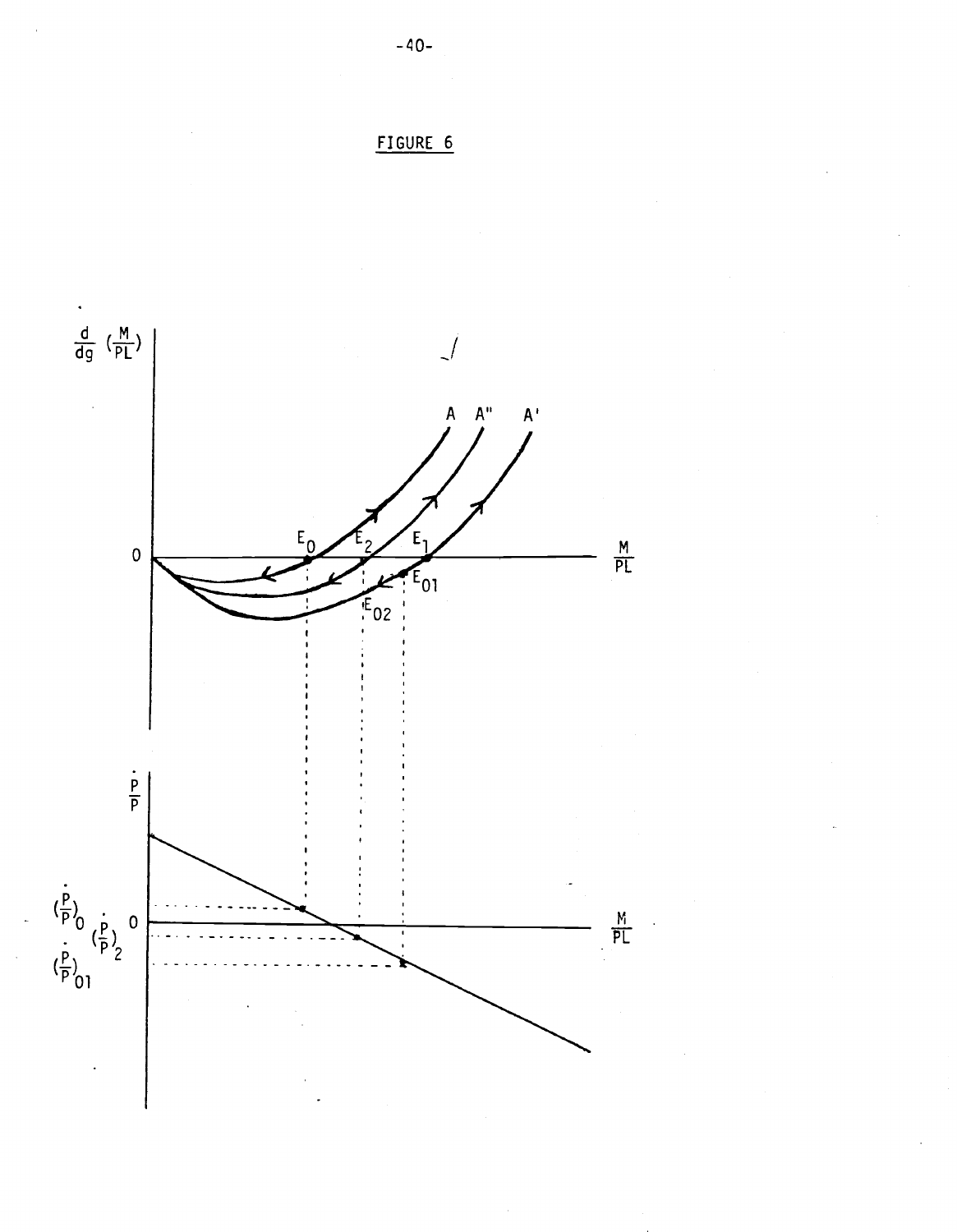With  $\gamma_2 = 0$ , the rate of inflation for  $t \ge \overline{t}$  is given by

$$
\frac{\dot{P}(t)}{P(t)} = \frac{1}{\gamma_1} \left[ \delta(t) + \left( r \left( \overline{W} - \frac{B(\overline{t})}{P(\overline{t})L(\overline{t})} \right) - n \right) \frac{B(\overline{t})}{P(\overline{t})L(\overline{t})} \right] - n \qquad t \geq \overline{t}
$$

The effect of a larger stock of real public debt per-capita on the rate of inflation for  $t \geqslant \overline{t}$  is given by

$$
\frac{\partial \left(\frac{p(t)}{p(t)}\right)}{\partial \left(\frac{B(\overline{t})}{p(\overline{t})L(\overline{t})}\right)} = \frac{1}{\gamma_1} \left[ (r-n) - \frac{B(\overline{t})}{p(\overline{t})L(\overline{t})} r^i \right] > \frac{1}{\gamma_1} (r-n) > 0 \text{ if } r > n.
$$

Thus a higher value of  $b(\overline{t})$  raises inflation for  $t \geq \overline{t}$  by more when r is endogenous than when r is exogenous. To determine what happens to  $b(\bar{t})$  when  $\theta$  is lowered we specialise (35") to the linear function

$$
(35^{\circ\circ}) \qquad r = n + \phi b \qquad \qquad \phi > 0
$$

$$
0 \le b \le \overline{w}
$$

For  $t < \overline{t}$ , the rate of change of b is governed by

$$
\dot{b}(t) = \delta(t) - \theta \gamma_1 + (r-n)b
$$

or

(61) 
$$
\dot{b}(t) = \delta(t) - \theta \gamma_1 + \phi b(t)^2
$$

We shall consider the case where  $\delta(t) = \delta$ . The graph of equation (61) is shown in Figure 7. If the non-monetised part of the deficit,  $\delta - \theta \gamma_1$ ,

is negative, there are two stationary equilibria,  $\pm \sqrt{\frac{\theta\gamma_1-\delta}{\pi}}$  , shown as  $b_1$  and  $b<sub>2</sub>$  in Figure 7a. We believe it to be more in the spirit of the Sargent and Wallace exercise to consider the case where  $\delta - \theta \gamma_1$  is positive shown in Figure 7a. In this case the solution of (61) is given by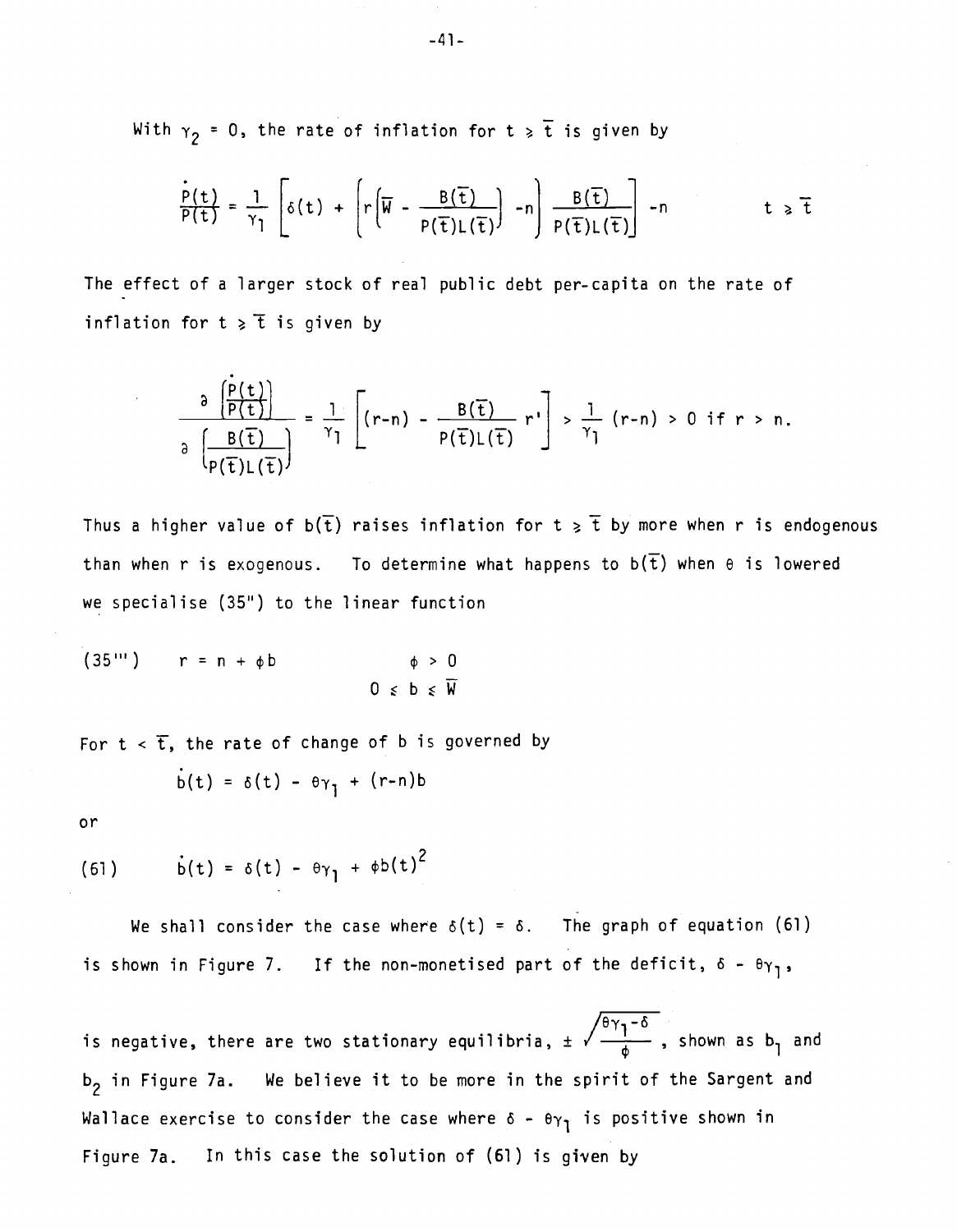# FIGURE 7

Note: the figures are parabolas with a minimum at  $\delta$ - $\gamma_1$ 0 and symmetric about the vertical axis.

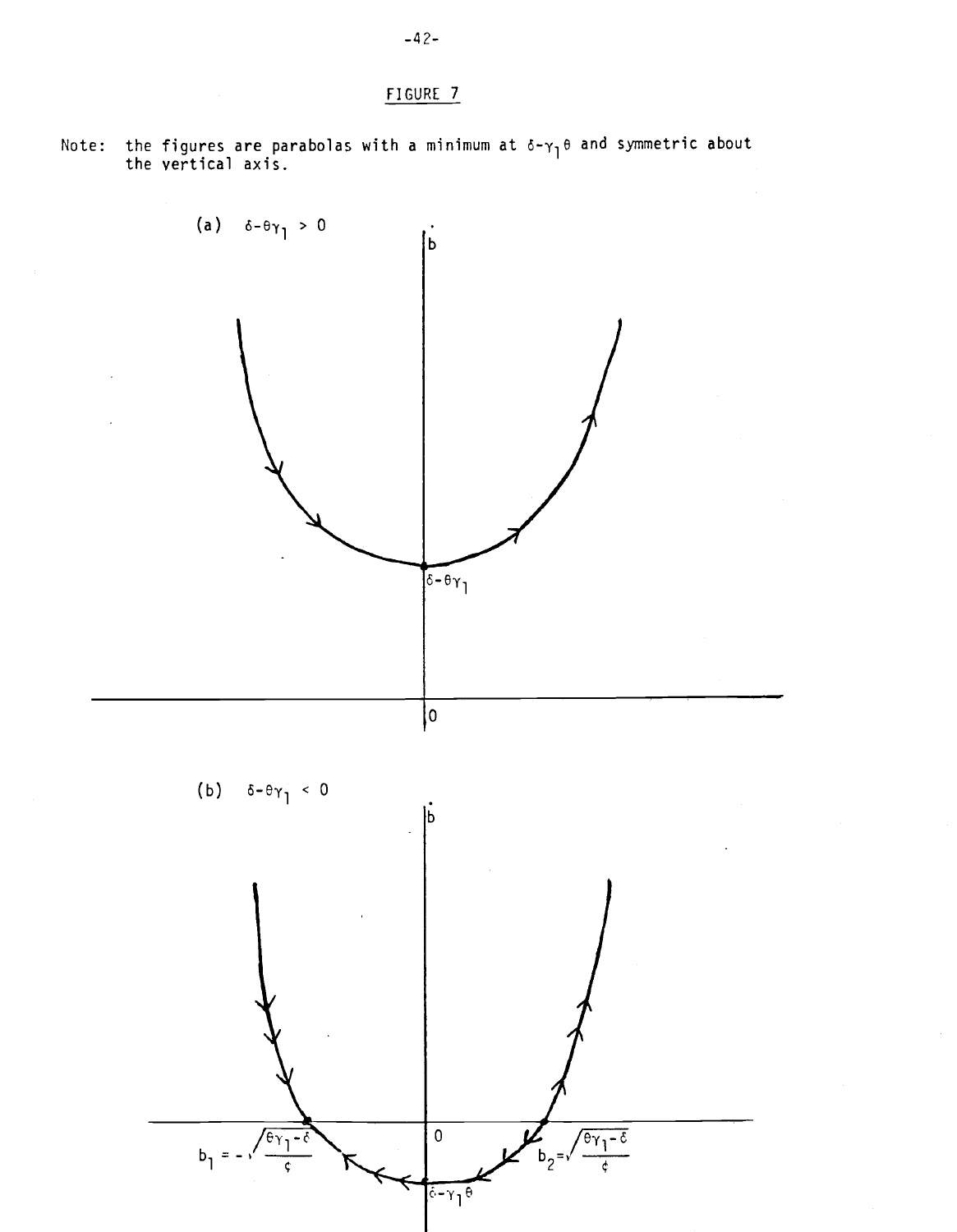(62) b(t) = tan (t 
$$
\sqrt{(\delta - \theta \gamma_1)}\phi + C
$$
)  $\sqrt{\frac{\delta - \theta \gamma_1}{\phi}}$ 

If  $b(0) = \overline{b}(0)$ , the arbitrary constant C is given by

(63) 
$$
C = \arctan \left[\overline{b}(0) \left(\frac{\delta - \theta \gamma_1}{\phi}\right)^{-\frac{1}{2}}\right]
$$

Therefore

(64) 
$$
\frac{\partial b(\overline{t})}{\partial \theta} = -\frac{1}{2} \left[ \frac{\overline{t}}{\cos^2(z)} - \frac{(\delta - \gamma_1 \theta)^{-1} \overline{b}(0)}{\cos^2(z) \left[ 1 + \overline{b}(0) \left( \frac{\delta - \theta \gamma_1}{4} \right)^{-1} \right]} + \frac{\tan(z)}{\sqrt{(\delta - \theta \gamma_1) \phi}} \right] \gamma_1
$$

where

(65) 
$$
z = \overline{t} \sqrt{(\delta - \theta \gamma_1) \zeta} + \arctan \left[\overline{b}(0) \left(\frac{\delta - \theta \gamma_1}{\zeta}\right)^{-\frac{1}{2}}\right]
$$

We only consider solutions in the range  $0 \le b(t) \le \overline{W}$ . Since tan is a periodic function with tan  $(\pi k) = 0$ ,  $k = 0, 1, 2, ..., \tan'(x) > 0$  and  $\lim_{x \to \infty} \tan(x) = +\infty$ ,  $x \rightarrow \frac{\pi}{2} + k\pi$ 

we note that when the interest rate rises linearly with b, the growth of b is so strong that it tends to infinity in finite time. With  $tan(z) > 0$  by assumption,

 $\frac{\partial b(\overline{t})}{\partial A}$  will be negative provided the initial stock of bonds, b(0) is not too large. In this sense, the conclusion of Sargent and Wallace that a lower rate of growth of money for  $0 \le t \le \overline{t}$  raises  $b(\overline{t})$  (and raises inflation for  $t \ge \overline{t}$ ) remains valid in the constant velocity model when the real interest rate is endogenised in the manner suggested above.

### (3d) Public Sector Capital Formation

If public sector expenditure on goods and services is not merely of the hole-in-the-ground public consumption variety, the monetary implications of the deficit can only be accurately assessed by making a correction for net public sector capital formation. Let  $C^G$  denote public sector consumption,  $G^{\rm I}$  public sector capital formation,  $\kappa^{\rm G}$  the public sector capital stock,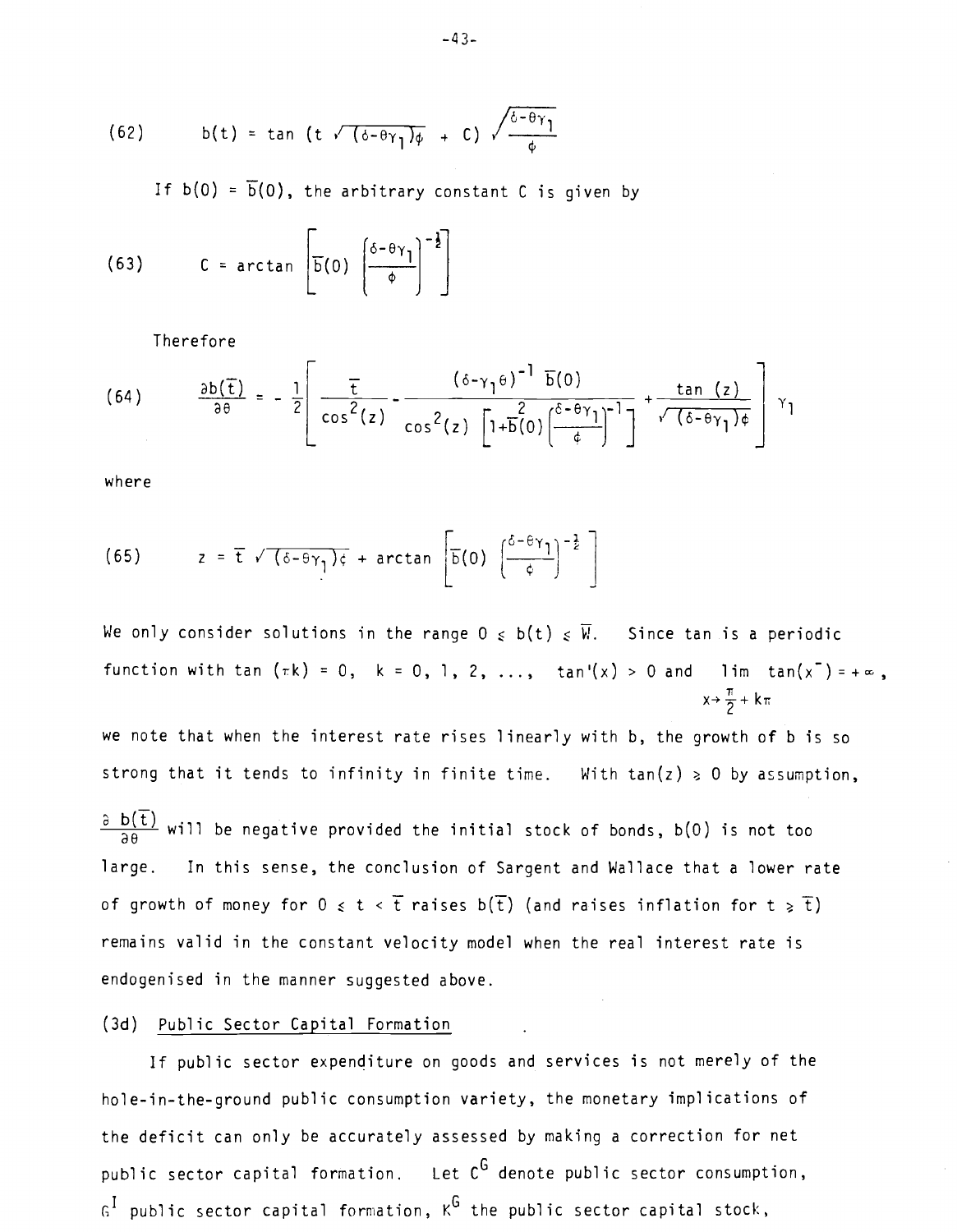$\kappa^P$  the private sector capital stock and  $r^G$  the real rate of return on public sector capital. We only consider the case where both  $r_{G}$  and the rate of return on private capital, r, are exogenous. Government bonds still yield the same expected real rate of return as can be earned from the ownership of capital. We assume that the government appropriate the return on its capital stock,  $r^GK^G$ .

The budget constraint is now

(66) 
$$
\frac{\dot{M} + \dot{B}}{P} = G^{C} + G^{I} + i \frac{B}{P} - T - r^{G}K^{G}
$$

Extending the Sargent-Wallace policy rules we now assume that for  $t \geqslant \overline{t}$ both  $\frac{1}{L}$  and  $\frac{1}{L}$  are kept constant, i.e.  $\frac{p}{l}$  =  $(n + \frac{p}{p})$   $\frac{p}{l}$  and  $\frac{N}{l}$  =  $\frac{6}{l}$  = n K<sup>G</sup>. The rate of inflation in  $t \geqslant \overline{t}$  is now given by

(67) 
$$
\frac{P(t)}{P(t)} = V(t) \left[ \frac{G(t)-T(t)}{Y(t)} + (r-n) \left( \frac{B(\overline{t})}{P(\overline{t})Y(\overline{t})} - \frac{K(\overline{t})}{Y(\overline{t})} \right) + (r-r^{G}) \frac{K(\overline{t})}{Y(\overline{t})} \right] - n
$$

If the rate of return from government capital formation  $r^G$ , equals the marginal cost of borrowing r, the measure of the deficit relevant for inflation is the "inflation-and-growth-corrected", government current account or consumption account deficit. Net capital formation by the public sector in the long-run creates income equal, in present value, to the cost of borrowing incurred to finance such expenditure. There are no long-run inflationary implications of such expenditures. Obvious adjustments have to be made if the rate of return on public capital exceeds or falls short of the cost of borrowing

The use even of the inflation-and-growth corrected deficit  $\frac{G^C+G^I-T}{V}$  + (r-n)  $\frac{B}{DV}$  - r<sup>G</sup>  $\frac{K^G}{V}$ to infer the long-run inflationary implications of the fiscal stance amounts to assuming, implicitly, that  $r^{\tilde{G}}= 0$  for new public sector investment i.e. that additional public sector capital formation is entirely unproductive.

Even if we maintain the strong Sargent-Wallace assumption of one-for-one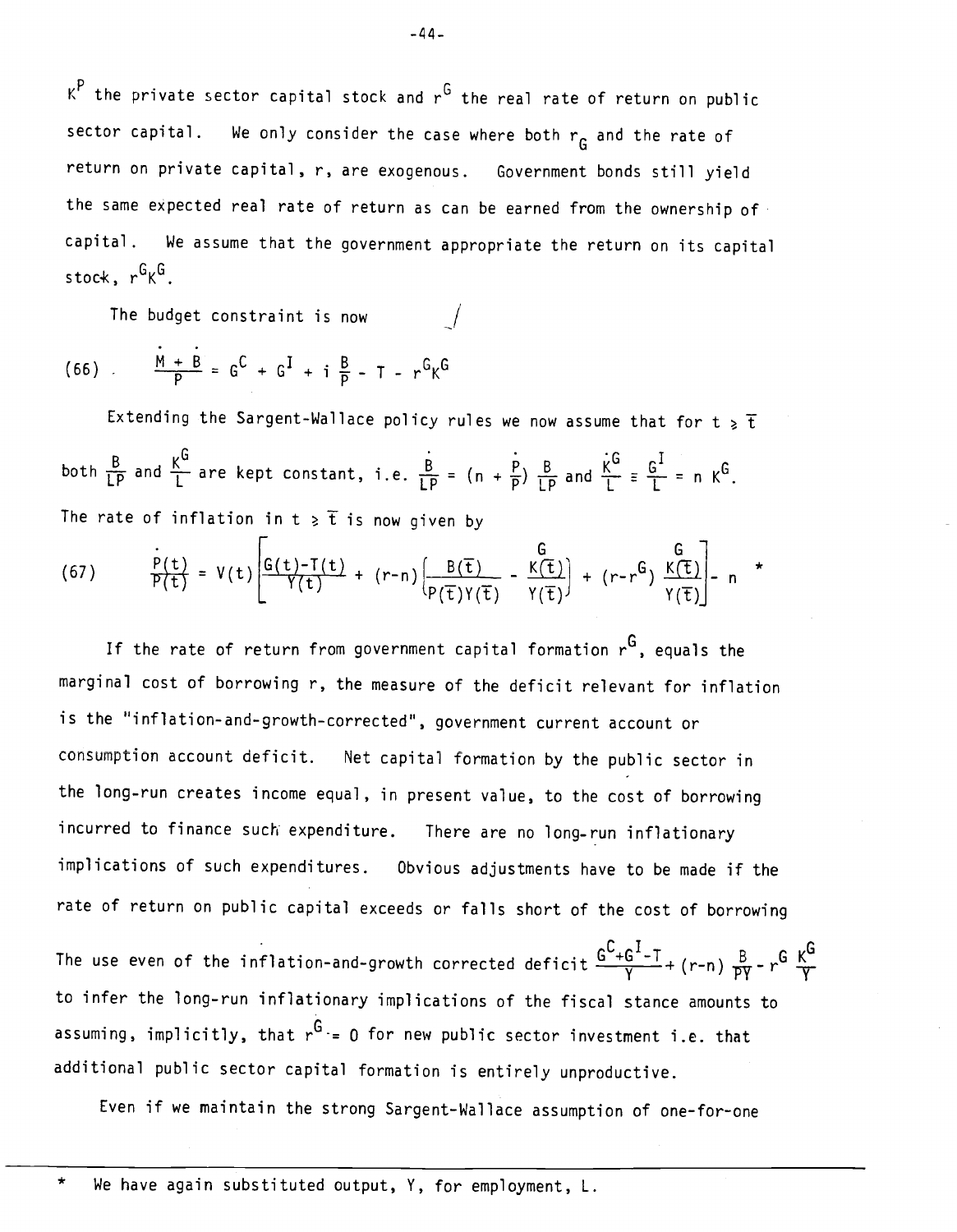crowding out of private capital formation by public borrowing, total national (private plus public) capital formation will of course be invariant under bondfinanced increases in public sector capital formation.

### (3e) Cyclical corrections

A common feature of the tax-transfer structure in most industrialised courtries is the dependence of net tax receipts on the current level of economic activity, Y. A simple linear tax function without an intercept will suffice for our purposes.

(68) 
$$
T = t_1 Y
$$
,  $0 < t_1 < 1$ 

We continue to treat public expenditure on goods and services as exogenous: it is assumed to grow at the natural rate of growth, n. Trend output is denoted by  $\overline{Y}(t) = L(t)$ .

If output is subject to cyclical fluctuations around a trend, then  $\frac{G(t)-T(t)}{Y(t+1)}$ is likely to give a misleading impression of the long-run inflationary implications and the crowding out consequences of the fiscal stance whenever output deviates from its trend level. Note that it is not necessary to identify such cycles in the level of economic activity with "Keynesian" deviations of actual from full employment output. For present purposes they might as well represent serially correlated movements in the "natural" or full employment level of output. Quite separate issues arise when past, current and prospective future fiscal and monetary policy actions themselves contribute to endogenous cyclical movements in the level of economic activity. E.g. the issues raised by Blinder and Solow (1973), concerning the appropriate "multiplier" weights to be attached to the various fiscal instruments, are not germane to the point made here.

Consider again a policy regime which fixes the rate of growth of the nominal stock of money,  $\theta$ , up to  $t = \overline{t}$ , financing any resulting deficit (given the parameters of the expenditure and tax functions,  $g = \frac{G}{\gamma}$  and  $t_1 = \frac{1}{\gamma}$ , by borrowing. After  $t = \bar{t}$  the real per capita stock of government interest-bearing debt is held constant. Equations (69) and (70) are not model—specific: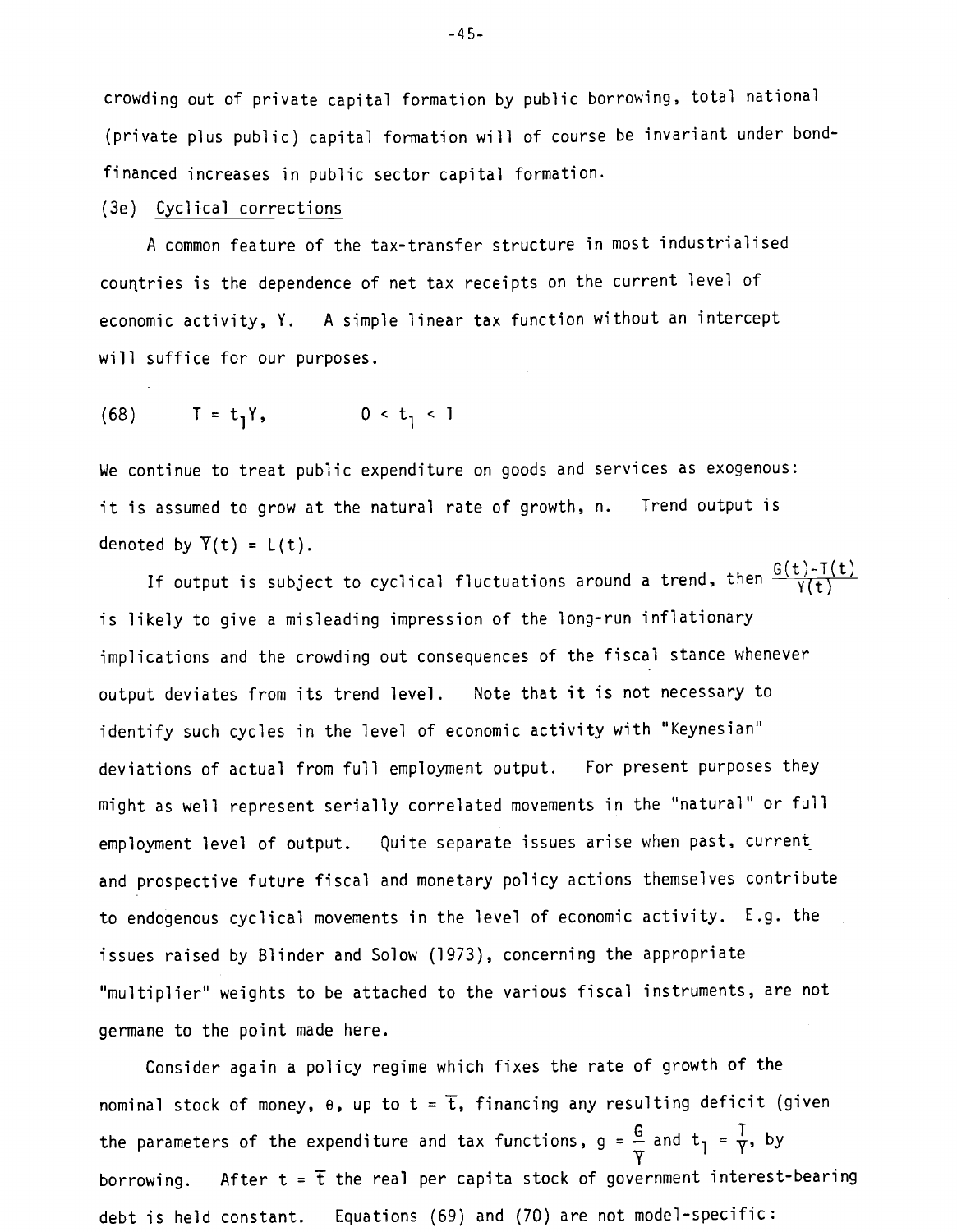(69) 
$$
\frac{d}{dt} \left[ \frac{B(t)}{P(t)\overline{Y}(t)} \right] = g - t_1 \frac{\gamma(t)}{\gamma(t)} + \left[ (r - n) \frac{B(t)}{P(t)\gamma(t)} - \theta \frac{M(t)}{P(t)\gamma(t)} \right] \frac{\gamma(t)}{\gamma(t)}
$$
  
0  $\leq t < \overline{t}$   
(70) 
$$
\frac{\dot{M}(t)}{M(t)} = V \left[ g \frac{\overline{Y}(t)}{\gamma(t)} - t_1 + (r - n) \frac{B(\overline{t})}{P(\overline{t})\overline{Y}(\overline{t})} \frac{\overline{Y}(t)}{\gamma(t)} \right] \qquad t \geq \overline{t}
$$

Trend crowding out pressure is measured by equation  $(69)$  which describes the evolution of the real per-capita (or per unit of trend output) stock of government bonds for a given monetary growth rate. The inflationary implications of the fiscal stance in the long-run are captured by (70) which describes the "eventual monetisation of the deficit" after the system has reached some upper bound for  $\frac{B}{P}$ .

For simplicity I shall only consider the case where the velocity of circulation  $V = \frac{PY}{M}$  is constant. The last two equations then become

(69') 
$$
\frac{d}{dt} \left[ \frac{B(t)}{Y(t)P(t)} \right] = g + (r-n) \frac{B(t)}{P(t)\overline{Y}(t)} - \left[ t_1 + \frac{\theta}{V} \right] \frac{Y(t)}{Y(t)} \qquad 0 \le t \le \overline{t}
$$

(70') 
$$
\frac{M(t)}{M(t)} = V \left[ g + (r-n) \frac{B(\overline{t})}{P(\overline{t}) Y(\overline{t})} \right] \frac{Y(t)}{Y(t)} - Vt_1
$$
 t  $\ge \overline{t}$ 

If there are cyclical deviations of output from trend, i.e. if  $\div$  is cyclical (e.g.  $\frac{Y(t)}{Y(t)}$  = A cos(wt+ $\epsilon$ ) + 1), long-run crowding out pressure will be overstated  $Y(\tau)$ (understated) by the momentary rate of change of  $\stackrel{\mathsf{D}}{=}$  whenever output falls below VP (rises above) its trend.  $\,$  Once  $\stackrel{\bullet}{\--}\,$  has reached its upper bound, the trend rate of VP growth of the money stock (and thus the average rate of inflation) will be overstated (understated) by the current rate of growth of the money supply whenever output falls below (rises above) its trend value. To get a proper picture of long-run crowding out pressure (69') should be evaluated at  $Y = \overline{Y}$ . The

 $P(t)Y(t)$  ''']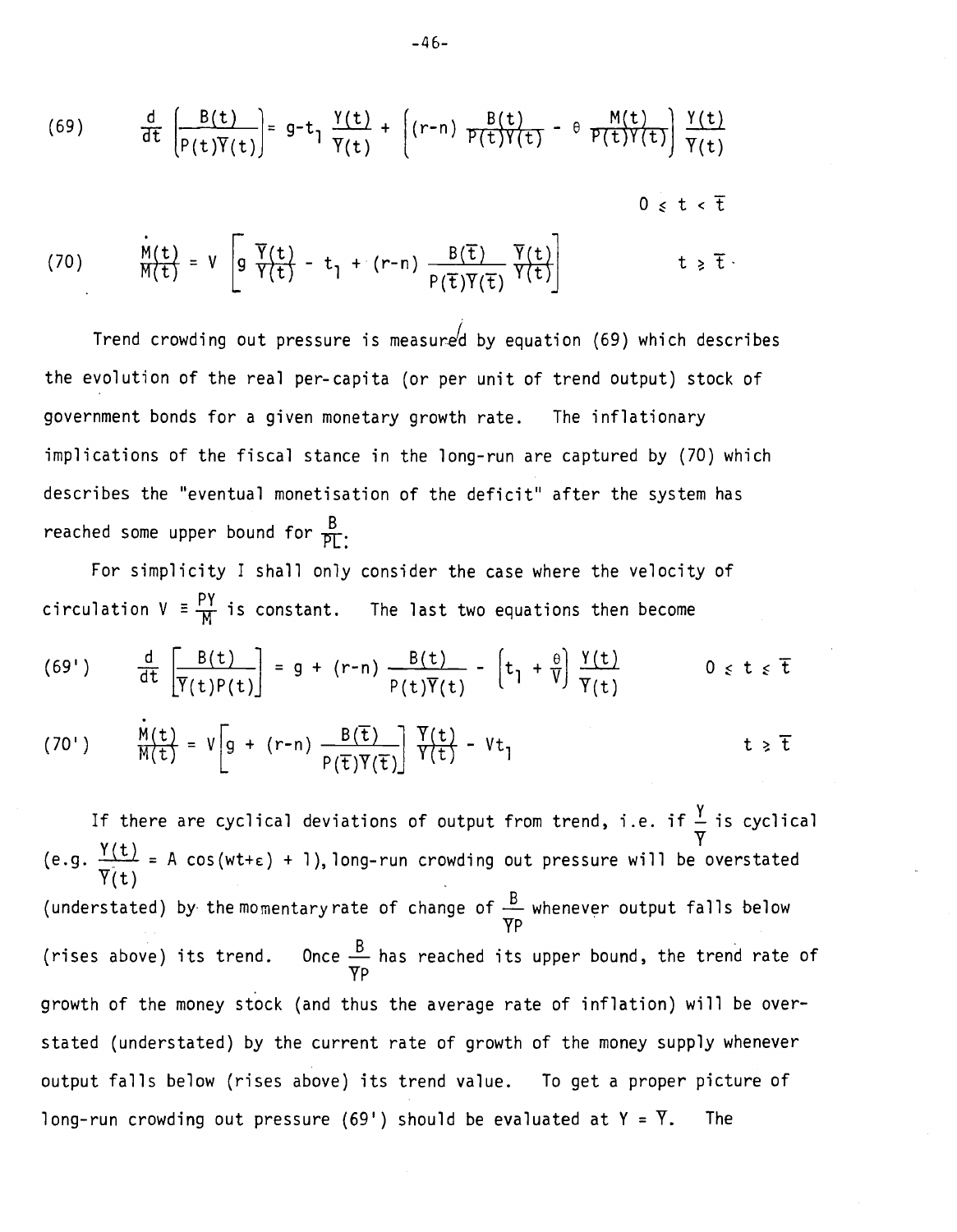implications of the fiscal stance for inflation in the long-run are similarly obtained by evaluating (70') at  $Y = \overline{Y}$ . "Cyclical corrections" are therefore merely a convenient procedure for estimating the trend or permanent deficit. If departures from trend output are not of a regular cyclical nature and if upward and downward deviations from trend do not tend to balance each other out, the convenient short-hand measure of the permanent deficit obtained by evaluating the deficit at  $Y(t) = \overline{Y}(t)$  will be inappropriate. Explicit estimates of the future expected paths of the deficit will have to be made instead.

If we take a Keynesian view of business cycles, and model output as demand-determined, the endogeneity of  $\frac{1}{\omega}$  creates the danger that mistaken **V** inferences concerning the fiscal stance will lead to destabilising "corrective" fiscal actions. (This requires us to drop the assumption of a constant velocity, which would deprive fiscal policy (changes in g and  $t_1$ ) of any short-run impact on effective demand). Clearly if  $\frac{1}{\gamma} = \varepsilon (g, t_1, \ldots)$  with -  $\varepsilon_{+}$   $\;$   $>$  0, a large <u>conventionally measured</u> deficit which corresponded to g  $t_1$ a small-inflation-and-growth-corrected, cyclically adjusted government current account deficit as a proportion of GDP, might provide the signal for cuts in public spending or increases in tax rates that lower the level of effective demand and output. Such measures would be quite unwarranted in the sense that maintaining the fiscal stance (or even reducing  $t_1$  and/or raising g) would be consistent with a secular decline in  $\frac{B}{\sqrt{n}}$  (holding  $\theta = \frac{M}{N}$  at the long-run PY non-inflationary value of n) or a zero trend rate of inflation (nolding  $\frac{1}{\Delta T}$ PY constant).

-47-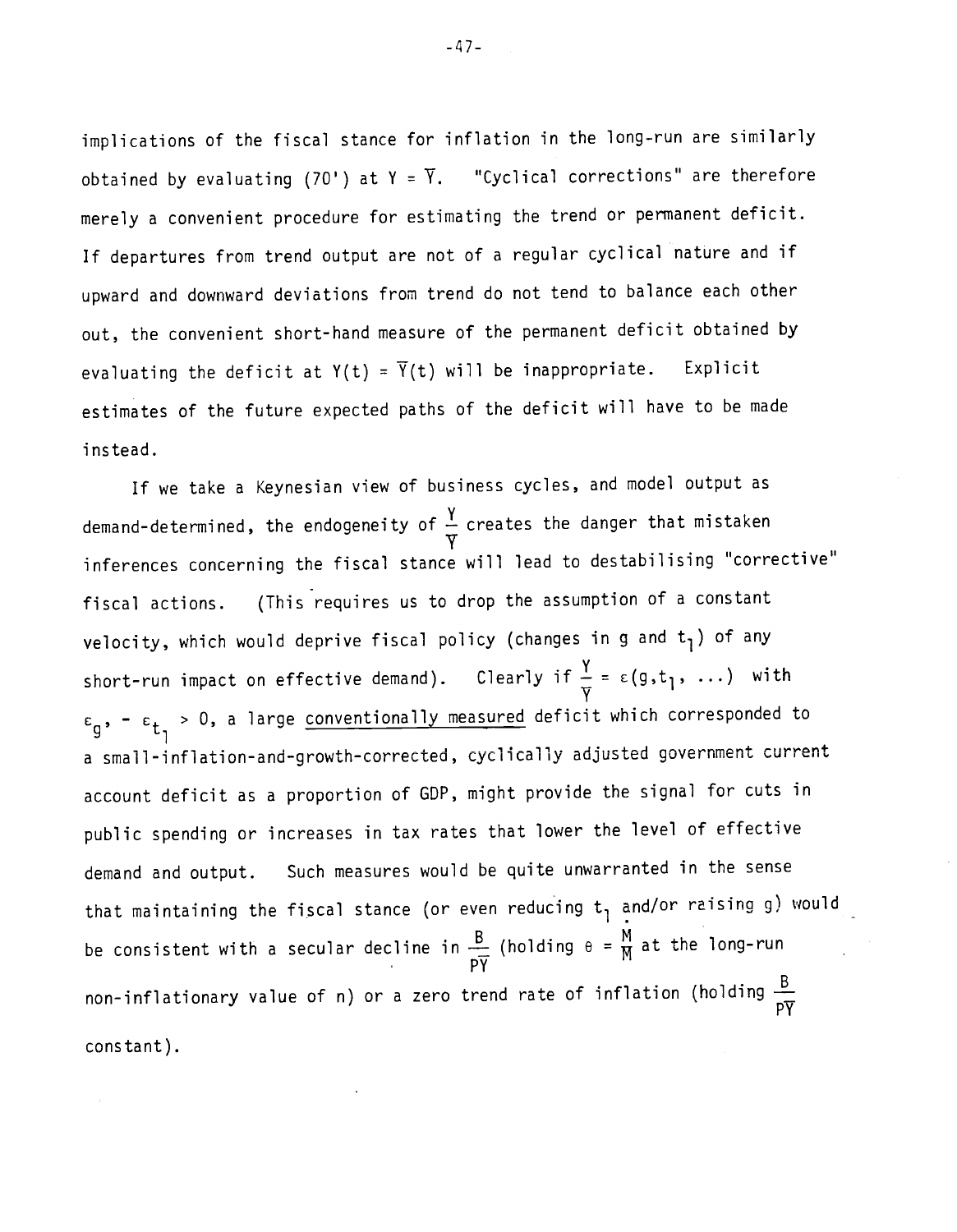## 4. CONCLUSIONS

There should be a moratorium on simplistic statements about causal links between conventionally measured public sector financial deficits, crowding out of capital formation and inflation.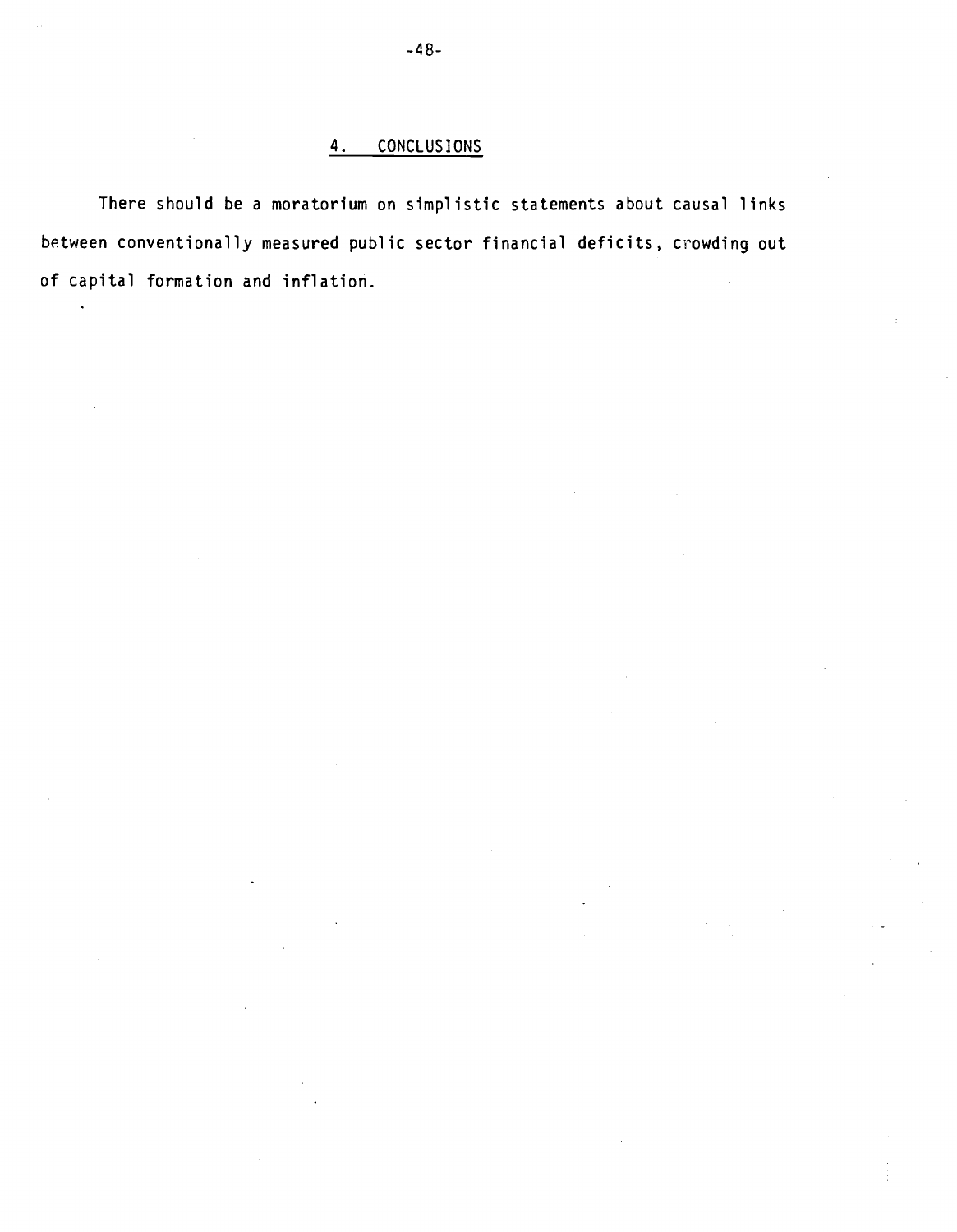### RE FERENCES

Blinder, A.S. and Solow, R.M. (1973), "Does Fiscal Policy Matter?', Journal of Public Economics, 2, 319-38.

Buiter, W.H. (1977a), "Crowding Out and the Effectiveness of Fiscal Policy", Journal of Public Economics, 7, June, pp. 309-328.

---------- (1977b), "An Integration of Short-Run Neo-Keynesian Models and •Long—Run Growth Theory", De Economist, pp. 340—59.

--------- (1979), Temporary E<u>qu</u>ilibrium and <u>Long-run Equilibrium</u>, Garland Publishing Inc. (Yale University Ph.D. Thesis 1975).

.-------- (1981), "Comment on T.J. Sargent and N. Wallace: 'Some Unpleasant Monetarist Arithmetic'", London School of Economics, Centre for Labour Economics, Discussion Paper No. 113, December.

- ---------- (1982a), "Saddlepoint problems in continuous time rational expectations models: a general method and some macroeconomic examples", forthcoming, Econometrica.
- --------- (1982b), "The Proper Measurement of Government Budget Deficits: Comprehensive Wealth Accounting or Permanent Income Accounting for the Public Sector: Its Implications for Policy Evaluation and Design" London School of Economics, Centre for Labour Economics, Discussion Paper No. 140, October.
- Cagan, P. (1956), "The Monetary Dynamics of Hyperinflation" in M. Friedman ed. Essays in the Quantity Theory of Money, University of Chicago Press.
- Sargent, T.J. and Wallace, N. (1981), "Some Unpleasant Monetarist Arithmetic". Unpublished, November.
- Sidrauski, M. (1967), "Rational Choice and Patterns of Growth in a Monetary Economy", American Economic Review, 57, May, pp. 534-544.